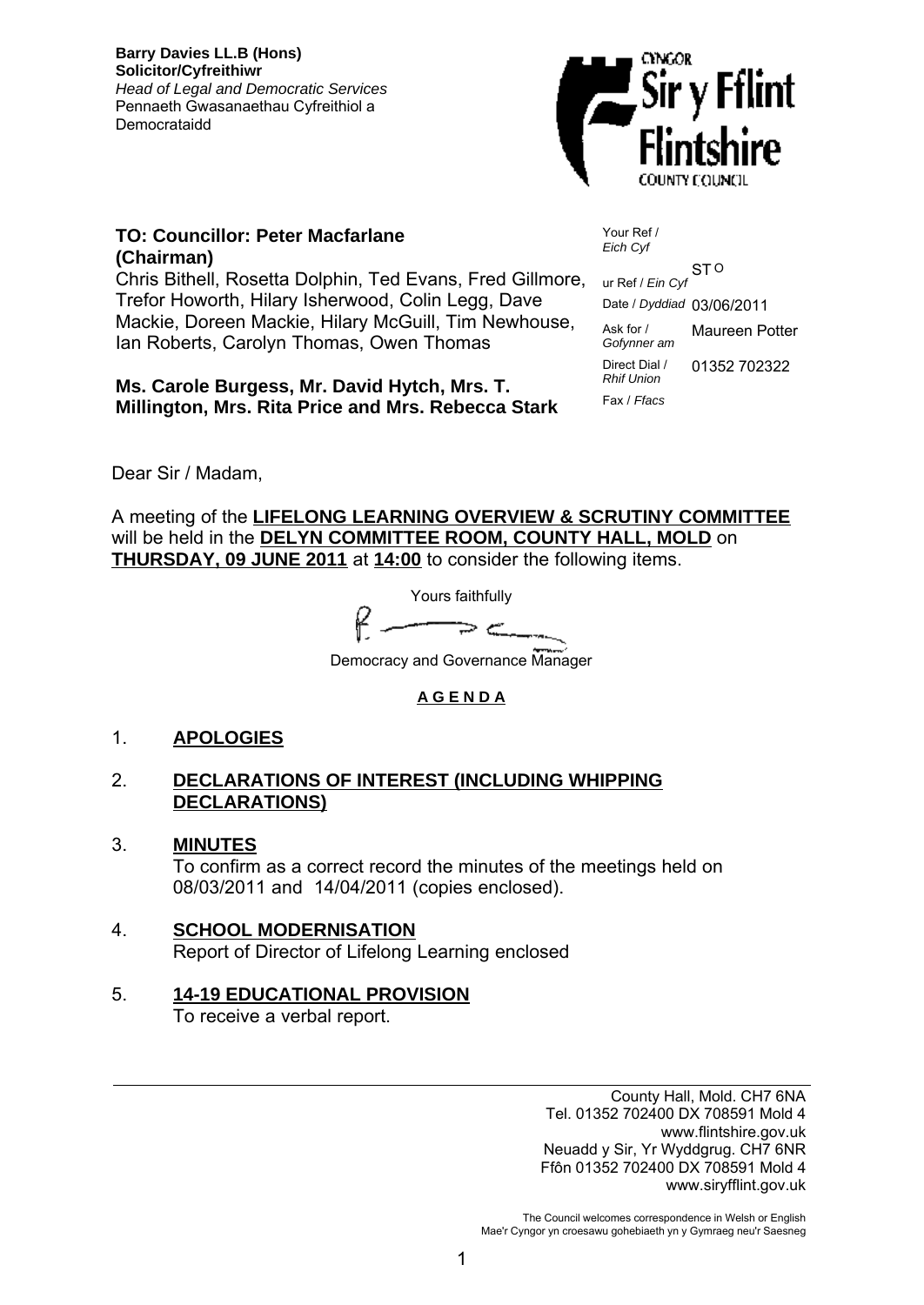# 6. **QUARTER 4/YEAR END PERFORMANCE REVIEW 2010/11**

Report of Learning and Social Care Overview & Scrutiny Facilitator enclosed

### 7. **PLAY AREAS**

Report of Learning and Social Care Overview & Scrutiny Facilitator enclosed

### 8. **FORWARD WORK PROGRAMME**

Report of Learning and Social Care Overview & Scrutiny Facilitator enclosed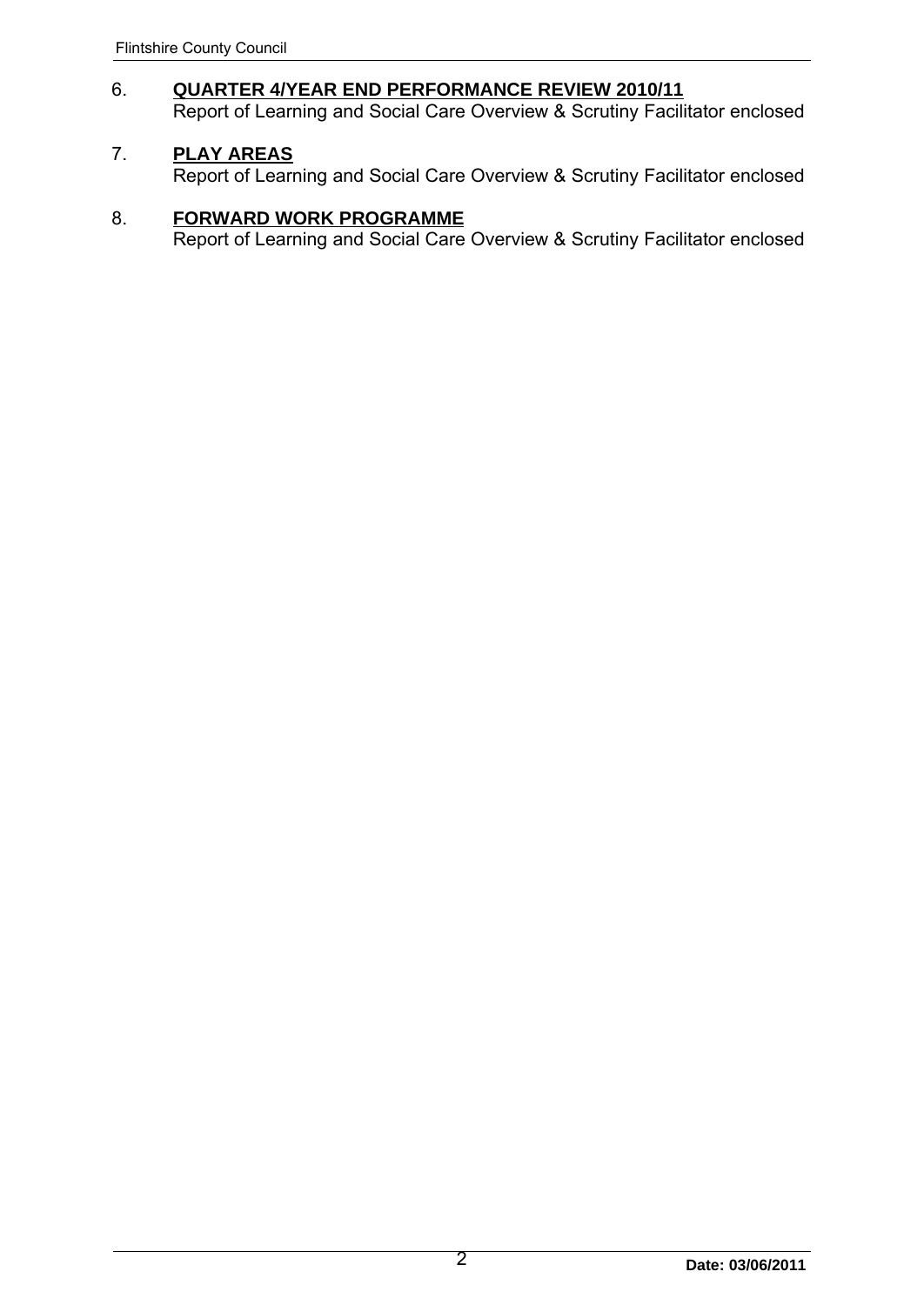### **LIFELONG LEARNING OVERVIEW AND SCRUTINY COMMITTEE 8 MARCH, 2011**

Minutes of the meeting of the Lifelong Learning Overview and Scrutiny Committee of Flintshire County Council held at County Hall, Mold on Tuesday, 8 March, 2011.

### **PRESENT**: **Councillor R.P. MacFarlane (Chairman)**

Councillors: G.H. Bateman, A.J. Davies-Cooke, R. Dolphin, E.F. Evans, F.Gillmore, H.T. Howorth, C. Legg, D.L. Mackie, H.J. McGuill, I.B. Roberts and C.A. Thomas.

**CO-OPTED MEMBERS:** Mr. D. Hytch, Mrs. R. Price and Mrs. T. Millington .

**SUBSTITUTIONS**: Councillors D.L. Cox for R.C. Bithell and J.C. Cattermoul for T. Newhouse.

**APOLOGIES:** Executive Member for Education, Ms. C. Burgess and Mrs. R. Stark.

**ALSO PRESENT**: Councillor M. Bateman.

**CONTRIBUTORS:** Executive Member for Leisure Services and Public Protection, Director of Lifelong Learning, Head of Schools Services, Head of Development and Resources, Head of Libraries, Culture and Heritage, Secondary Phase Officer, and Principal Primary Officer.

**IN ATTENDANCE:** Learning and Social Care Overview and Scrutiny Facilitator and Committee Officer.

### **85. DECLARATIONS OF INTEREST (including Whipping Declarations)**

The Chairman advised Members of the need to declare a personal interest in school related items on the agenda if they were school or college governors. All Members present declared an interest as school governors.

### **86. MINUTES**

(i) The minutes of the meeting of the Committee held on 6 January, 2011 were submitted.

### Accuracy

Councillor D.L. Mackie commented that she had been substituted by Councillor D.I. Mackie at the meeting. She advised that Councillor D.I. Mackie had declared an interest as a school governor and asked that this be recorded in the minutes.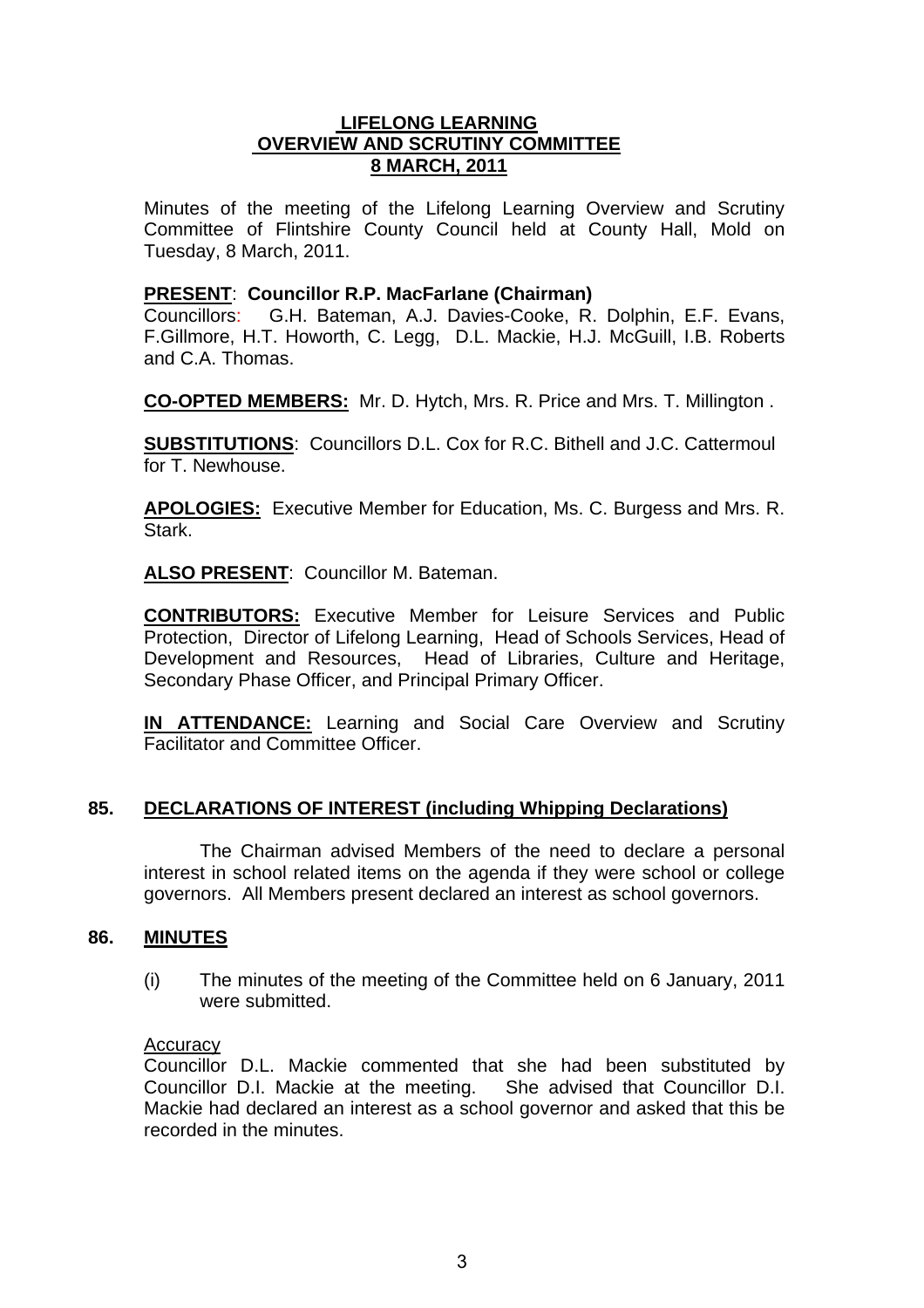### Matters arising

Mr. D Hytch commented on the removal of café areas in some Leisure Centres. The Director of Lifelong Learning referred to the 2011/12 budget and advised that the decision had been taken to no longer have managed cafés at the Leisure Centres based in Mold and Holywell and arrangements would be made to implement the decision accordingly.

### **RESOLVED**:

That subject to the above the minutes be received, approved and signed by the Chairman as a correct record.

(ii) The minutes of the meeting of the Committee held on 13 January, 2011 were submitted.

### **Accuracy**

Councillor D.L. Mackie commented that she had been substituted by Councillor D.I. Mackie at the meeting. She advised that Councillor D.I. Mackie had declared an interest as a school governor and asked that the minutes be amended to record this.

### **RESOLVED**:

That subject to the above the minutes be received, approved and signed by the Chairman as a correct record.

(iii) The minutes of the meeting of the Committee held on 25 January, 2011 were submitted.

### **RESOLVED**:

That the minutes be received, approved and signed by the Chairman as a correct record.

(iv) The minutes of the meeting of the Committee held on 27 January, 2011 were submitted.

### Matters arising

Councillor G.H. Bateman asked for an update on developments concerning Saltney Library. The Head of Libraries, Culture and Heritage advised that a meeting of the interested parties was to be held next week.

Councillor C.A. Thomas raised a question concerning funding for playgroups and in response the Director stated that he would be writing to playgroups to confirm the funding arrangements for 2011/12.

### **RESOLVED**:

That the minutes be received, approved and signed by the Chairman as a correct record.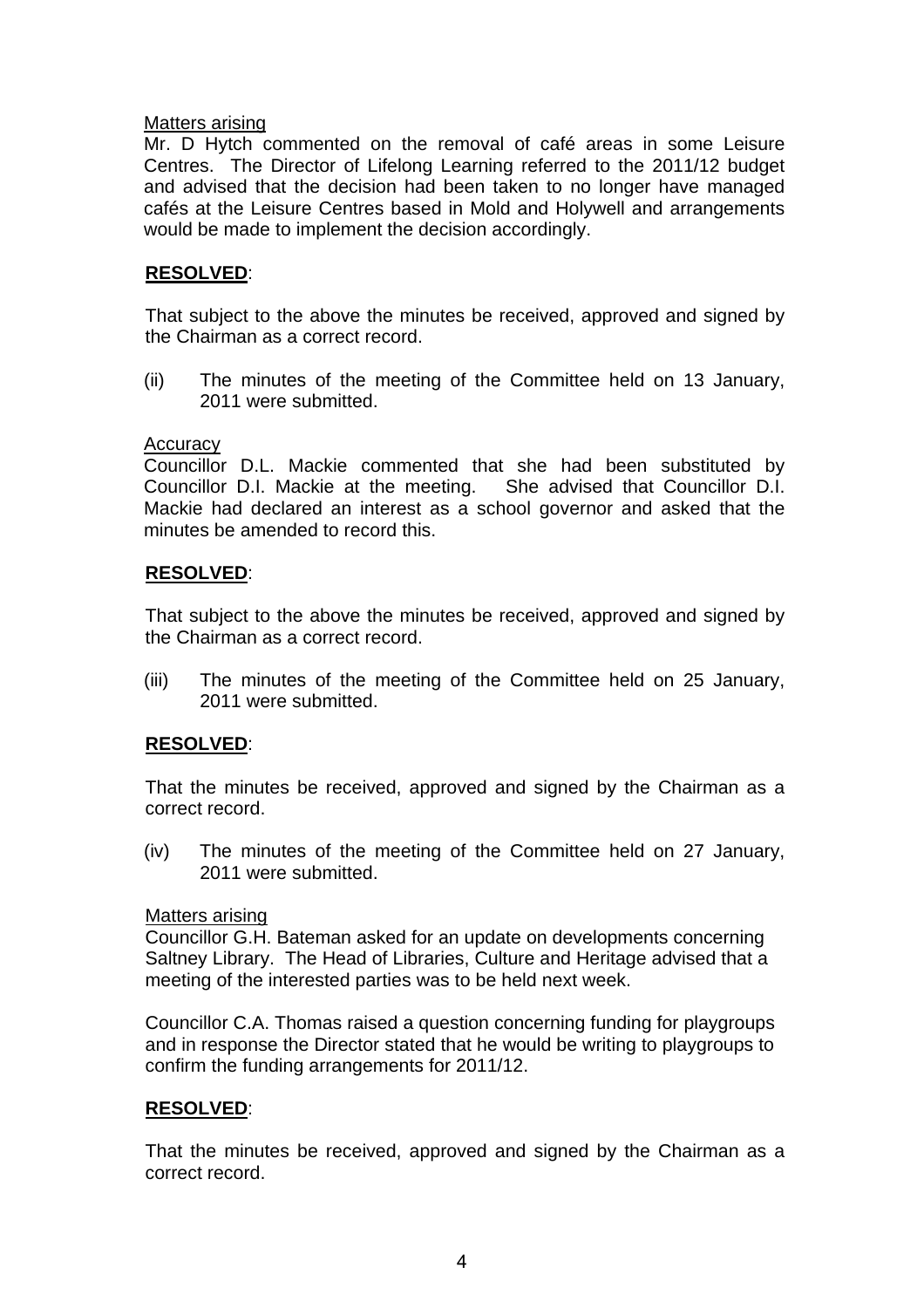### **87**. **PUPIL ATTAINMENT 2009/2010**

The Head of Schools Services introduced a report to provide a summary of pupil attainment across primary and secondary school phases for the school year 2009/2010. He advised that the pupil attainment data had been derived from statutory assessments administered by schools and from public examinations during the school year 2009/10.

The Head of Services introduced Mrs Janice Dickens, Principal Primary Officer, and invited her to give an overview of pupil attainment results at the end of Key Stage 1 and Key Stage 2. The Principal Primary Officer referred to the analysis of pupil attainment in statutory assessment attached to the report for pupils in years 2 and 6. She referred to the Key Stage 1 National Curriculum Assessment results for 2010 which had identified a slight decrease in results for the core subject of English, Welsh and Mathematics. She advised that Officers believed that changes related to the early implementation of the Foundation Phase strategies had contributed to the 'dip' in Primary schools and referred to the issues which were to be addressed. However, the Principal Primary Officer reported that Estyn inspections of Flintshire schools during the past two years had reported that children had made good progress towards Foundation Phase outcomes. She also advised that Estyn had expressed a general concern about the accuracy and consistency of teacher assessments across Wales.

Referring to the Key Stage 2 National Curriculum Assessment results for 2010 the Principal Primary Officer advised that there had been an improvement in the results for English and Mathematics and that Flintshire remained in the 2<sup>nd</sup> quartile at KS2 in all subjects except Welsh first language. However, she reported that there had been a downward trend in the Authority's position compared to other Local Authorities which would continue to be addressed through the Primary Strategy.

During discussion a number of queries and concerns were expressed by Members regarding the 'dip' in results for KS 1 and 2. The Principal Primary Officer responded to the questions raised and referred to the good practice in many schools and the regular monitoring which took place of literacy and numeracy. She also commented on the training plan from WAG which had been followed and developed and the work to be undertaken in terms of transition from KS1 to KS2. It was agreed that the Principal Primary Officer would provide quarterly monitoring updates on the Foundation Phase to future meetings of the Committee and that Members would be invited to attend a meeting to develop their involvement with the Foundation Phase.

Councillor I.B. Roberts expressed the view that there was a correlation between the Primary KS1 and KS2 results for 2010 and the low level of delegated funding for schools in Flintshire. In response to the concerns raised the Director of Lifelong Learning referred to the Council Fund Revenue budget and the commitment given at the meeting of the County Council on 1<sup>st</sup> March to review how funding was deployed in Flintshire for Education. He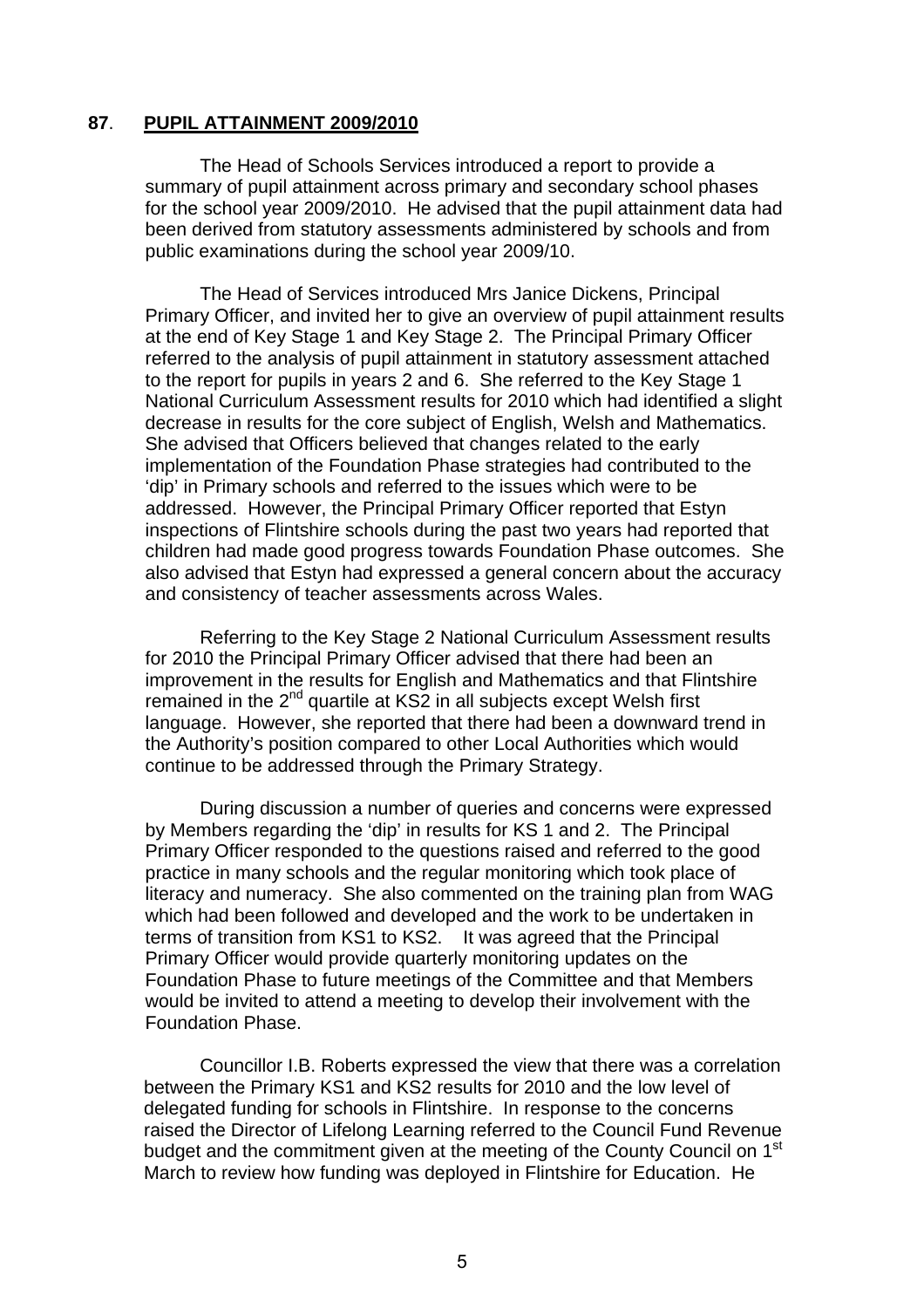advised that when the review was fully scoped there would be an opportunity for representation from all groups to consider the arguments and actions put forward on the level of resources to schools to achieve best outcomes for pupils.

 The Head of Services introduced Mr Kevin Grandfield, Secondary Phase Officer, and invited him to give an overview of pupil attainment in statutory assessment results at the end of Key Stages 3, 4 and 5.

 The Secondary Phase Officer referred to the results for KS3 and reported that in two of the three core subjects over 80% of pupils had achieved level 5 or better and the Authority was ranked  $5<sup>th</sup>$  highest in Wales for KS3.

 The Secondary Phase Officer referred to the positive outcomes of the National Curriculum Assessment results for KS4 and KS5 in 2010 and commented on the high standards which continued to be maintained. In response to Members' queries the Secondary Phase Officer reported on the collaborative work being undertaken to provide vocational courses and an overview of the Welsh Baccalaureate scheme.

Councillor I.B. Roberts suggested, and it was agreed, that the Chairman would write to all schools on behalf of the Committee to express appreciation and congratulations to Headteachers, pupils and school staff for their hard work and commitment.

### **RESOLVED**

- (a) That the report be received and the attainment of Flintshire pupils for the year 2009/10 be noted;
- (b) That Members receive regular reports on the Secondary and Primary strategies;
- (c) That the Principal Primary Officer provides quarterly monitoring updates on the Foundation Phase to future meetings of the Committee;
- (d) That Members be invited to attend a meeting to develop their involvement with the Foundation Phase;
- (e) That the Chairman writes to all schools on behalf of the Committee to express appreciation and congratulations to Headteachers, pupils and school staff for their hard work and commitment.

### **88**. **ARSON, VANDALISM AND BURGLARIES TO FLINTSHIRE SCHOOLS**

The Head of Development and Resources introduced a report to update Members on the implementation of the recommendations submitted to and approved by the Executive in 2006 regarding the review of measures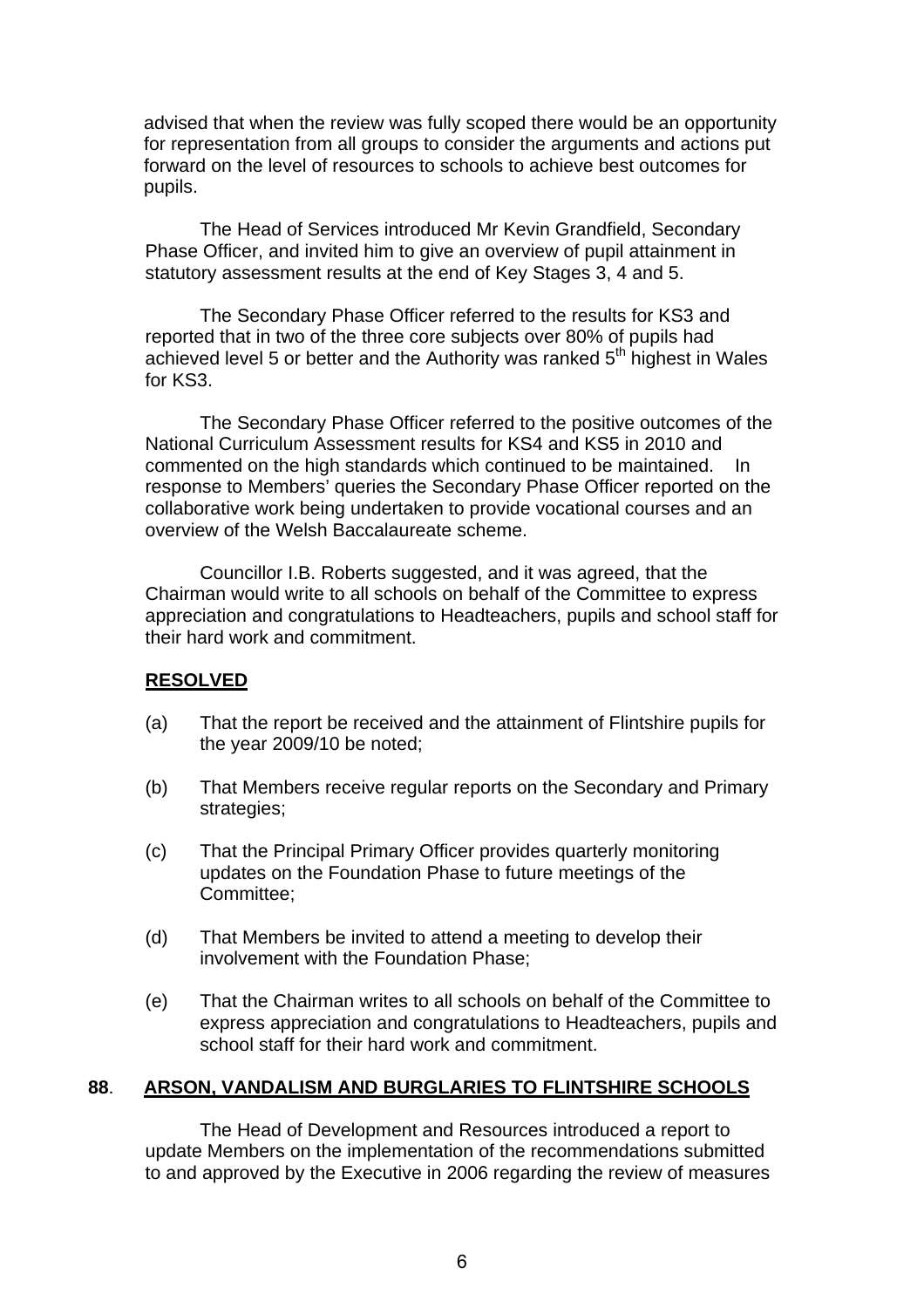taken to reduce and/or prevent arson, vandalism and burglaries to Flintshire schools.

The Head of Development and Resources reported that there had was a positive downward trend in the number of incidents of arson, vandalism and burglaries to schools in Flintshire. He advised that the report set out the progress made since last year in implementing a number of measures in consultation with the Joint Action Group, School Security Group and with schools. He referred to the work and training of school caretakers and the success of a multi agency approach which had significantly contributed to the improvements achieved so far.

The Head of Development and Resources advised that Community Safety colleagues in the North Wales Arson Reduction Team had been able to secure Welsh Assembly grant funding for three schools which, as a result, will benefit from new CCTV systems, additional CCTV cameras and improved security lighting.

Councillor H.T. Howorth referred to the need to liaise with local relevant parties and cited the Police and school caretakers as an example, on the design of new school buildings. Mr. D. Hytch emphasised the need for continued vigilance and referred to the importance of collaboration between professionals in areas of Education, design and construction. The Head of Development and Resources advised that architects were currently working with community police officers regarding building design and he also referred to some of the successful initiatives which had been undertaken by schools to address the issue and encourage a sense of "ownership" for pupils and the local community. Councillor D.L. Mackie suggested that Members might wish to contact the North Wales Arson Reduction Team for advice regarding issues in their Ward.

### **RESOLVED**

- (a) That the update be noted; and
- (b) That a further progress report be presented to the Committee in twelve months time.

### **89**. **14-19 EDUCATIONAL PROVISION**

The Head of Development and Resources introduced a report to update Members on the seminar held on the 17 February 2011 on the Strategic Outline Case (SOC) relating to the 14-19 provision. He advised that the SOC had been submitted to the Welsh Assembly for consideration of the options and the Authority was awaiting a decision on the document which was expected in June following the Assembly elections in May.

In response to a query from Councillor C.A. Thomas the Head of Development and Resources advised that capital funding for 14-19 provision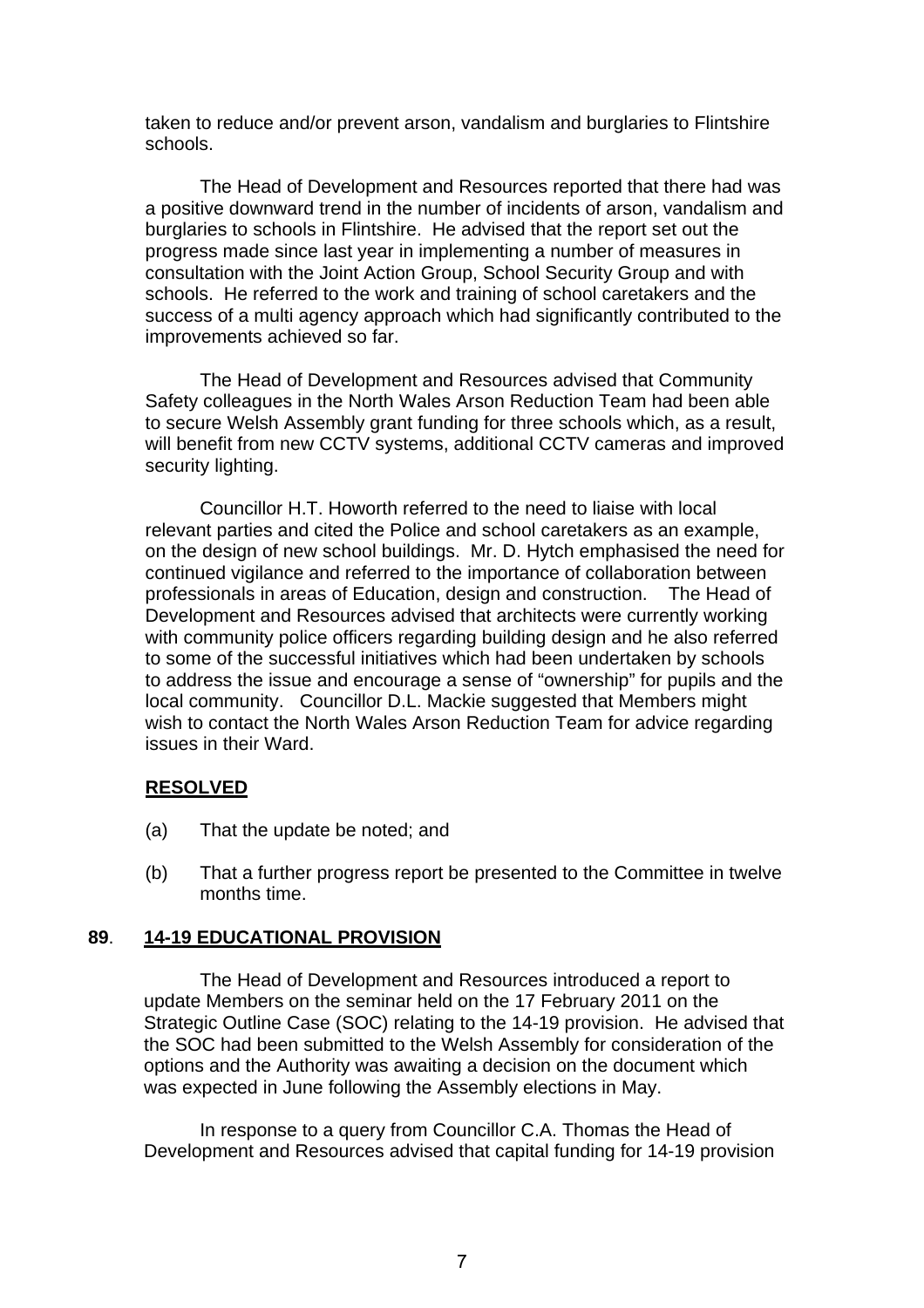was not guaranteed and that Local Authorities needed to make their own plans if the funding was not provided.

### **RESOLVED**

That the update be noted.

### **90**. **QUARTER 3 PERFORMANCE REVIEW 2010/11**

The Chairman invited the Heads of Service to present their Quarter 3 performance reports for the period October to December, and provide an update on the Strategic Assessment of Risks and Challenges (SARC) within the reports. Members were also asked to note the progress made against the Improvement Target Action Plans contained within the performance reports.

The Head of Libraries, Culture and Heritage introduced the quarterly report of the Head of Leisure Services which provided an overview of the main issues and performance for Leisure Services. He advised that the focus of the quarterly report was on progress made to date regarding implementation of the Leisure Strategy. The Head of Libraries, Culture and Heritage referred to the future sustainability of the Play Unit's service provision and reported that an announcement had now been received from the Assembly that Cymorth funding had been agreed for the next financial year. During a discussion Councillor H.J. McGuill emphasised the need to ensure community groups were aware of funding streams available. Councillor C.A. Thomas advised that this could be considered at the next meeting of the Task and Finish Group. In response to a query from Councillor H.J. McGuill concerning Section 106 Agreements Officers advised that the Planning Department consulted with all relevant teams concerning developments of over 5 houses and a process was in place and subject to scrutiny.

The Head of Libraries, Culture and Heritage introduced the quarterly report for Libraries, Culture and Heritage. He referred to the Welsh Public Library Standards requirement to establish and report on customer satisfaction and reported that a recent survey had been conducted of children under 16. He advised that the outcome of the survey would be reported to a future meeting of the Committee. Councillor C.A. Thomas raised a query concerning the revised schedule for mobile library visits in rural areas. In response the Head of Service explained the rationale for the review and gave an assurance that mobile visits would continue in rural areas and that service users and Town and Community Councils would be informed of the new arrangements.

The Head of Schools Services introduced the quarterly performance report for Schools Services and gave an overview of the performance and main issues for the Schools Services division. He reported on developments in Curriculum and Teaching, Leadership, Improvement and Accountability,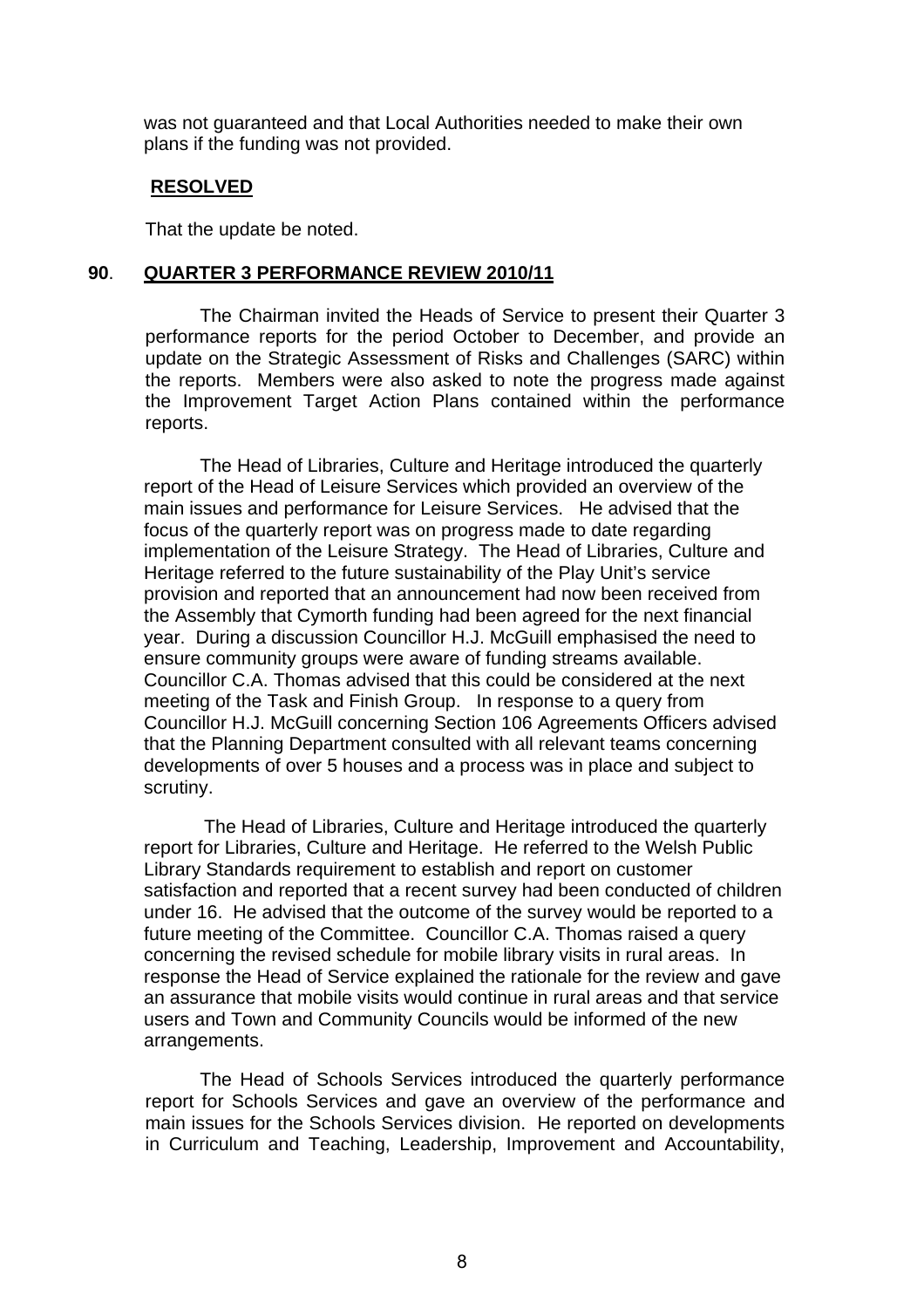Intervention and Support, Working with Others, and the Inclusion Service Strategy Autumn Review.

Mr. D. Hytch referred to the Respecting Others agenda which was launched in the Autumn Term to all schools and raised the issue of cyber bullying. In response the Head of Schools Services gave an assurance that incidents of cyber bullying were treated with priority and he offered to provide further information to Members on the work being undertaken to address the matter.

The Head of Development and Resources introduced the quarterly report for Development and Resources. He referred to Service Level Agreements and advised that a list of the Agreements had been sent to all schools, including a number of additional services, with a request to schools to respond by Easter as to whether they wished to buy-back into the services or not.

The Head of Development and Resources reported that the Authority had been successful in gaining two grants from the Welsh Assembly which would make a significant contribution to the new build programme of schools in Connah's Quay and Shotton. Referring to the Shotton development, he advised that the Assembly had announced a delay in the payment of tranche 3, however, the Authority had made alternative funding arrangements for the programme to proceed. The Head of Development and Resources also gave an update on the schools repair and maintenance budget and reported that additional funding for capital repairs had been received from the Assembly in February with the proviso that it was spent before the end of March. He commented that the increase to the budget would assist with the pace of work, however, pressure on the budget remained due to the significant backlog of repairs for the foreseeable future.

### **RESOLVED**

- (a) That the reports be noted; and
- (b) That the Head of Schools Services agreed to provide further information to Members on the work being undertaken to address cyber bullying.

### **91. FORWARD WORK PROGRAMME**

The Learning and Social Care Overview and Scrutiny Facilitator, introduced a report the purpose of which was to consider the Forward Work Programme of the Committee.

Members reviewed the current programme and agreed that the following items be scheduled for consideration at the meeting of the Committee on 14 April:

- Educational Attainment of Looked After Children
- Children and Young People Plan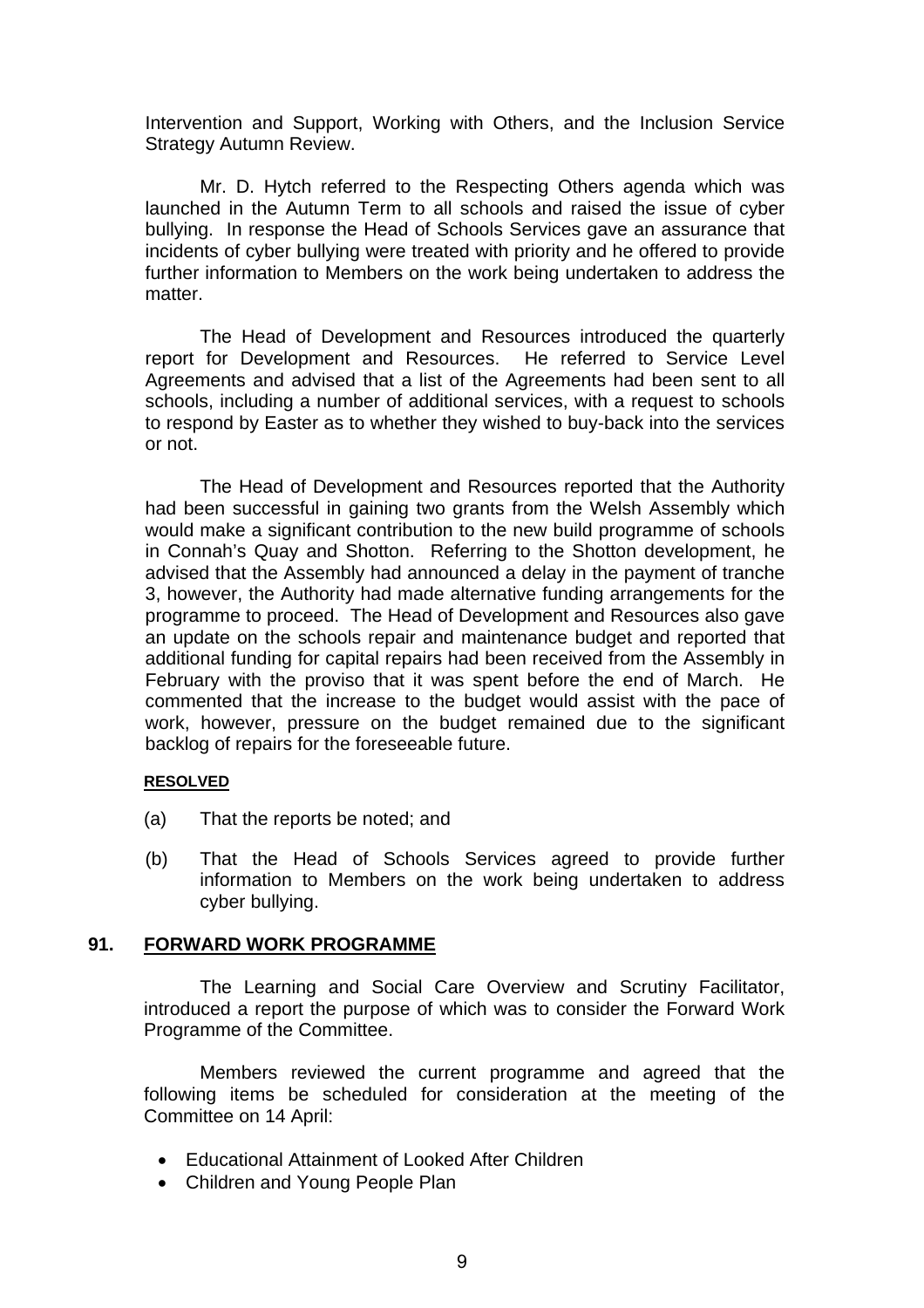- Family Support Services
- 14-19 educational provision

### **RESOLVED**

That having regard to the above, the Forward Work Programme be amended where necessary, received and noted.

### **92. ATTENDANCE BY MEMBERS OF THE PUBLIC**

There were no members of the public present.

### **93. ATTENDANCE BY MEMBERS OF THE PRESS**

There were two members of the press present.

### **94. DURATION OF THE MEETING**

The meeting commenced at 2.00 p.m. and concluded at 4.45 p.m.

**………………………… Chairman**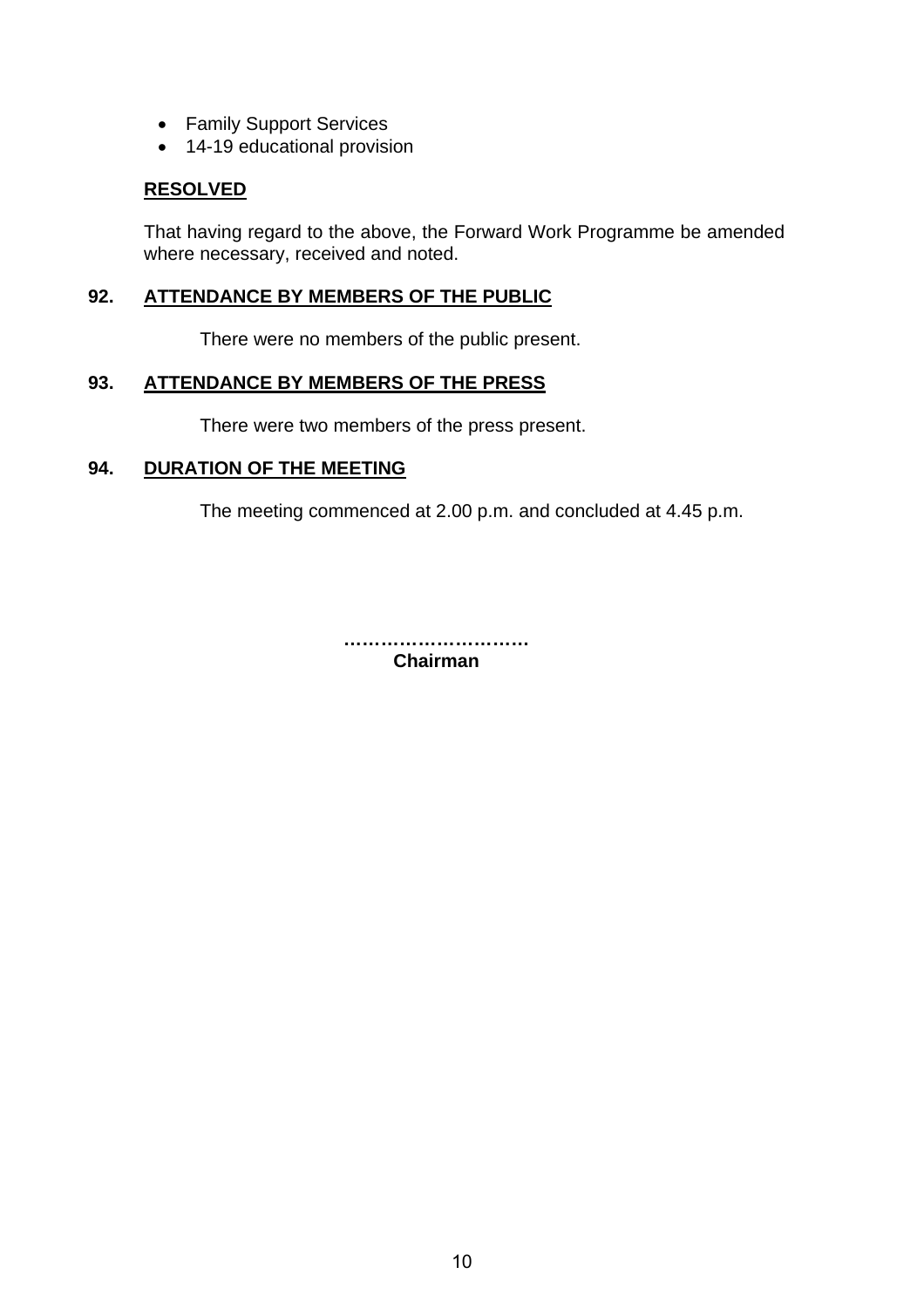### **SUMMARY OF DECLARATIONS MADE BY MEMBERS IN ACCORDANCE WITH FLINTSHIRE COUNTY COUNCIL'S CODE OF CONDUCT**

| <b>LIFELONG LEARNING OVERVIEW AND SCRUTINY</b><br><b>COMMITTEE</b>                                                                                                                                 |             | <b>DATE:</b><br>8 March, 2011 |
|----------------------------------------------------------------------------------------------------------------------------------------------------------------------------------------------------|-------------|-------------------------------|
| <b>MEMBER</b>                                                                                                                                                                                      | <b>ITEM</b> | <b>MINUTE NO.</b>             |
| Councillors R.P. MacFarlane,<br>G.H. Bateman, A.J. Davies-<br>Cooke, R. Dolphin, E.F. Evans,<br>F. Gillmore, H.T. Howorth, C.<br>Legg, D.L. Mackie, H.J. McGuill,<br>I.B. Roberts and C.A. Thomas. |             |                               |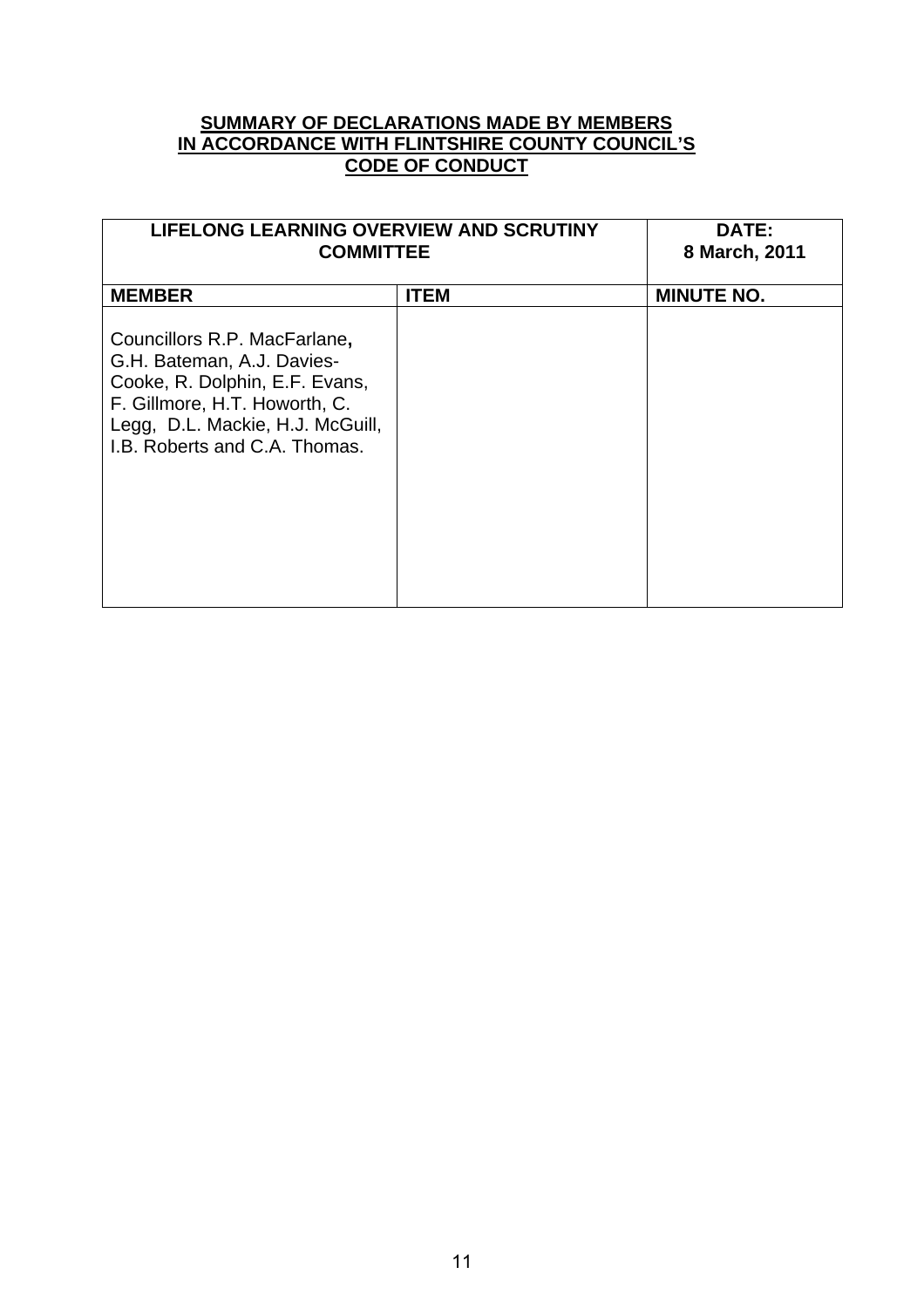### **JOINT MEETING OF LIFELONG LEARNING OVERVIEW AND SCRUTINY COMMITTEE AND SOCIAL & HEALTH CARE OVERVIEW AND SCRUTINY COMMITTEE 14 APRIL, 2011**

Minutes of the meeting of the Joint Lifelong Learning Overview and Scrutiny Committee and Social and Health Care Overview and Scrutiny Committee of Flintshire County Council held at County Hall, Mold on Thursday, 14 April, 2011.

### **PRESENT**: **Councillor R.P. MacFarlane (Chairman)**

Councillors: D. Barratt, G.H. Bateman, M. Bateman, R.C. Bithell, R. Dolphin, E.F. Evans, V. Gay, F. Gillmore, H.T. Howorth, H.T. Isherwood, R.B. Jones, C. Legg, D.L. Mackie, D.I. Mackie, H.J. McGuill, E.W. Owen, I.B. Roberts and C.A. Thomas

**CO-OPTED MEMBERS:** Mr. D. Hytch and Mrs. R. Stark

**ALSO PRESENT:** Councillors K Armstrong-Braun, M. Bateman and H.D. **Hutchinson** 

**APOLOGIES:** Councillors J.C. Cattermoul, P.J. Curtis, A.J. Davies- Cooke, C. A. Thomas, W.O. Thomas, and Mrs. T. Millington

**CONTRIBUTORS:** Executive Member for Education , Executive Member for Social Services, Director of Lifelong Learning, Head of Children's Services, Principal Learning Advisor (Inclusion Service), Learning Advisor for Looked After Children, Children's Partnership Coordinator, and Young Peoples Partnership Coordinator

**IN ATTENDANCE:** Member Engagement Manager, Learning and Social Care Overview and Scrutiny Facilitator and Committee Officer.

### **1. APPOINTMENT OF CHAIRMAN FOR THE MEETING**

At the start of the meeting the Member Engagement Manager sought nominations for a Chairman.

### **RESOLVED**

That Councillor R.P. Macfarlane be appointed as Chairman for the meeting.

### **2. DECLARATIONS OF INTEREST (including Whipping Declarations)**

The Chairman referred to the need for the standard declaration.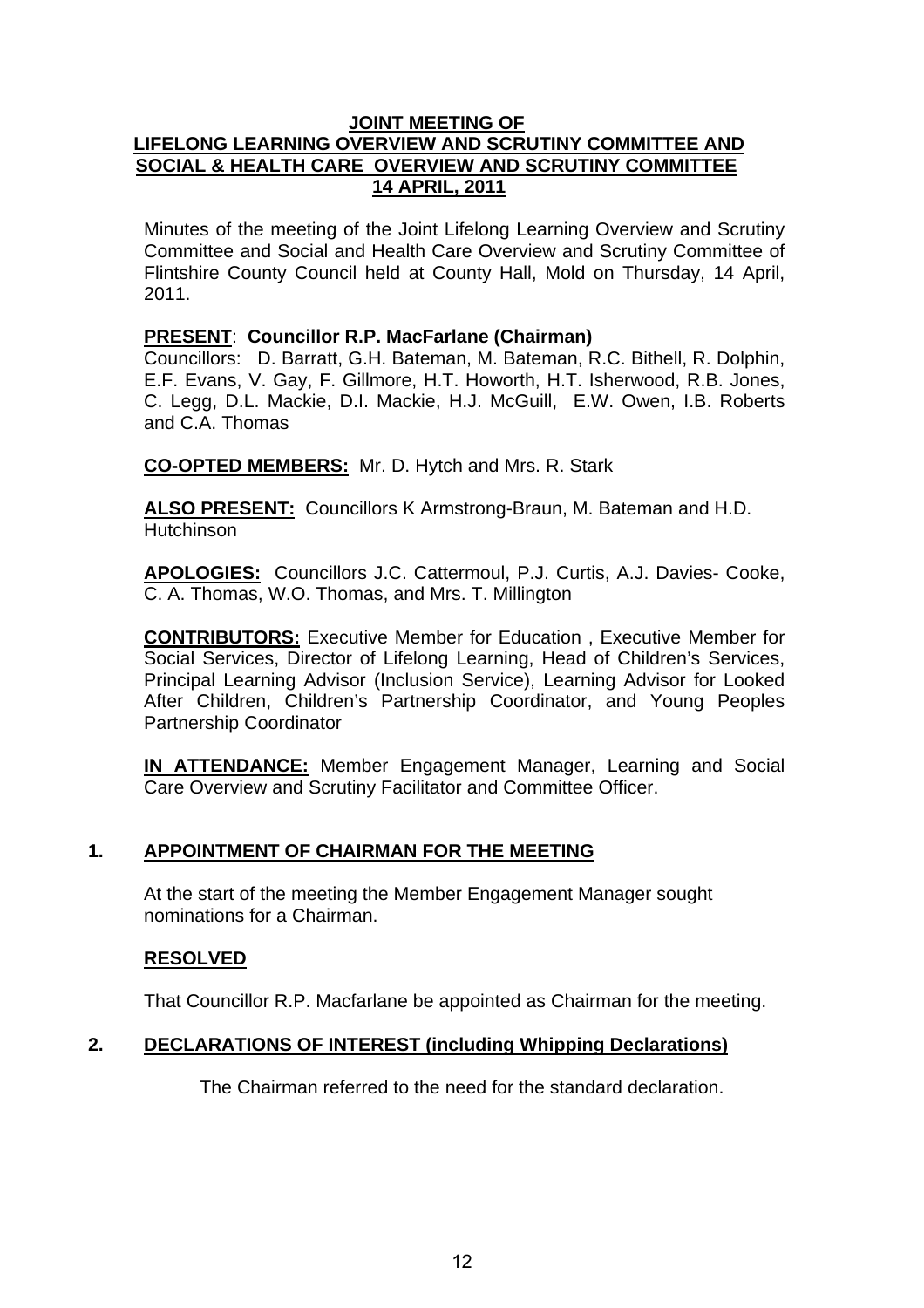### **3**. **ATTAINMENT OF LOOKED AFTER CHILDREN**

The Director of Lifelong Learning introduced a report to update Members of the attainment of Looked After Children who were in Year 11 in 2009/10. He explained that the report aimed to provide an overview of some of the excellent achievements gained by the Authority's Looked After Children during 2009/10 and highlight the key issues concerning the support provided to them. He introduced Ms. K. Wylde, Learning Advisor for Looked After Children, and invited her to present the report.

The Learning Advisor for Looked After Children advised that there was a 100% increase in the cohort of Looked After Children in Year 11 in comparison to 2008/09. She explained that analysis of the information contained in appendix 1 to the report highlighted that all but one young person obtained formal qualifications in 2010 and significantly nine out of the sixteen relevant young people did not become Looked After by the Authority until reaching 14 years of age.

The Learning Advisor for Looked After Children reported that Flintshire schools were continuing to develop their strategies to successfully support looked after students. She explained that the key factors which caused barriers to academic success for looked after children were often due to behavioural, emotional and social difficulties experienced at key stages in the academic cycle which may be due to placement breakdown, court proceedings or contact with their biological family. The Learning Advisor for Looked After Children advised that obtaining qualifications at Year 11 supports individual resilience and impacts on a student's ability to succeed in college or obtain employment at post 16.

The Learning Advisor for Looked After Children reported on the additional resources provided for students with a high level of additional needs and advised that in the academic year 2009/10 no Looked After Children were permanently excluded from education.

Members expressed their appreciation for the commitment and dedicated work of Officers, teachers, schools, and paid tribute to all involved in supporting Looked After Children to achieve success in the educational, vocational and employment opportunities available to them.

Councillor H.J. McGuill referred to the responsibilities of Members as Corporate Parents and asked if more information could be provided to Members on the progress of their Looked After Children as they moved through the key stages of their educational and employment development. In her response the Learning Advisor for Looked After Children referred to the assessments undertaken of young people at 7, 11 and 14 and offered to provide a report on the educational achievement of Looked After Children to Members for information at the next meeting of the Lifelong Learning Overview and Scrutiny Committee. The Head of Children's Services referred to a proposal to undertake a survey of Looked After Children and Foster Carers to obtain their views on how the educational support provided to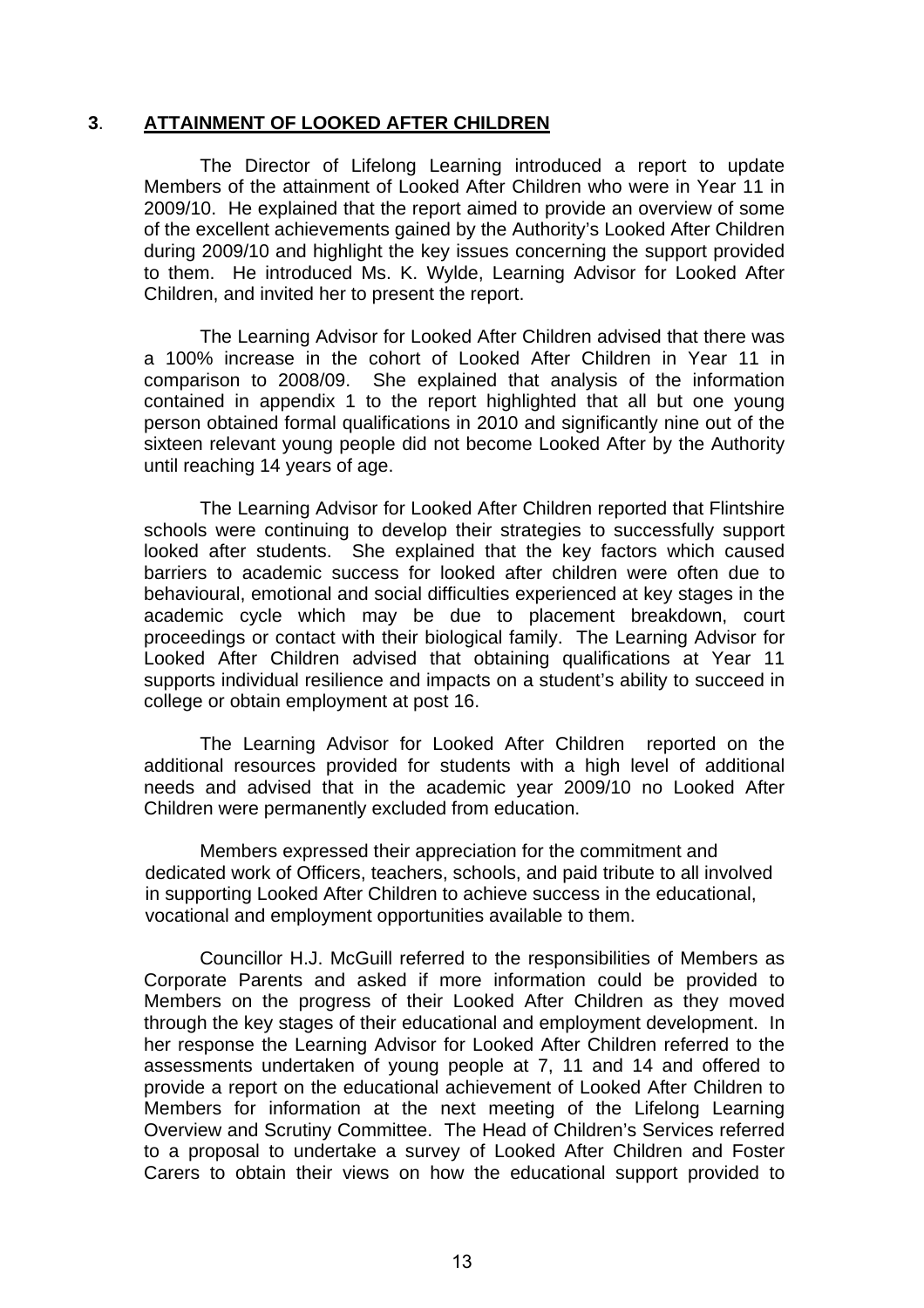Looked After Children had been managed and offered to provide a report on the outcome of the survey to Members for information.

### **RESOLVED**

- (a) That the report be noted;
- (b) That the Learning Advisor for Looked After Children be requested to provide a report on the educational achievement of Looked After Children to the next meeting of the Lifelong Learning Overview and Scrutiny Committee for Members' information; and
- (c) That the Head of Children's Services be requested to provide a report to Members for information on the outcome of a survey to obtain the view of Looked After Children and Foster Carers on how their educational support has been managed.

### **4**. **CHILDREN AND YOUNG PEOPLE'S PLAN**

The Director of Lifelong Learning introduced a report to inform Members of the Flintshire Draft Children and Young People's Plan 2011- 2014. He provided background information and invited the Ms Gill Harrison, Children's Partnership Coordinator, and Ms Ann Roberts, the Young Peoples Partnership Coordinator to present the Children and Young People's Plan.

The Young Peoples Partnership Coordinator explained that the Plan sets out the local vision and aspirations for the Children, Young People and Families in Flintshire and had been developed in consultation with a broad range of stakeholders. She advised that the Plan would be a key document in determining how resources were deployed for services to Children, Young People and Families in Flintshire.

The main points of the presentation were as follows:

- What is the Children and Young People's Partnership
- What is the Children and Young People's Partnership Plan
- Fulfilling our responsibilities
- Children and Young People have a healthy lifestyle
- Workforce Development
- Making it happen
- Moving Forward
- Action Areas

Councillor R.C. Bithell referred to the difficult circumstances imposed on families as a result of the current economic climate and the issue of poverty. The Young People's Partnership Coordinator advised that the needs assessment/health profile which underpins the Children and Young People's Plan included a consideration of poverty and deprivation and its impact on Children, Young People and Families. She continued that the Flintshire Children and Young People's Plan set out the local context and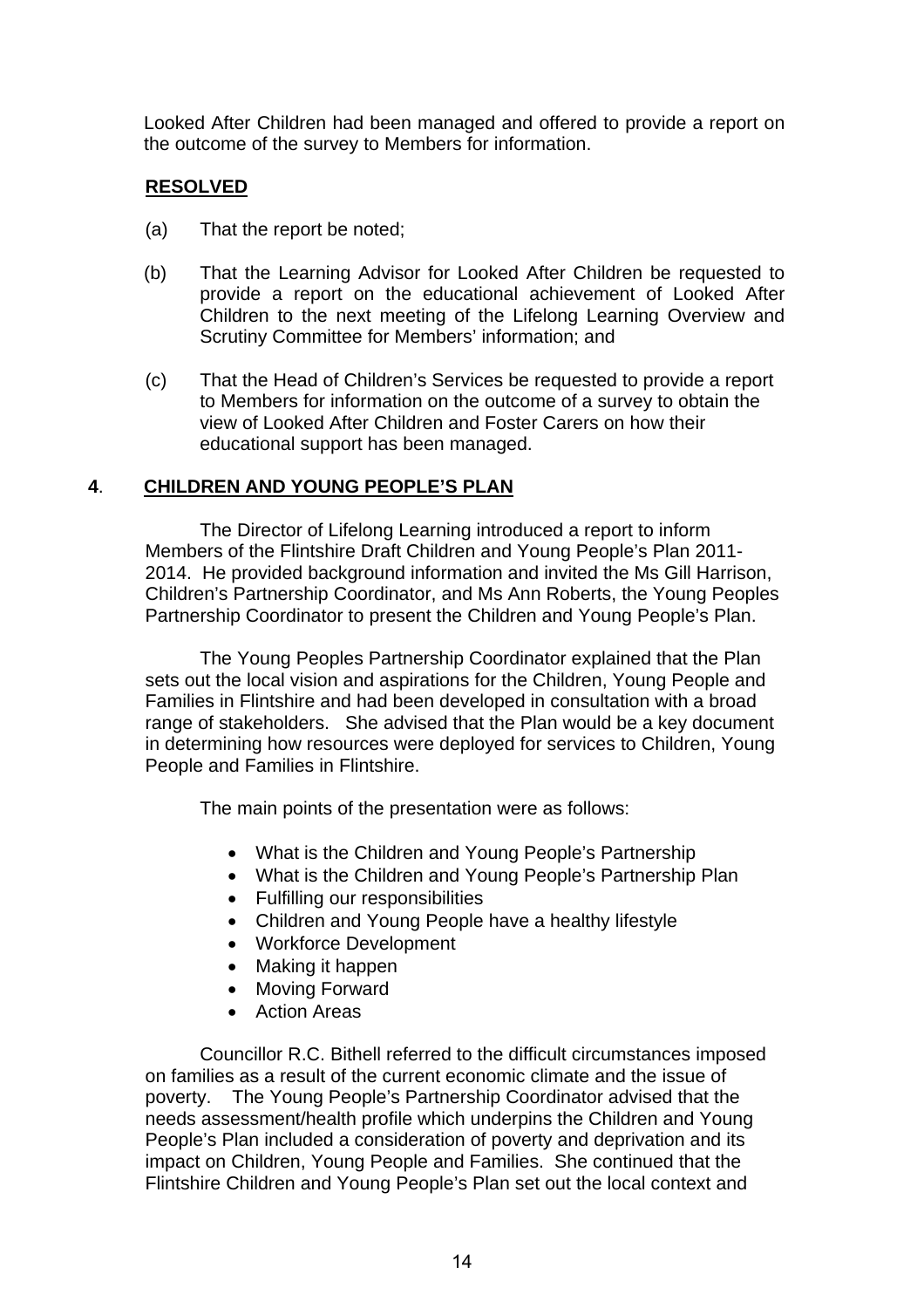referred to the priorities and strategic objectives which would have a direct and an indirect impact on the causes of deprivation and poverty.

During a discussion Officers responded to the queries and concerns raised by Members concerning, domestic abuse, parenting skills, and the inequalities which existed in health care and education. The Director of Lifelong Learning commented that although the challenges were significant a difference could be made to society as a result of individual, group and family interventions.

Members expressed their appreciation for the hard work and commitment of Officers and staff. It was agreed that the Chairman would write on behalf of the Lifelong Learning and Social & Health Care Committees to the Children and Young People's Partnership Board to record Members' appreciation for the hard work and commitment of all involved in the Children and Young People's Plan.

### **RESOLVED**

- (a) That the report be noted; and
- (b) That on behalf of the Joint Lifelong Learning and Social & Health Care Committees a letter be sent by the Chairman to the Children and Young People's Partnership Board to express appreciation for the hard work and commitment of all involved in the Children and Young People's Plan.

### **5**. **FAMILIES FIRST PROGRAMME**

The Children's Partnership Coordinator introduced a report of the Director of Lifelong Learning to inform Members of the development of the Families First Programme and the transition from the Cymorth Programme to the Families First Programme.

The Children's Partnership Coordinator explained that the Welsh Assembly published their Child Poverty Strategy in February 2011 which sets out the national context and the Children and Young People's Plan, which the Authority is required to develop every three years, provides the local context. She advised that the Strategy defined child poverty as a long term state of not have sufficient resources to afford food, reasonable living conditions or amenities, or to participate in activities.

 The Children's Partnership Coordinator referred to the Families First programme which was launched by the Minister for Children in July 2010 to mitigate against the effects of poverty on the outcomes for children. She gave a presentation on the development of Families First in Flintshire and advised that the aim was to develop a whole family approach built around an integrated service approach to provide holistic support to children and families at every level of need. She referred to the collaborative work being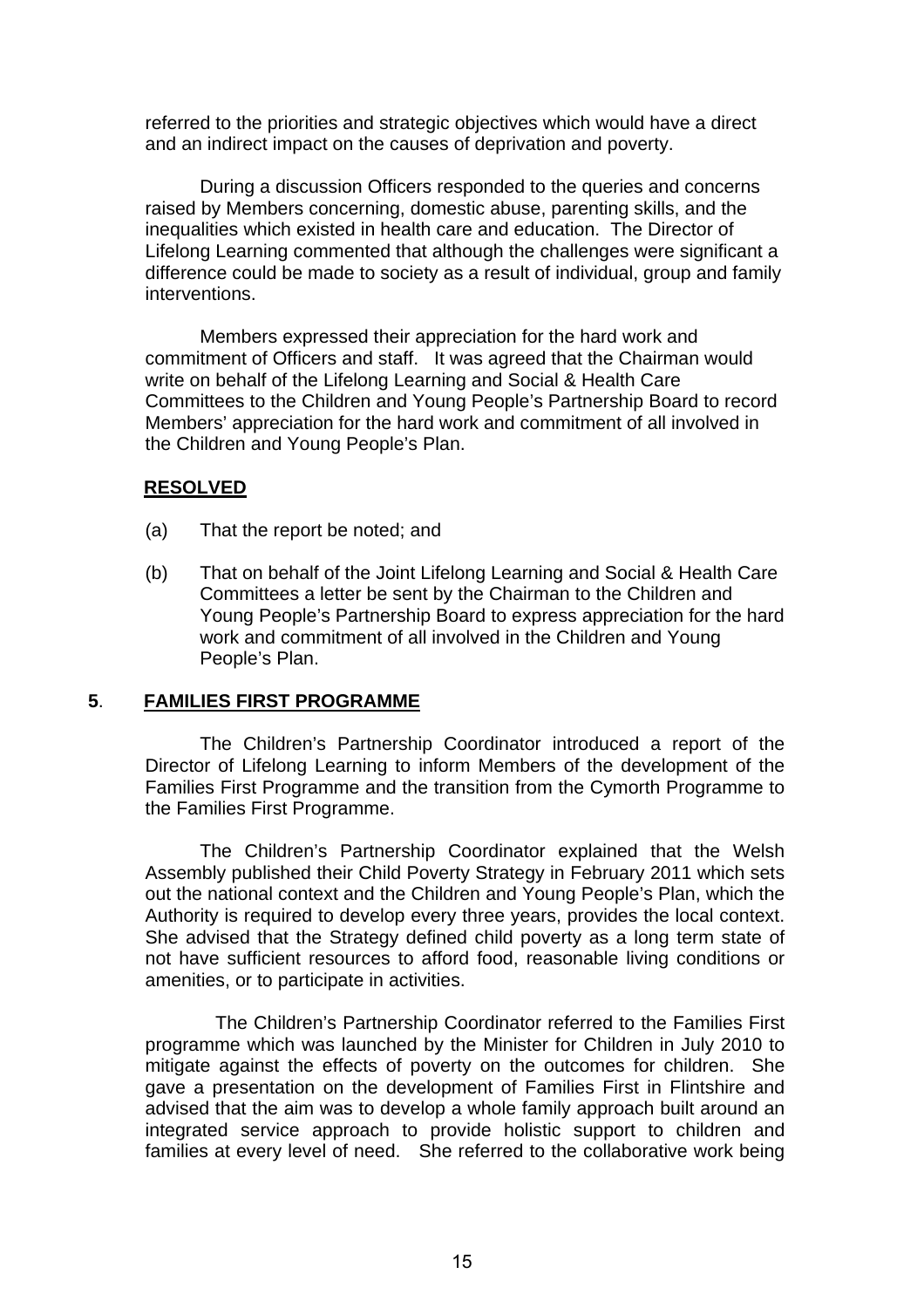undertaken with Wrexham and Denbighshire and the main work streams of the Families First programme.

During a discussion Councillor R.B. Jones referred to the parenting of children and expressed the need to improve the skills and expectations of parents.Councillor H.J McGuill referred to the use of a common assessment toolkit. In her response the Children's Partnership Coordinator explained that the toolkit was a folder which contained a range of documents relating to intervention services and she offered to make a sample pack available for Members information in the Members Room. Councillor McGuill raised a further query concerning what happened if a parent refused to engage. The Children's Partnership Coordinator explained that the 'door' was always open and that the aim was not to monitor families but to work with them to provide help and support.

### **RESOLVED**

- (a) That the report be accepted; and
- (b) That the Children's Partnership Coordinator provides a sample 'toolkit' pack for Members' information in the Members Room.

### **6**. **ANNUAL UPDATE ON CORPORATE PARENTING ACTIVITY**

The Head of Children's Services introduced a report to provide an update to Members on activity surrounding the corporate parenting responsibilities of the County Council which were first set out in "Circles of Care: Corporate Parenting in Flintshire".

Members referred to the report on Corporate Parenting which was attached as an appendix to the report and subsequently the Swansea Review of Corporate Parenting. During a discussion it was suggested and agreed that the recommendations within the Swansea report should be considered by the Children's Services Forum. The Head of Children's Services agreed to progress the matter via the Children's Services Forum and to consult with her senior management team on the item.

Councillors H.J. McGuill and R.C. Bithell referred to the role of Members as corporate parents and expressed the need to have a deeper involvement in terms of the needs and development of Looked After Children. Councillor H.J. McGuill referred to the recommendation within the Swansea report whereby Councillors were provided with information about Looked After Children (in terms of numbers), by electoral division. The Head of Children's Services offered to contact the Head of Children's Services in Swansea to ascertain how this information was provided.

In response to a request from Councillor H.T. Howorth it was agreed that an item on Corporate Parenting be included on the agenda for consideration at a future meeting of the Social & Health Care Overview and Scrutiny Committee.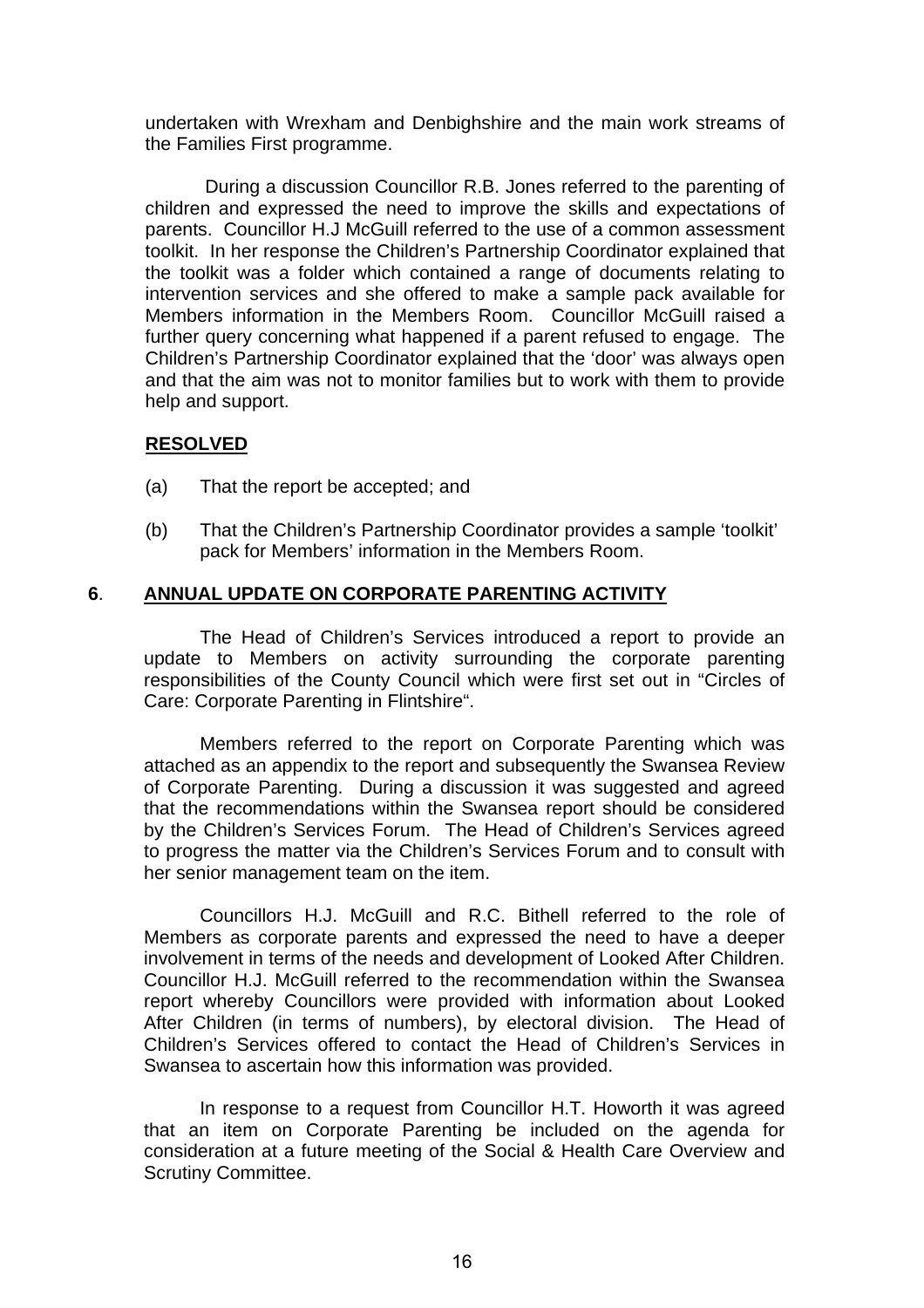### **RESOLVED**

- (a) That the report be noted; and
- (b) That an item on Corporate Parenting be included on the agenda for consideration at a future meeting of the Social & Health Care Overview and Scrutiny Committee.

### **7. TRANSFORMING EDUCATION: NORTH WALES REGIONAL COLLABORATION PROJECT FOR THE PROVISION OF SCHOOL IMPROVEMENT SERVICES – PROGRESS REPORT MARCH 2011**

The Director of Lifelong Learning introduced a report to update Members on the progress made to date with the implementation of the North Wales Regional School Improvement Service project and to outline the next steps to completion of a detailed business plan by Summer 2011.

The Director provided background information and referred to the key considerations in the report. He outlined the progress made to date concerning the Regional School Improvement Service in terms of consultation with schools and staff and advised that support had been given in principle but more detail was required. He also explained that schools would not sign up to the business case until governors issues had been resolved. The Director advised that the outline business plan, following completion, would be considered by the Lifelong Learning Overview & Scrutiny Committee prior to final approval being given to implement the proposed regional service.

In response to a comment from Mr. D. Hytch concerning the time taken to implement the proposals the Director referred to the importance of ensuring there was a significant change of practice and explained the need for statutory consultation to take place and negotiations in terms of staff, unions, and I.T. systems. The Director advised that he expected that the services would be in place by 2012.

During a discussion Members raised queries about monitoring of performance, accountability and scrutiny. In his response the Director explained that given the national context in terms of education performance and the drive for more consistency and higher standards, there would be more accountability and scrutiny in the future and referred to the mechanisms which would be in place in addition to those already within individual Local Authorities.

### **RESOLVED:**

(a) That the update be noted; and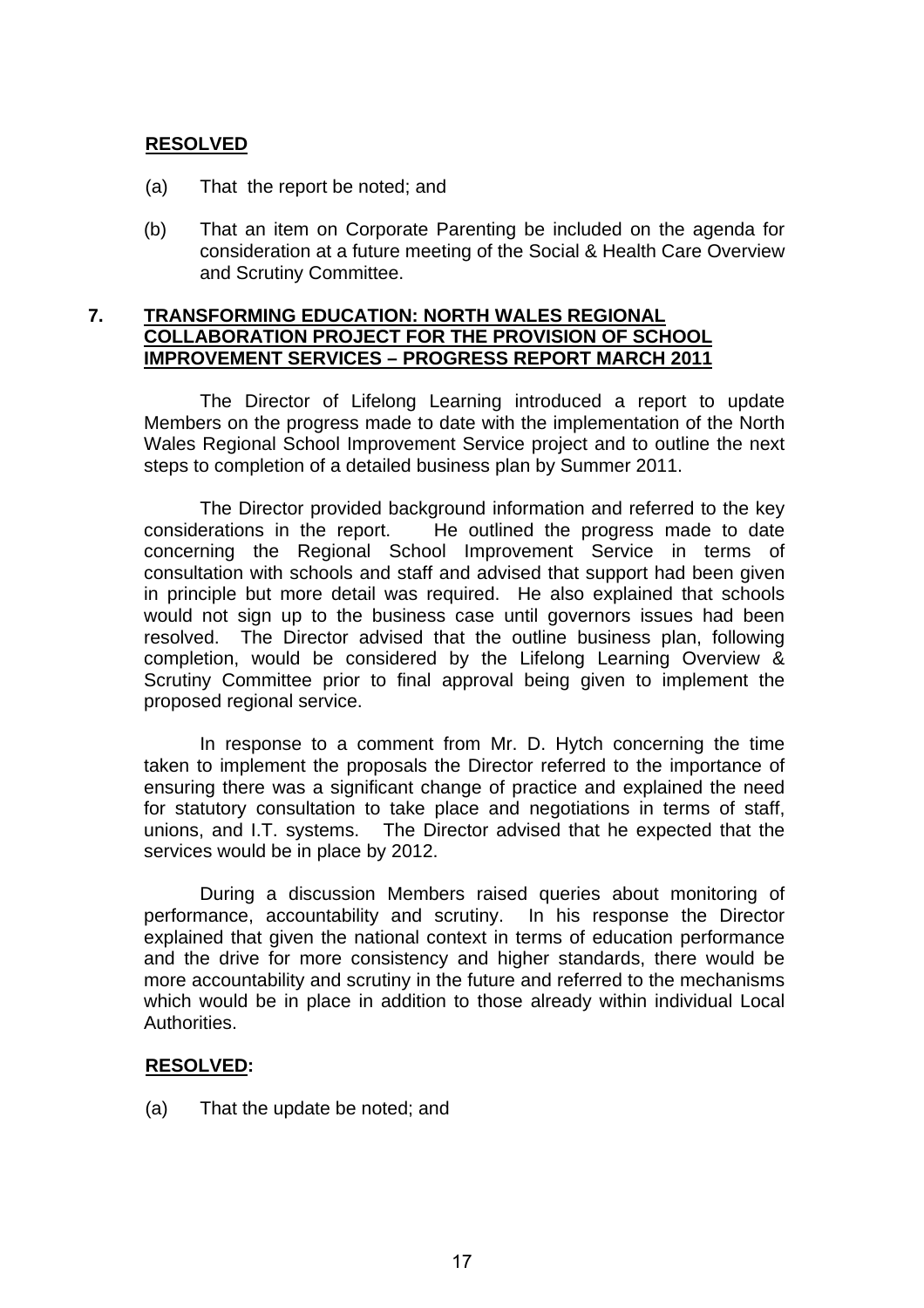(b) That the outline business plan (following completion) be considered by the Lifelong Learning Overview & Scrutiny Committee prior to final approval being given to implement the proposed regional service.

### **8. ATTENDANCE BY MEMBERS OF THE PUBLIC**

There were no members of the public present.

### **9. ATTENDANCE BY MEMBERS OF THE PRESS**

There was one member of the press present.

### **10. DURATION OF THE MEETING**

The meeting commenced at 2.00 p.m. and concluded at 5.10 p.m.

**………………………… Chairman**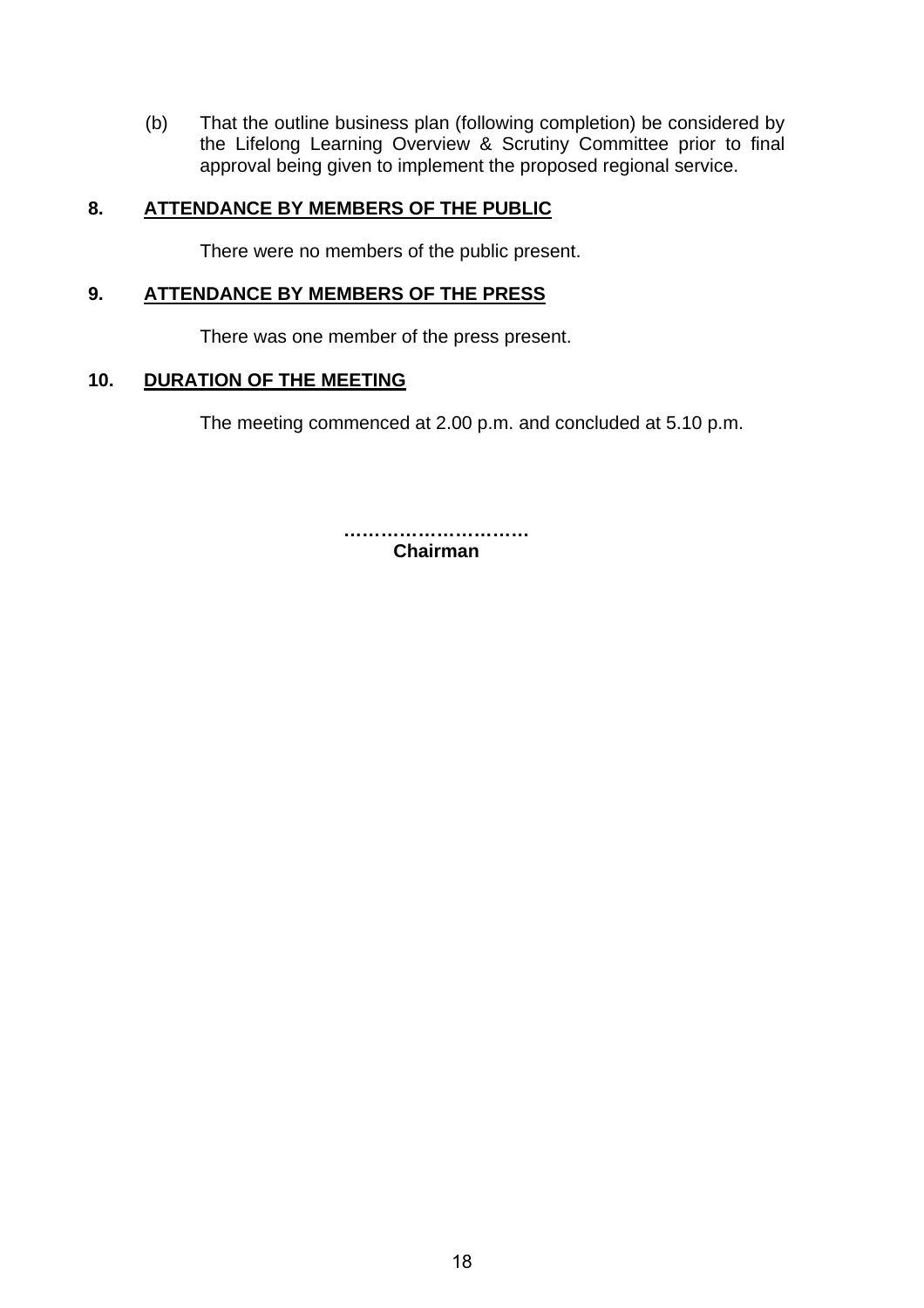### **SUMMARY OF DECLARATIONS MADE BY MEMBERS IN ACCORDANCE WITH FLINTSHIRE COUNTY COUNCIL'S CODE OF CONDUCT**

| LIFELONG LEARNING OVERVIEW AND SCRUTINY<br><b>COMMITTEE</b> |             | DATE:<br>14 April, 2011 |
|-------------------------------------------------------------|-------------|-------------------------|
| <b>MEMBER</b>                                               | <b>ITEM</b> | <b>MINUTE NO.</b>       |
|                                                             |             |                         |
|                                                             |             |                         |
|                                                             |             |                         |
|                                                             |             |                         |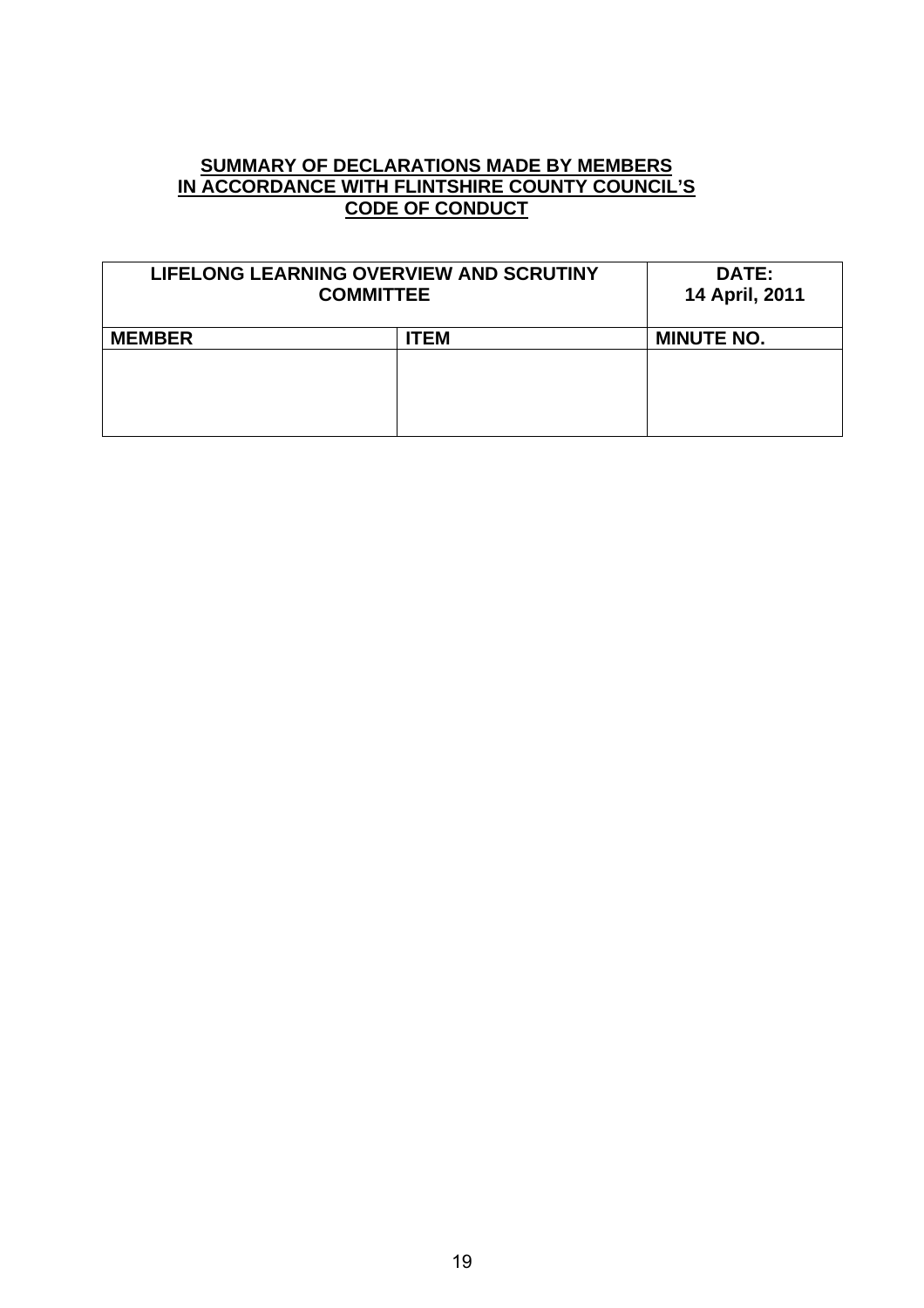### **FLINTSHIRE COUNTY COUNCIL**

### **AGENDA ITEM NUMBER: 4**

# **REPORT TO: LIFELONG LEARNING OVERVIEW & SCRUTINY COMMITTEE DATE : 09 JUNE 2011 REPORT BY: DIRECTOR OF LIFELONG LEARNING SUBJECT : SCHOOL MODERNISATION 1.00 PURPOSE OF REPORT**<br> **1.00 PURPOSE OF REPORT**<br> **1.00 PURPOSE OF REPORT**

1.01 The purpose of the report is to outline the process for commissioning community consultation for Area Reviews of Secondary School Provision, in accordance with the Council's School Modernisation Strategy. It is also to identify the Scrutiny Panel's role within reviews 1.01 The purpose of the report is<br>consultation for Area Reviews<br>the Council's School Moderr<br>Panel's role within reviews<br>2.00 BACKGROUND

2.01 Flintshire County Council is committed to working with schools and communities to secure high quality learning opportunities for all. It also seeks to use the resources that it has (people, funding, buildings, information and technology) efficiently and effectively to secure better outcomes and value for money. We do this building on the knowledge that all Secondary Schools in Flintshire are improving schools, and committed to successful outcomes for learners.

The County Council's Strategic Assessment of Risks and Challenges, Estyn Inspection reports, the School Modernisation Strategy, the 14-19 Transformation Strategic Outline Case, Directorate Plans and previous Scrutiny reports set out the challenge that we face.. The challenge is to ensure that our schools continue to provide an appropriate 'fit for purpose' environment at a time when there is limited money to deliver increasing expectations. Too many of our schools are also in inappropriate buildings that cannot meet the needs of current or future pupils and staff.

Key issues that inform the debate are:

- the duty to provide sufficient school places in the right places;
- population forecasts indicating demographic changes affecting both urban and rural communities;
- raising educational standards through high quality teaching and learning and  $\bullet$ improving the learning environment;
- seeking to minimise the impact of transitions between different stages of education;
- local and national initiatives to make all school buildings "fit for purpose" for the  $\bullet$ 21st century and removing excessive surplus places;
- future financial settlements leaving decreasing financial room for manoeuvre;  $\bullet$
- significant differences in the way schools are funded, with very small provision  $\bullet$ being disproportionately expensive;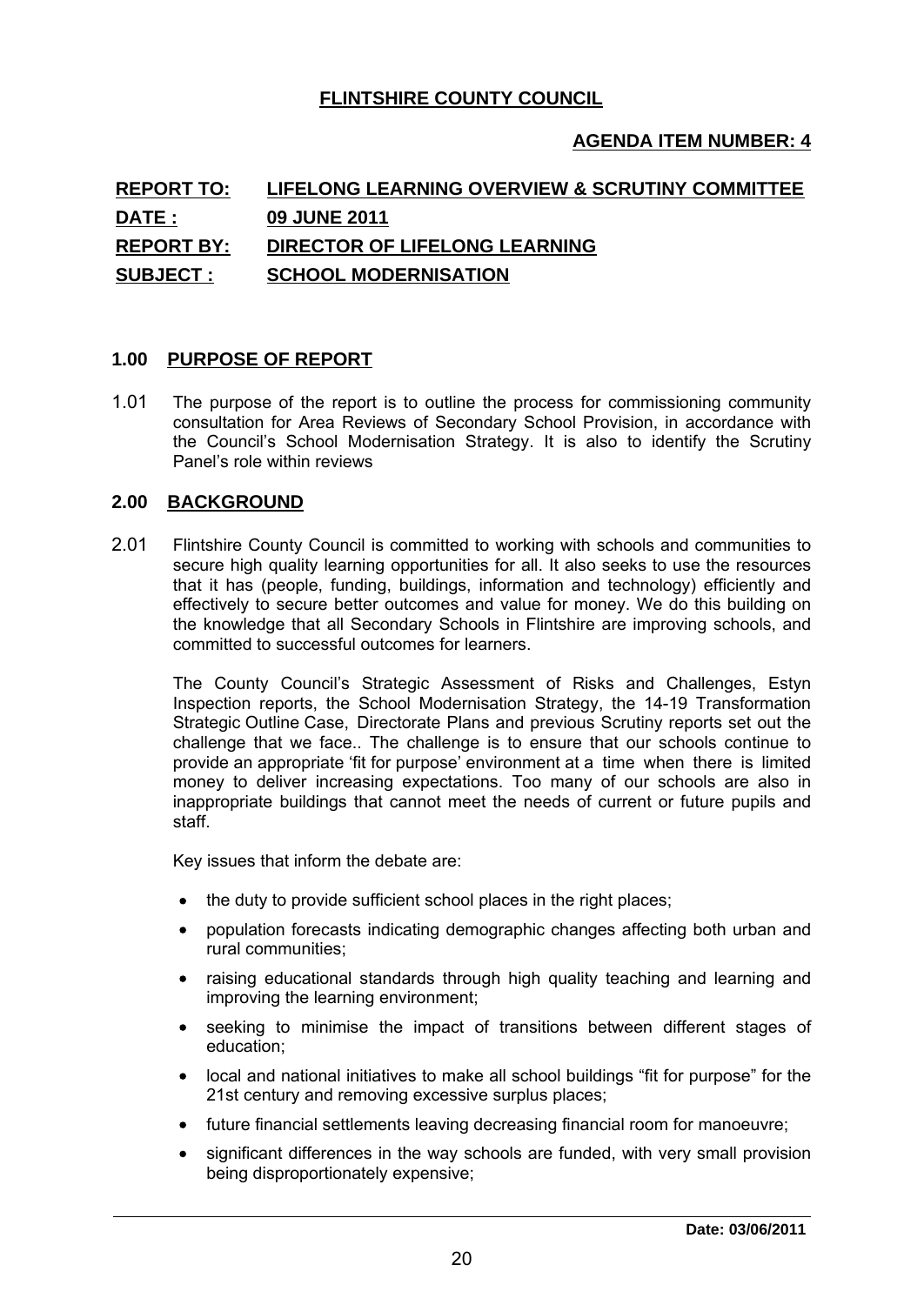- the breadth of educational and extra-curricular provision very small schools can provide; schools and their buildings being important to their communities, and being able to do more than provide education for children; and
- the challenge of refurbishment and renewal without sufficient money to replace, remodel or improve all adequate school buildings.

In its 2009 report on the strategic management of education in Flintshire, ESTYN identified tackling school modernisation as a key recommendation. Whilst recognising considerable preparatory work has been undertaken over the last few years, the 2011 14-19 Area Inspection recommends that there is still a major challenge to address inefficient provision. There is a need to make key decisions in relation to some school communities.

The 2009 School Modernisation Strategy sets out that consultation will take place to develop a plan for the future of local educational provision under a number of circumstances, including when schools have more than 25% surplus places.

Following consultation with stakeholders on the original School Modernisation Strategy and the subsequent "Transformation" business case, it is now the time for students and parents to be involved in developing the next steps for education in their local areas. This will be formally commissioned at the next Executive meeting.

The Welsh Government, Estyn and the Wales Audit Office have tasked Authorities in Wales to reduce surplus places in their school provision, in response to the general downturn in pupil numbers and to ensure that resources are best used to improve pupils' learning opportunities and outcomes. The future allocation of funding to improve learning environments also depends on reducing surplus capacity or finding alternative uses. The recent Thomas review recommends tying capital investment to having a resilient plan to reducing local surplus places to below 10%.

Maintaining under-used buildings (surplus places) incurs costs, and any savings made from the removal of surplus should be directed to the front-line educational provision, paying for teachers, teaching assistants, learning resources and improving learning environments.

The Flintshire School Modernisation Strategy includes the provision for the Area review of School Provision. The Strategy also includes the requirement to review schools with over 25% surplus places. There are currently three Secondary Schools in excess of this percentage. These schools account for the largest proportion of surplus places in Flintshire, at 64.44% of the overall surplus. The Schools are Holywell High School (409 surplus places, 38% of the school's capacity), Elfed High School (321 surplus places, 31% of the school's capacity) and John Summers High School (169 surplus places, 30% of the school's capacity).

It is fully recognised within the School Modernisation Strategy and the 14-19 Transformation Strategic Outline Case, that solutions cannot be found without the local authority, schools and other partners working together. The reviews of provision are to be held on an area basis. This will involve wider planning discussions in the three areas of Holywell, Queensferry/ Shotton/ Connah's Quay and Mold/ Mynydd Isa /Buckley.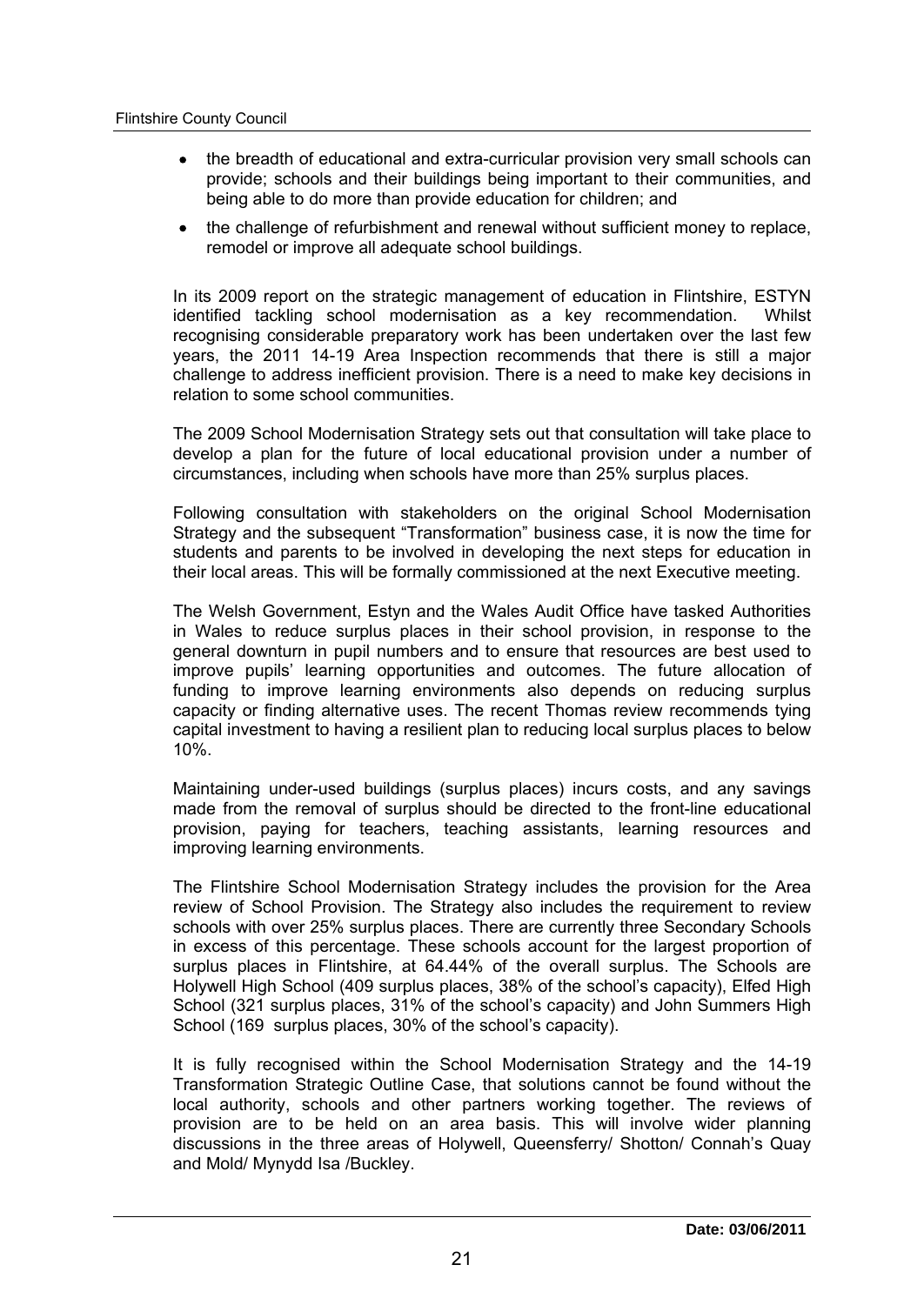The Welsh Government funds post-16 education directly, and does so on a basis of student numbers. The issue for many schools is the difficulty in sustaining a financially viable sixth form where numbers are low, and to maintain the breadth of curriculum required by the Welsh Government's Learning and Skills Measure. The 2009 Flintshire School Modernisation Strategy states that a sixth form should have a minimum of 120 students to remain financially viable, and to offer the breadth of curriculum choice that is now required in accordance with the Learning and Skills measure.

Other key issues which will be considered in commissioned area discussions include:

- the potential for educational opportunities and outcomes to be improved further, including provision for pupils and the 14-19 Transformation Programme;
- the need for the particular type of provision that is proposed, for example the level of demographic change or parental demand for faith schools in the area;
- compliance with equality legislation and the Welsh Assembly Government's strategy for tackling child poverty;
- accessibility and journey times to schools:
- the effect on the Welsh language, Welsh medium learning and its maintenance in the community;
- considering additional community focused facilities or preserving existing community service provision offered by a school, together with the impact on the local community and on social cohesion;
- the condition of the buildings, their fitness for purpose, their backlog of repairs  $\bullet$ and maintenance and whether change would contribute towards achieving the County Council's agreed strategy for making all its school buildings fit for purpose; and
- the cost-effectiveness of change options and whether adequate financial resources are available to implement them **3.00 CONSIDERATIONS**<br> **3.00 CONSIDERATIONS**

3.01 Officers of the Authority will be seeking approval from the County Council's Executive to start a process of community consultation, which will involve Governors, Staff, Unions, Parents, Students and the wider Communities.

Options will be formulated as a basis for local area discussion, and an invitation will be extended to consultees to put forward their own options for consideration by the Authority. The Council's School Modernisation Strategy envisages that the following options will be appraised:

- removing temporary or unused accommodation;
- developing new school use of surplus accommodation;
- developing community use of premises;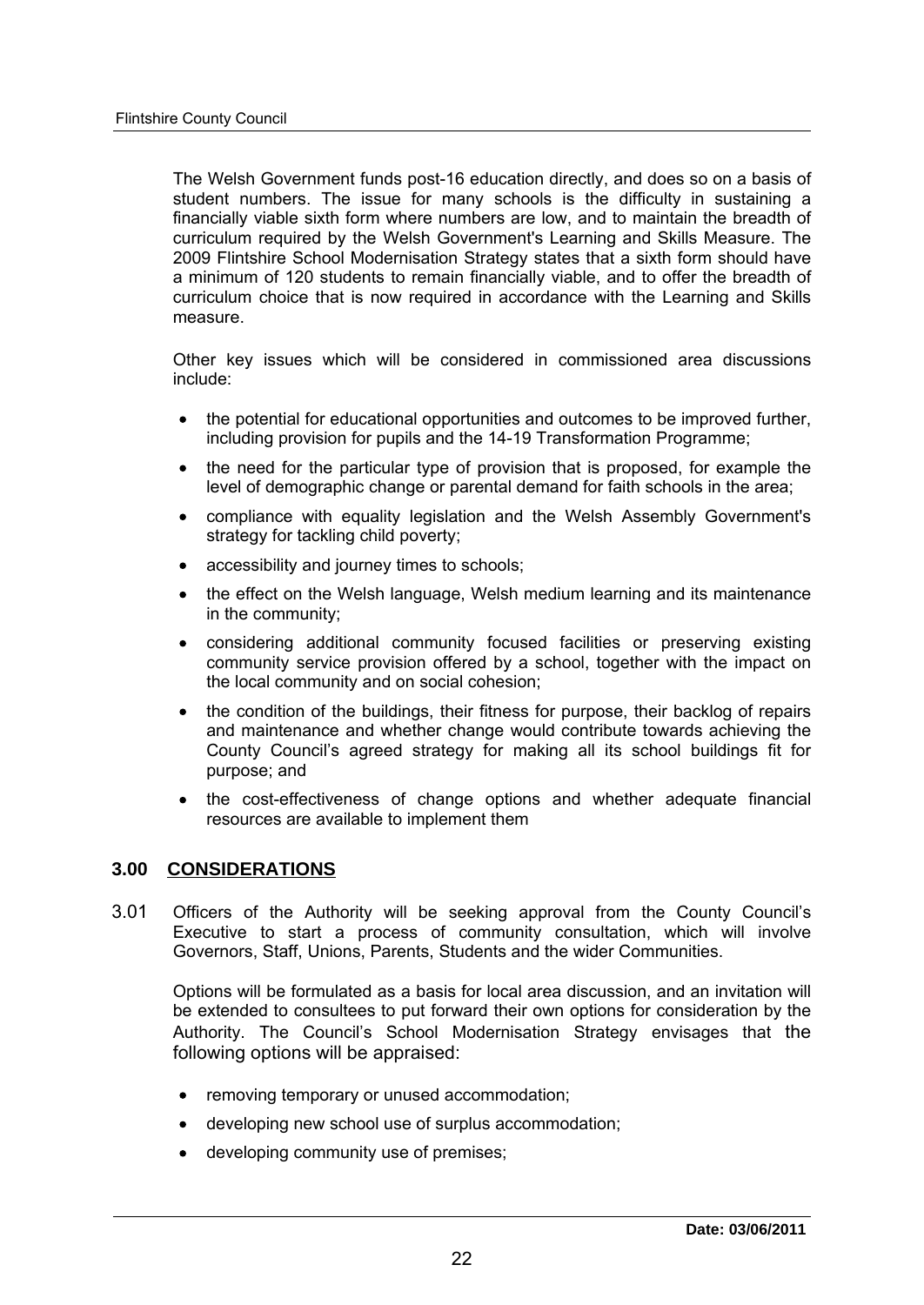- non-school use of surplus accommodation;
- closure of part of a school; and federations, merging/amalgamating schools, and where appropriate, school closure

Members of the Lifelong Learning Overview and Scrutiny Committee will be asked to scrutinise and advise on developments at each stage of the local area review process at future meetings. At its next meeting, the Lifelong Learning Overview and Scrutiny Committee is expected to receive an initial option appraisal in relation to each area.

It is proposed that the initial consultation period begins before the end of the 2011 academic year, and that the process is resumed in September 2011. An indicative timetable is set out at Appendix 2. The purpose of open consultation is to:

- share the issues & seek solutions;
- explain the rationale and logic for the change options:
- ensure that participants feel fully part of the planning process;
- act as a mechanism for capturing feedback and informing the ongoing review process;
- ensure that we are transparent and honest at all times; and gain community awareness and support for any eventual change proposals

All responses to the consultations will be reported to members, and consideration will then be given to the outcomes of the consultation, and the formulation of preferred options which will then be the subject to the statutory process, which provides the opportunity for any formal objections to the preferred options. In the event of objections, the decision would be for Welsh Ministers of the Welsh Government.

It is envisaged that we will consult with students via school councils meeting together. This work will build upon the extensive "student voice" material developed as part of generating the 14-19 Transformation Strategic Outline Case.

It is envisaged that we will consult with parents of Students through published consultation booklets and school based drop-in sessions in which everyone attending will have the opportunity to communicate ideas for the future on key themes, such as:

- educational vision;  $\bullet$
- safeguarding and well-being;
- community, leisure and culture;
- data, demography and information;
- transport and access planning; and development ideas and feedback collation

There will need to be appropriate direct meetings with school staff, governors and local Councillors. There will also need to be appropriate meetings with Trade Unions, Diocesan Authorities and other key partner organisations.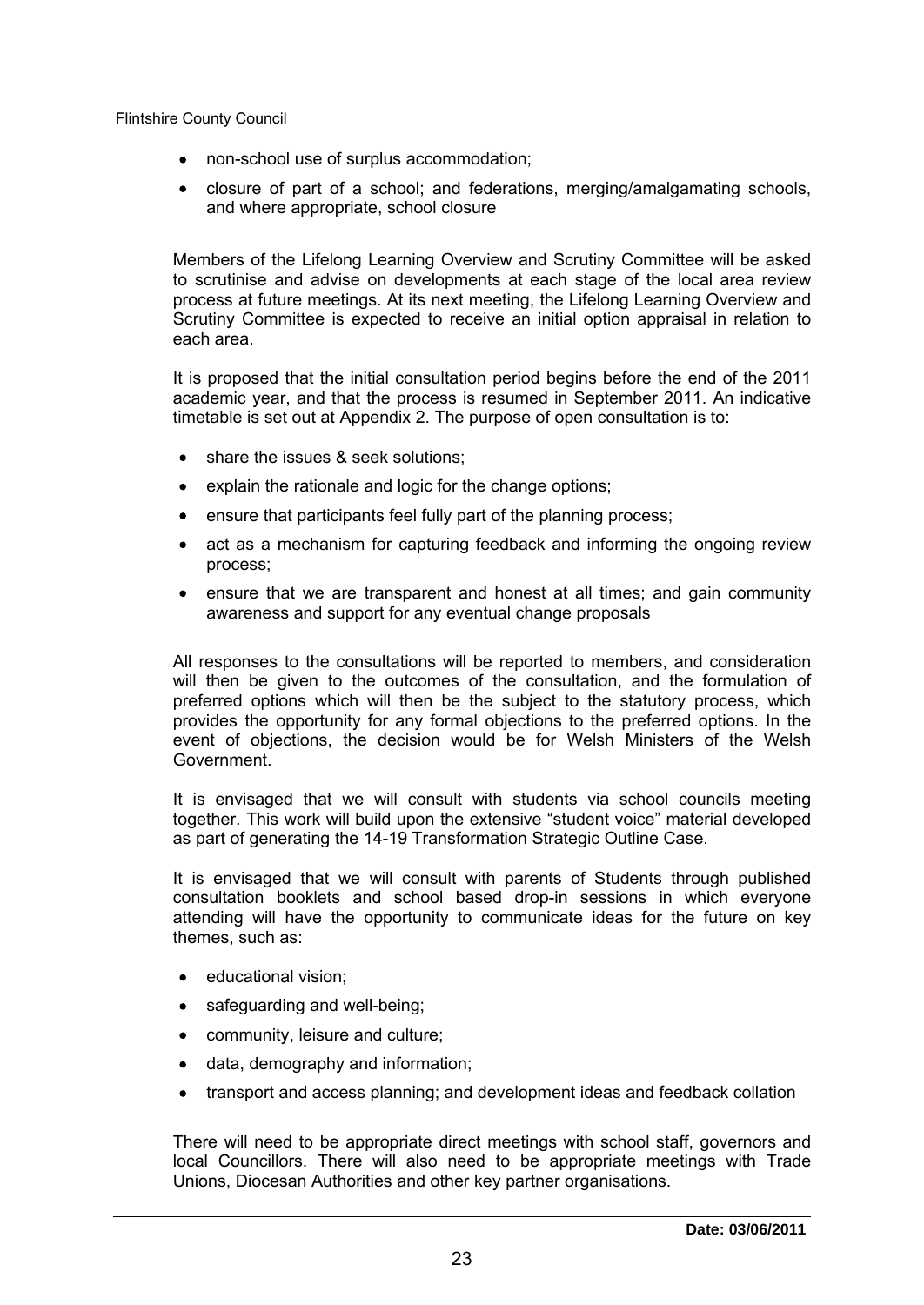Scrutiny discussion is part of "stakeholder mapping" in which we consider if there are "hard to reach" or other groups for whom we should consider a bespoke consultation strategy Scrutiny discussion is part of "stake<br>are "hard to reach" or other group<br>consultation strategy<br>**4.00 RECOMMENDATIONS** 

4.01 That members consider the information and advise on the outlined methodology to be adopted in consulting with communities.

That members note the key role envisaged for scrutiny in considering developing option appraisals for future provision in each area.

That members commission a formal report to the Lifelong Learning Overview and Scrutiny Committee at each stage of the area review process at Appendix 2.

That members consider an initial option appraisal in relation to each area at the next meeting of the Lifelong Learning Overview and Scrutiny Committee. **Scrutiny Committee at each stage of the area That members consider an initial option ap**<br> **FINANCIAL IMPLICATIONS** 

# **5.00 FINANCIAL IMPLICATIONS**<br>**6.01 None at this stage<br><b>6.00 ANTI POVERTY IMPACT**<br>**6.01 None at this stage**

5.01 None at this stage

None at this stage

# **6.00 ANTI POVERTY IMPACT<br>6.01 None at this stage<br>7.00 ENVIRONMENTAL IMPACT 8.00 ENVIRONMENTAL IMPACT<br>19.01 None at this stage<br>8.00 EQUALITIES IMPACT**

7.01 None at this stage

8.01 A full equalities impact assessment is required as part of developing the business case and statutory proposals for any school organisational change. **9.00 EQUALITIES IMPACT**<br> **9.01** A full equalities impact assessment is<br>
business case and statutory proposals fo<br> **9.00 PERSONNEL IMPLICATIONS** 

9.01 None at this stage. The process for consultation will be overseen by a multidisciplinary team drawn from across the Council 9.00 PERSONNEL IMPLICATIONS<br>
9.01 None at this stage. The process for consulation<br>
disciplinary team drawn from across the C<br>
10.00 <u>CONSULTATION REQUIRED</u>

10.01 The report sets out key strategies for consultation on secondary school<br>
modernisation. There will be a requirement for further consultation with staff<br>
and service users and other partners over the next six months o modernisation. There will be a requirement for further consultation with staff and service users and other partners over the next six months of the project development of business cases and possible statutory proposals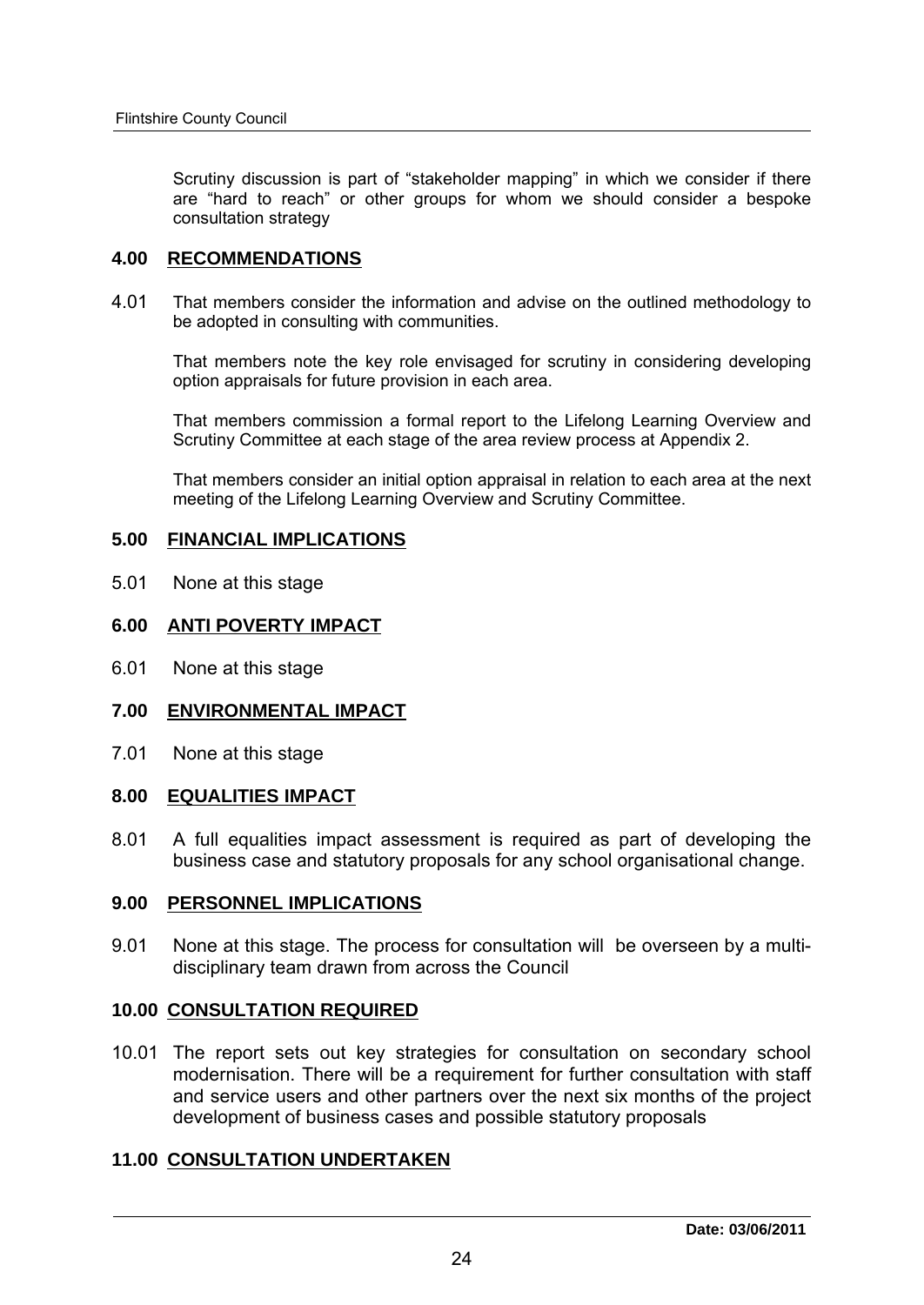11.01 Initial discussions with elected members, headteachers, governor representatives and partner organisations in relation to developing the review process. 11.01 Initial discussions with<br>representatives and part<br>process.<br>**12.00 APPENDICES** 

12.01 Appendix A - Capacity and surplus place information ~January 2011 Appendix B - proposed timescale for Area Reviews

### **LOCAL GOVERNMENT (ACCESS TO INFORMATION) ACT 1985 BACKGROUND DOCUMENTS**

Estyn Inspection Report 2009 School modernisation Strategy 2009 14-19 Transformation Outline Case 2009 14-19 Transformation Strategic Outline Case 2010 14-19 Area inspection 2011

| Contact Officer: | <b>Tom Davies</b>            |
|------------------|------------------------------|
| Telephone:       | 01352 704180                 |
| E-Mail:          | tom davies@flintshire.gov.uk |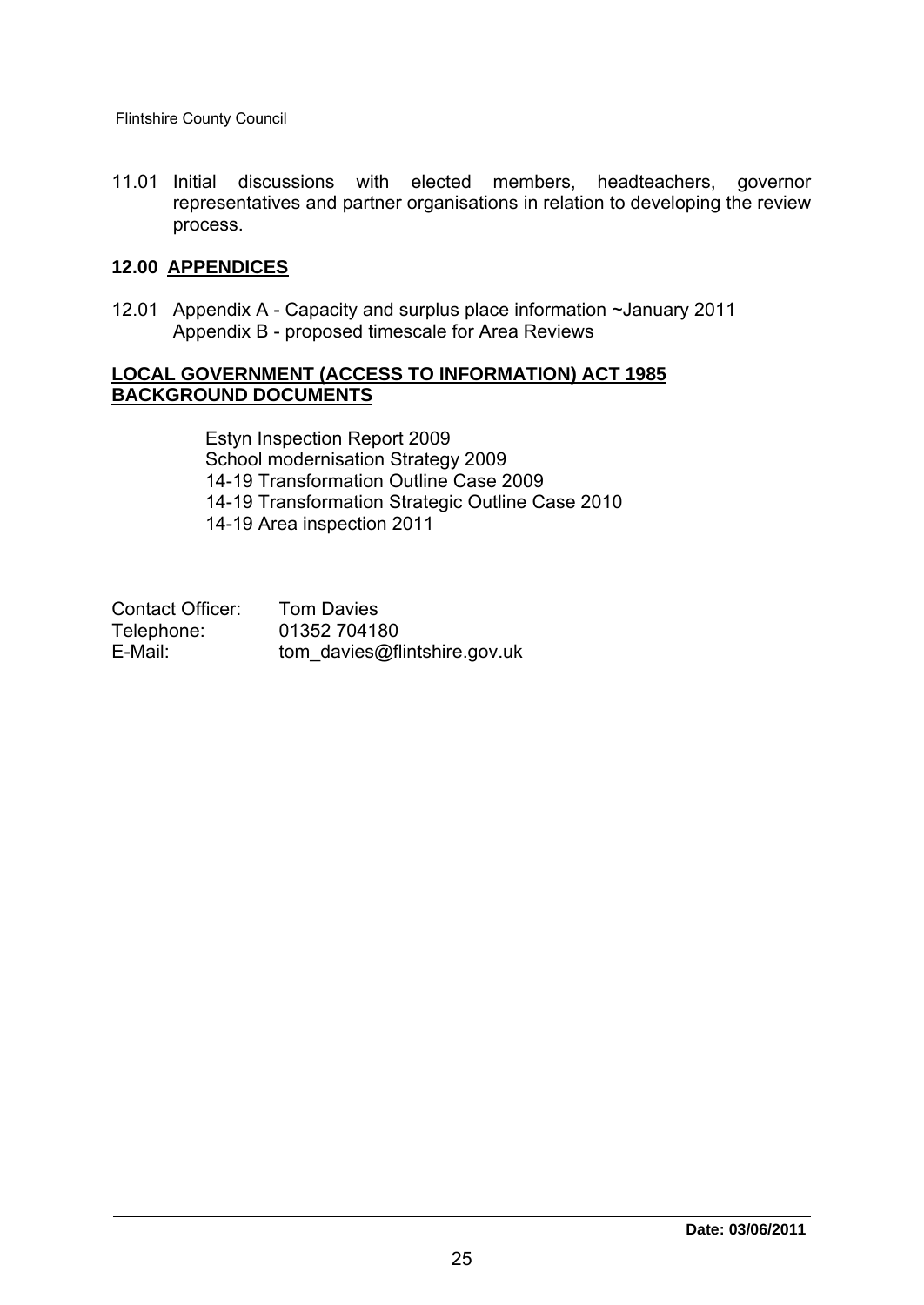### **Appendix A**

| <b>School</b>                  | <b>Type</b>        | <b>NOR</b><br><b>Year 7-11</b> | <b>NOR</b><br><b>Year 12-13</b> | <b>NOR</b><br><b>Total</b> | <b>Capacity</b> | <b>Surplus</b><br><b>Capacity</b> | %Surplus<br><b>Places</b> |
|--------------------------------|--------------------|--------------------------------|---------------------------------|----------------------------|-----------------|-----------------------------------|---------------------------|
| Alun High                      | $11 - 18$          | 1218                           | 491                             | 1709                       | 1768            | 59                                | 3.34%                     |
| Argoed High                    | $11 - 16$          | 585                            | $\Omega$                        | 585                        | 580             | $-5$                              | $-0.86%$                  |
| Castell Alun<br>High           | $11 - 18$          | 1058                           | 234                             | 1292                       | 1240            | $-52$                             | $-4.19%$                  |
| Connah's<br>Quay High          | $11 - 18$          | 880                            | 111                             | 991                        | 1102            | 111                               | 10.07%                    |
| Elfed High                     | $11 - 18$          | 620                            | 96                              | 716                        | 1037            | 321                               | 30.95%                    |
| Flint High                     | $11 - 18$          | 605                            | 89                              | 694                        | 797             | 151                               | 21.24%                    |
| Hawarden<br>High               | $11 - 18$          | 949                            | 198                             | 1147                       | 1145            | $-2$                              | $-0.86%$                  |
| Holywell<br>High               | $11 - 18$          | $\overline{575}$               | 91                              | 666                        | 1075            | 409                               | 38.05%                    |
| John<br><b>Summers</b><br>High | $11 - 18$          | 348                            | 48                              | 396                        | 565             | 169                               | 29.91%                    |
| St David's<br>High             | $11 - 18$          | 545                            | 72                              | 617                        | 687             | 70                                | 10.19%                    |
| St Richard<br>Gwyn High        | $11 - 18$<br>R.C.  | 809                            | 130                             | 939                        | 1000            | 61                                | 6.10%                     |
| <b>Ysgol Maes</b><br>Garmon    | $11 - 18$<br>Welsh | 473                            | 87                              | 560                        | 711             | 151                               | 21.24%                    |
| <b>TOTALS</b>                  |                    |                                |                                 | 10312                      | 11707           | 1395                              | Average $=$<br>13.13%     |

### **Chart 2.6 Secondary School Capacity and Surplus Places Information January 2011**

### **Key Points:**

- In January 2011 there were three Flintshire CC secondary schools with surplus places in excess of the Welsh Assembly Government's current recommended maximum level of 25% surplus places.
- These three schools; Elfed High, Holywell High and John Summers High taken together accounted for 64.44% of the surplus place capacity in the 12 Flintshire CC mainstream secondary schools in January 2011.
- The average surplus place percentage level for all 12 mainstream secondary schools in January 2011 was 13.13%.
- Some Flintshire sixth forms (Year 12 and Year 13) are extremely small, causing difficulty in terms of planning for curriculum breadth and financial sustainability.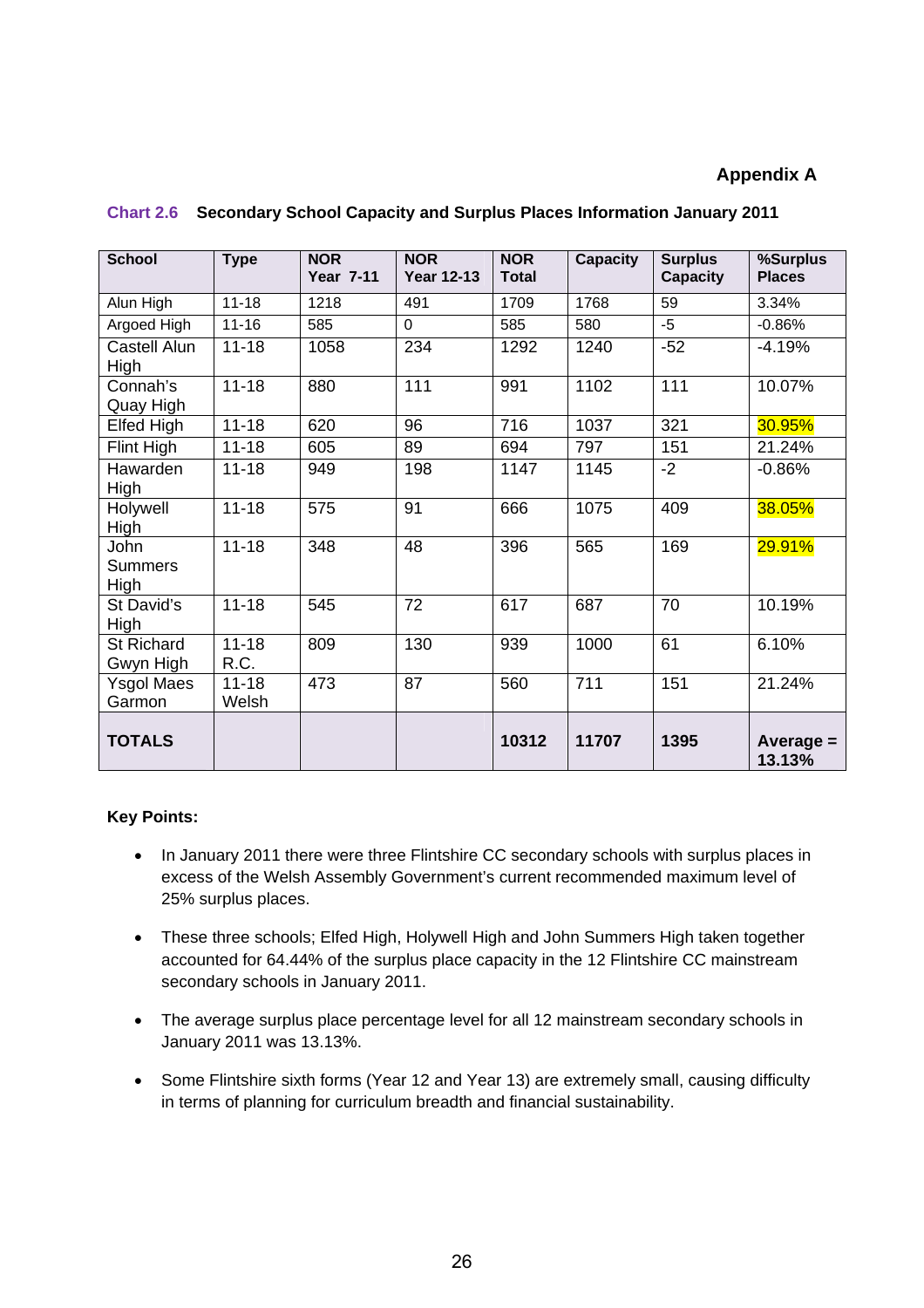# **Appendix B**

| <b>Stage of Process</b> | Description of process                                                                                                                                                                                                                             | <b>Details</b>                                                                                                                                                                                  |
|-------------------------|----------------------------------------------------------------------------------------------------------------------------------------------------------------------------------------------------------------------------------------------------|-------------------------------------------------------------------------------------------------------------------------------------------------------------------------------------------------|
| <b>Stage One</b>        | <b>Consultation Stage</b><br><b>Informal information</b><br>gathering and sharing<br>of data, in depth<br>discussion of issues<br>and ideas.<br><b>Consultation events.</b><br><b>Comments to be</b><br>submitted to the<br><b>County Council.</b> | <b>Meetings with Headteachers,</b><br><b>Governors, Students and Public</b><br><b>Consultation deadline</b><br><b>September 30 2011.</b><br><b>Report back to Executive in</b><br>October 2011. |
| <b>Stage Two</b>        | <b>Publication of Notices</b><br>If agreed, Local<br><b>Authority to formally</b><br>propose changes to<br>the schools through<br>publication of a<br><b>Statutory Notice.</b>                                                                     | November 2011                                                                                                                                                                                   |
| <b>Stage Three</b>      | <b>End of Statutory</b><br><b>Notice Period</b><br>Decision taken in light<br>of comments and<br>objections received<br>and whether a referral<br>to the Welsh<br><b>Assembly Government</b><br>is required.                                       | December 2011                                                                                                                                                                                   |
| <b>Stage Four</b>       | <b>Implementation</b>                                                                                                                                                                                                                              | September 2012- September<br>2014                                                                                                                                                               |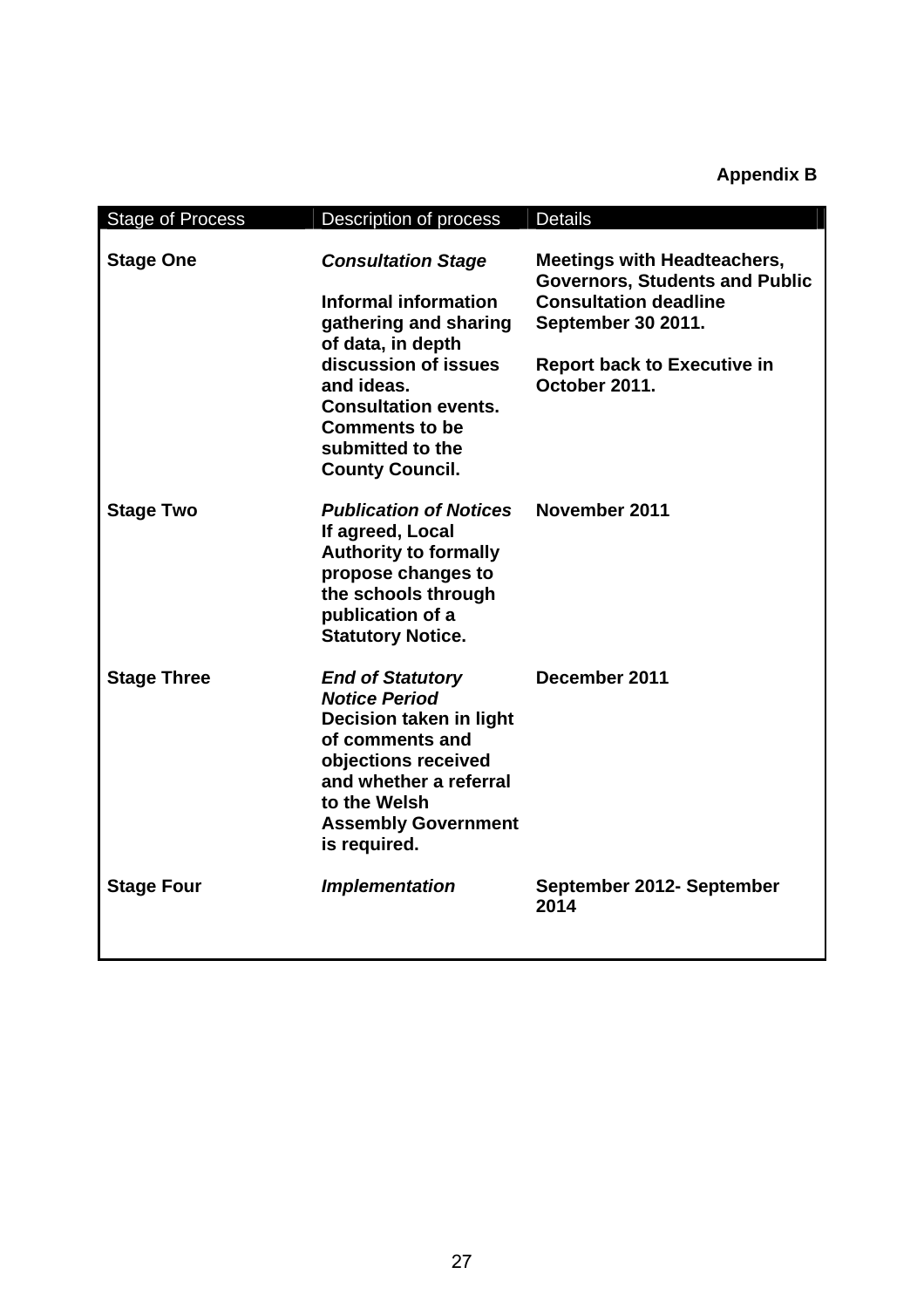### **FLINTSHIRE COUNTY COUNCIL**

### **AGENDA ITEM NUMBER: 6**

# **REPORT TO: LIFELONG LEARNING OVERVIEW & SCRUTINY COMMITTEE DATE : 09 JUNE 2011 REPORT BY: LEARNING AND SOCIAL CARE OVERVIEW & SCRUTINY FACILITATOR SUBJECT : QUARTER 4/YEAR END PERFORMANCE REVIEW 2010/11 <u>PAULITATURE</u>**<br> **1.00 PURPOSE OF REPORT**<br> **1.00 PURPOSE OF REPORT**

- 1.01 To note and consider the 2010/11 Quarter 4 / Year End service performance reports produced at the Head of Service / Divisional level under the adopted business model of the Council. (The reports cover the Quarter 4 period (January to March 2011) and contain a summary of the year end position).
- 1.02 To note the year end position of the Strategic Assessment of Risks and Challenges (SARC) contained within the performance reports.
- 1.03 To note the progress made against the Improvement Target Action Plans contained within the performance reports. Challenges (SARC) container<br>
1.03 To note the progress made<br>
contained within the perform<br>
2.00 BACKGROUND

2.01 The quarterly performance *i* year end reports seek to provide the 'narrative' explanation of the statistical quarterly performance and year end summary.<br>These reports are a review of service plans These reports are a review of service plans. 2.01 The quarterly performance / y<br>explanation of the statistical q<br>These reports are a review of s<br>**3.00 CONSIDERATIONS** 

- 3.01 Copies of the detailed Quarter 4/Year End (January to March 2011) performance reports are attached at **Appendix 1**.**15 Leisure,** ; **Appendix 1.16 Libraries, Culture & Heritage, Appendix 1.17 School Services; Appendix 1.18 Resources & Development and Appendix 2 SARC summary position.** performance reports are attached at **Appendix 1.15 Leisure**, ; Appendix 1.16 Libraries, Culture & Heritage, Appendix 1.17 School Services;<br>Appendix 1.18 Resources & Development and Appendix 2 SARC<br>summary position.<br>3.02 Th
- performance on targets and trend (comparison with the previous years performance). They incorporate the revised list of Improvement Targets endorsed by Executive on 18th January 2011, following the target setting work undertaken mid way through Quarter 3. Reporting against the Improvement Target Action Plans is also included within the performance reports.
- 3.03 Each quarterly performance report contains an update of each of the relevant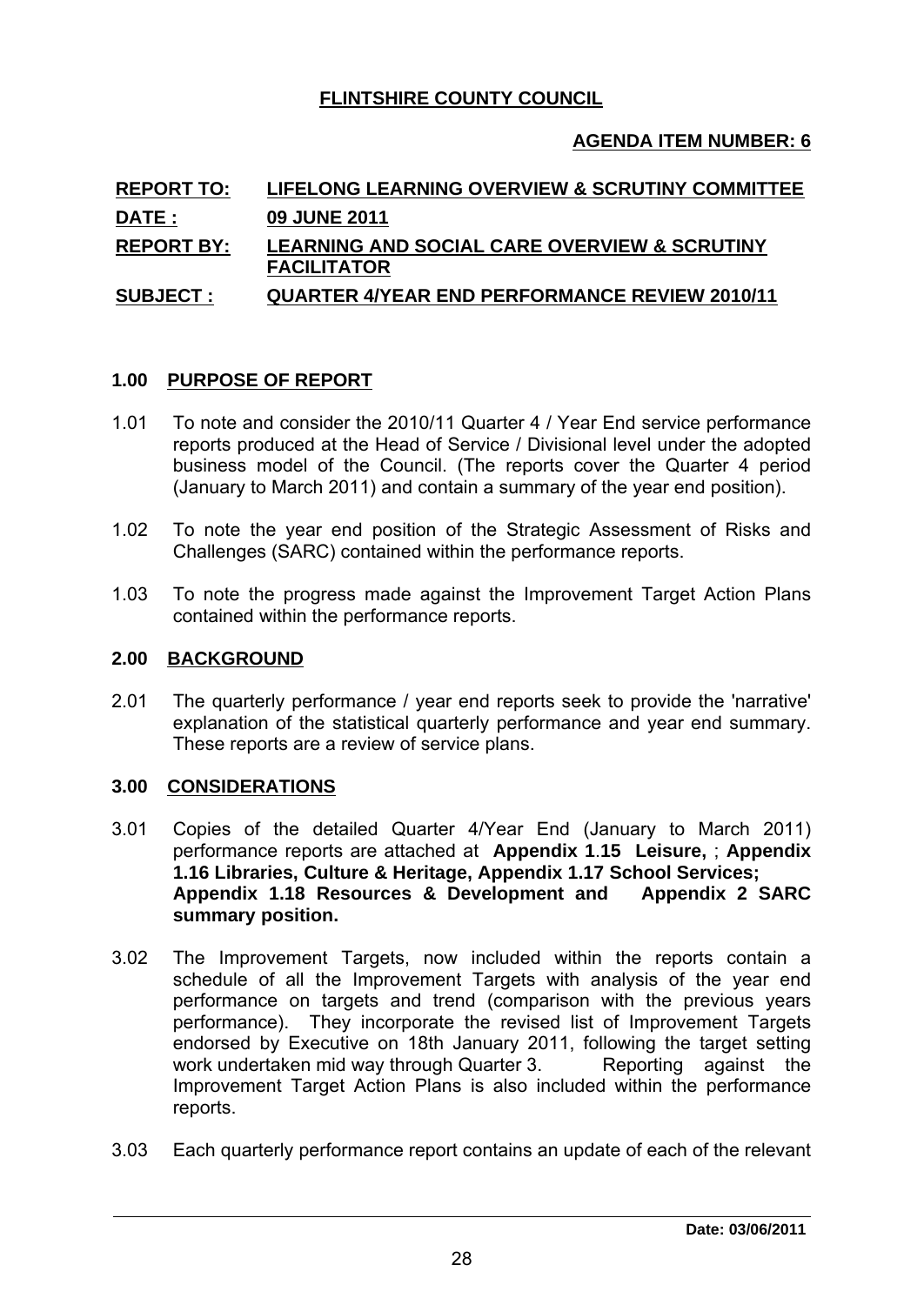strategic risks and challenges. This update has been provided by each of the lead responsible officers and is available for comment and review.

3.14 A revised SARC summary position of the present Red, Amber and Green status for all of the reported strategic risks and challenges is provided at Appendix 2. 1.14 A revised SARC summary positively<br>status for all of the reported stra<br>Appendix 2.<br>**4.00 RECOMMENDATIONS** 

4.01 That Members consider the 2010/11 Quarter 4/Year End performance reports produced by the Heads of Service, highlight and monitor poor performance and feedback details of any challenge to Corporate Resources O&S Committee who are responsible for the overview and monitoring of improvement targets. **5.00 FINANCIAL IMPLICATIONS**<br>
Feature and feedback details of a<br>
5.00 FINANCIAL IMPLICATIONS<br>
Feature and the second improvement targets.<br>
5.00 FINANCIAL IMPLICATIONS

5.01 None directly from this report. **6.00 FINANCIAL IMPLICATIONS<br>
6.01 None directly from this report.<br>
6.00 ANTI POVERTY IMPACT** 

6.01 None directly from this report. **6.00 ANTI POVERTY IMPACT<br>6.01 None directly from this report.<br>7.00 ENVIRONMENTAL IMPACT** 

7.01 None directly from this report. **8.00 ENVIRONMENTAL IMPACT**<br>**8.00 EQUALITIES IMPACT**<br>**8.01 None directly from this report** 

None directly from this report. **9.00 EQUALITIES IMPACT<br>
9.01 None directly from this report.<br>
9.00 PERSONNEL IMPLICATIONS** 

9.01 None directly from this report.

# **10.00 PERSONNEL IMPLICATIONS<br>10.01 None directly from this report.<br>10.00 CONSULTATION REQUIRED**

10.01 Not applicable.

# 10.00 <u>CONSULTATION REQUIRED</u><br>10.01 Not applicable.<br>11.00 <u>CONSULTATION UNDERTAKEN</u> 11.00 CONSULTATION UNDERTAKEN<br>11.01 Not applicable.<br>12.00 APPENDICES

11.01 Not applicable.

12.01 **Appendix 1**.**15 Leisure** ; **Appendix 1.16 Libraries, Culture & Heritage; Appendix 1.17 School Services; Appendix 1.18 Resources & Development and Appendix 2 SARC summary position.**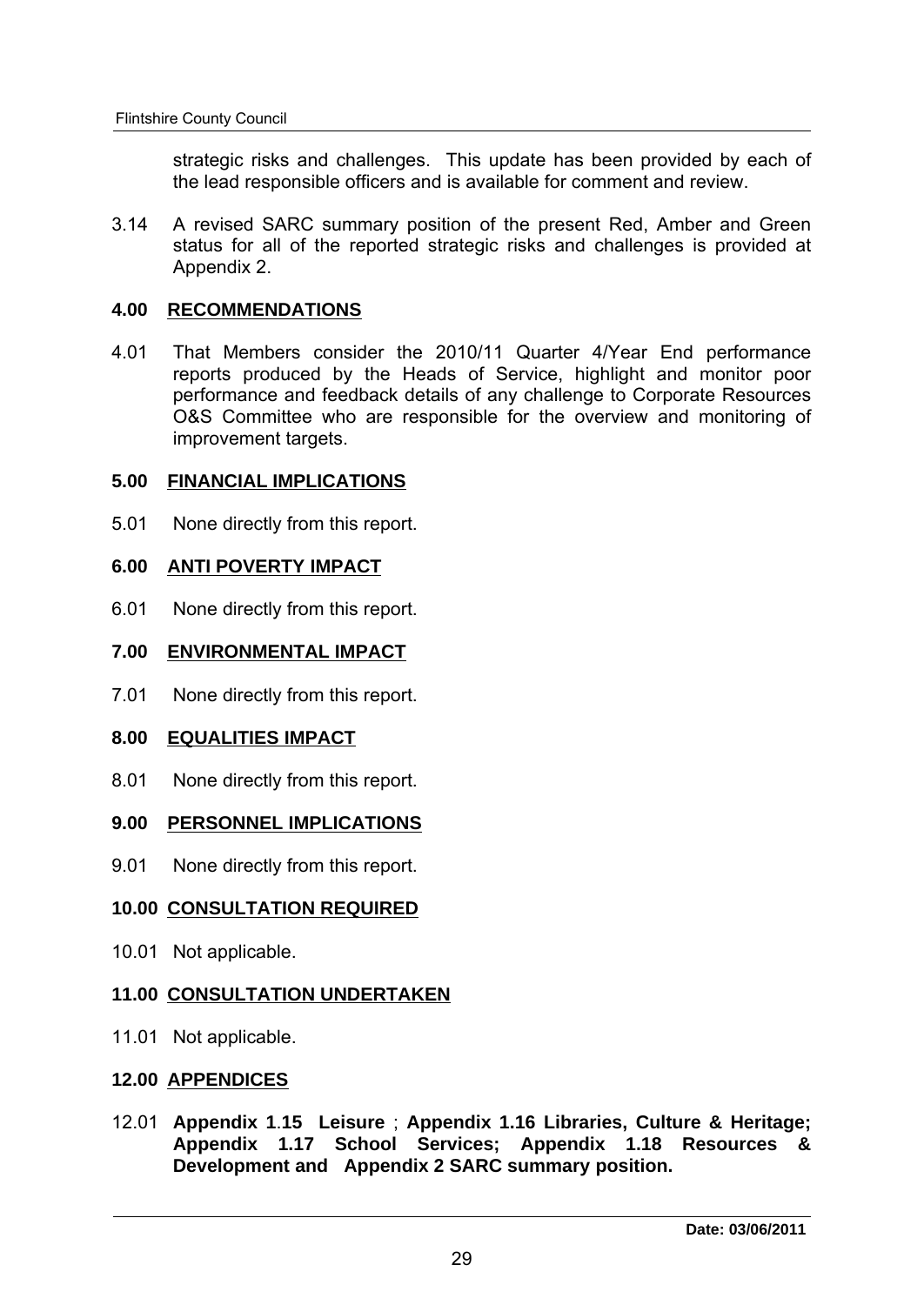### **LOCAL GOVERNMENT (ACCESS TO INFORMATION) ACT 1985 BACKGROUND DOCUMENTS**

### None

Contact Officer: Margaret Parry-Jones<br>Telephone: 01352 702305 Telephone: 01352 702305<br>E-Mail: margaret parry margaret\_parry-jones@flintshire.gov.uk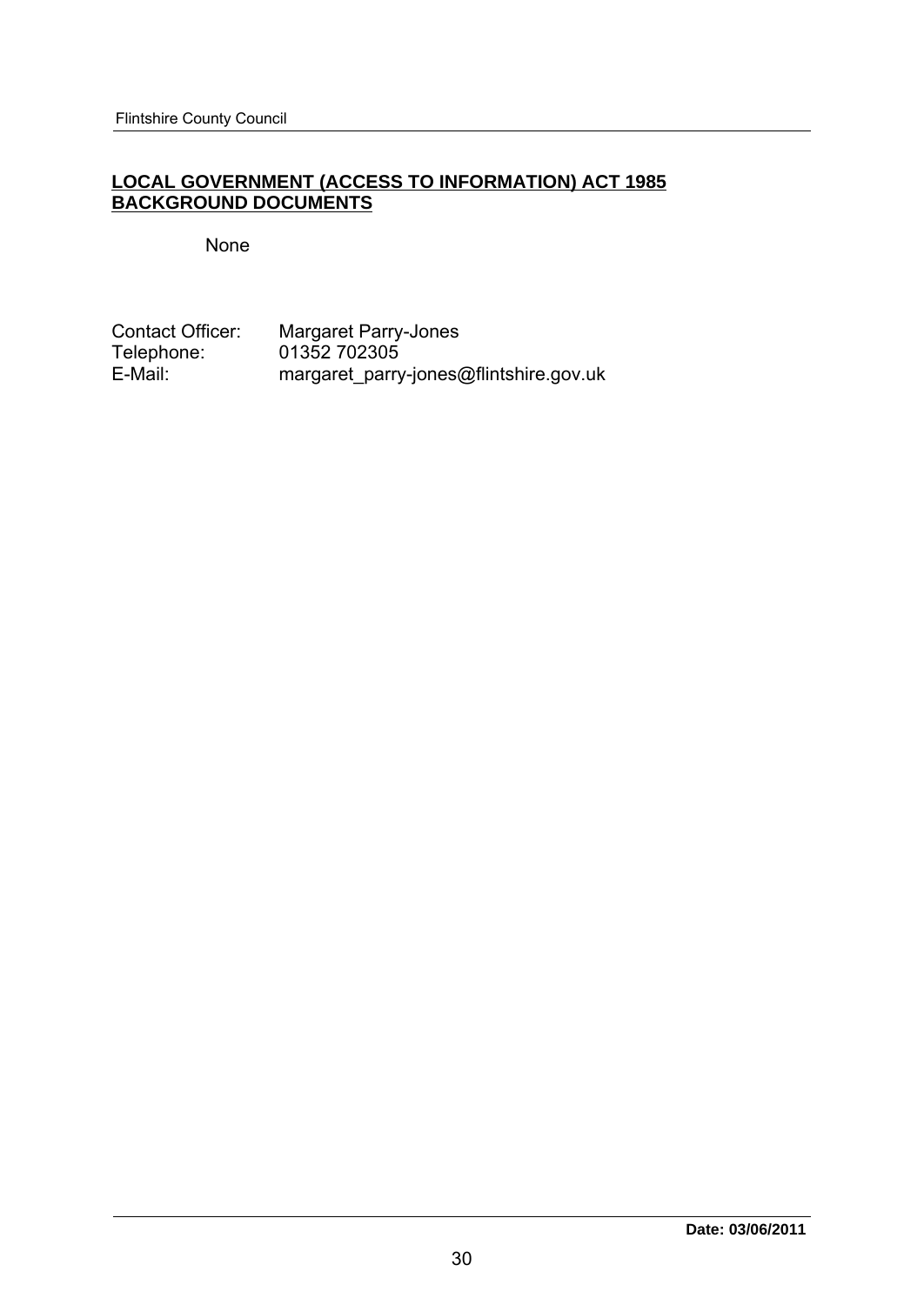

**R**

**A**

**G**

# *QUARTERLY PERFORMANCE REPORT*

# **LEISURE SERVICES (LIFELONG LEARNING DIRECTORATE)**

| <i>REPORT AUTHOR:</i> |
|-----------------------|
| <b>REPORT DATE:</b>   |
| <i>REPORT PERIOD:</i> |

**HEAD OF CULTURE & LEISURE** *REPORT DATE: MAY 2011 REPORT PERIOD: YEAR ENDING 31 MARCH 2011*

### **INTRODUCTION**

This performance report is based on the services and functions for which each Head of Service is responsible for. The report will be produced on a quarterly basis and provided to Executive members for review and assurance and available for Overview and Scrutiny Committees as part of their Forward Work Programmes.

The report provides a Managerial Assessment as an overview of the key messages within the report and then provides evidence and data to inform that assessment from the following sources:

- Improvement Targets
- Improvement Agreement
- Strategic Assessment of Risks and Challenges
- Internal and external regulatory reports
- Customer satisfaction and feedback
- Awards and accreditations
- Resource Management (HR, ICT, Finance, Assets)

A Red, Amber, Green (RAG) status is provided as a 'guide' to the performance of particular issues where this can be evidenced.

### **RAG STATUS KEY**

RED equates to a position or forecast position of under-performance, downward trend, non-achievement of target, non-achievement of action milestones.

AMBER equates to a mid position where improvement may have been made (i.e. improved trend) but the target for the year is unlikely to be reached, or where action milestones have been deferred or narrowly missed.

GREEN equates to a position or forecast position of positive trend on performance, meeting target and achieving action milestones.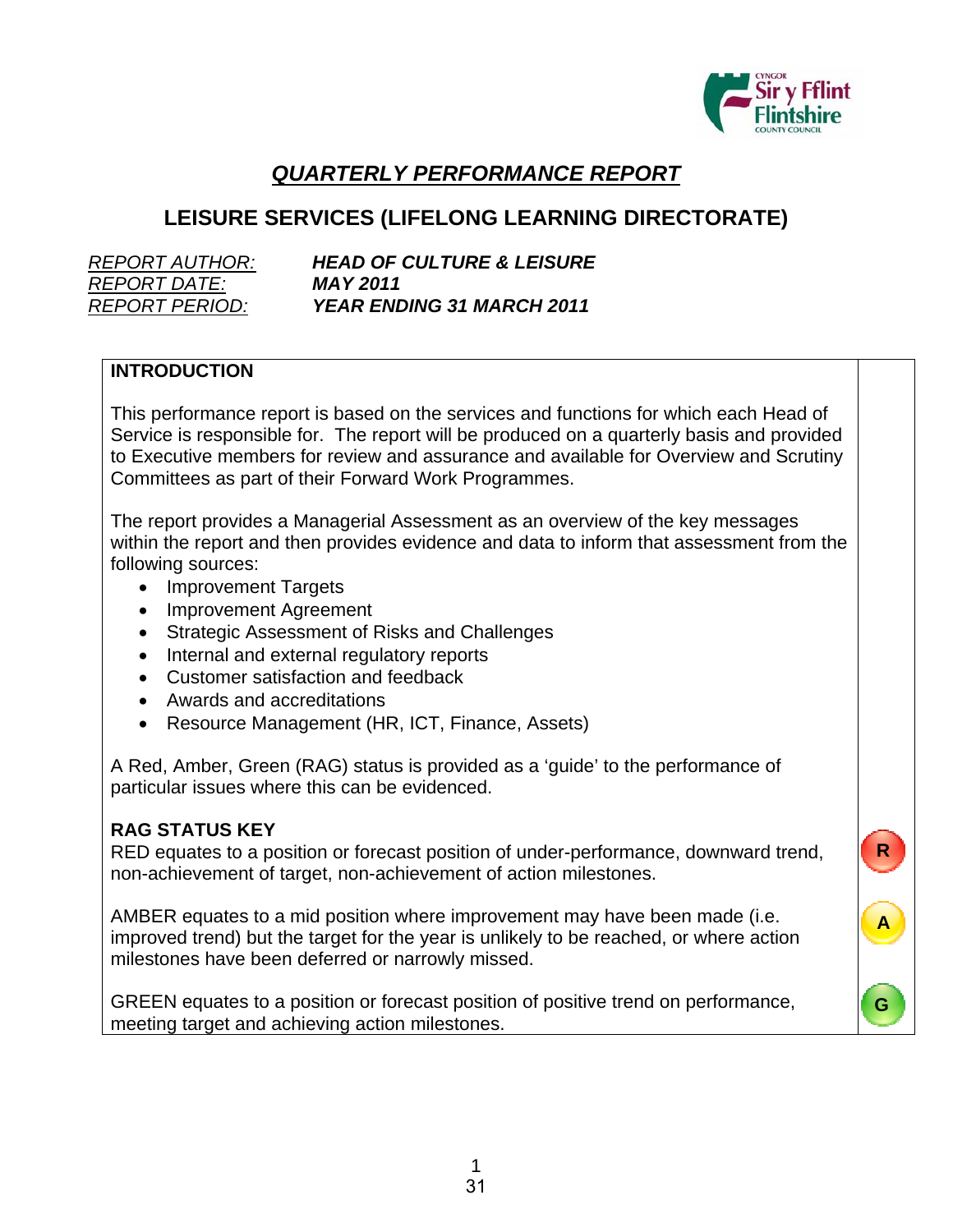# **MANAGERIAL ASSESSMENT**

Leisure Services incorporates the following service provision:

- Leisure Centres (including the ice rink & swimming pools)
- *Sport Flintshire* Sports Development Team
- *Kick-Start* Exercise Referral Scheme
- Play Unit (incorporating Play Design e.g. children's play areas, and Play Delivery e.g. summer play schemes)
- Grass sports pitches on school sites & non-school sites, artificial turf pitches, bowling greens & pavilions, and landscapes

### **Overview (summary of main issues):**

- Progress regarding the four-year Partnering Agreement between Flintshire County Council and Alliance Leisure for the re-development of the County's leisure portfolio.
- Decisions taken in relation to the Leisure Services' Action Plan and progress to date on the development of service level agreements between Leisure Services and three High School Governing Bodies.
- Post-March 2011 WAG funding arrangements for various posts within Sports Development, Play Development and the Exercise Referral Programme.
- Progress relating to the 2010/11 improvement scheme for children's play areas based upon a match-funding agreement between the County Council and seven Town & Community Councils; and 2011/12 match-funding proposals with ten Town & Community Councils.

# **SUPPORTING INFORMATION**

**Performance (National & Local P.I.'s)**

## **1.** *Leisure Centres*

 There is currently only one National Performance Indicator for Leisure Centres. N.P.I. LCS/002 records the number of visits to Local Authority Sport & Leisure Centres during the year where the visitor will be participating in physical activity, per 1,000 population.

 For Q4 2010/11, the recorded figure is 3,054 visits per 1,000 population. The target was 2,989 visits and the intervention score was 2,749 visits. The number of recorded visits during Q4 2010/11 is **+ 2.16%** up on Q4 in 2009/10.

 For the full Year 2010/11, the recorded figure is 11,077 visits per 1,000 population. The target was 10,873 visits and the intervention score was 10,000 visits. The annual target figure of 10,873 visits per 1,000 population was based upon maintaining 2009/10's throughput of 1.63 million recorded visits to our Leisure Facilities. Year 2010/11 is **+ 1.87%** up on 2009/10.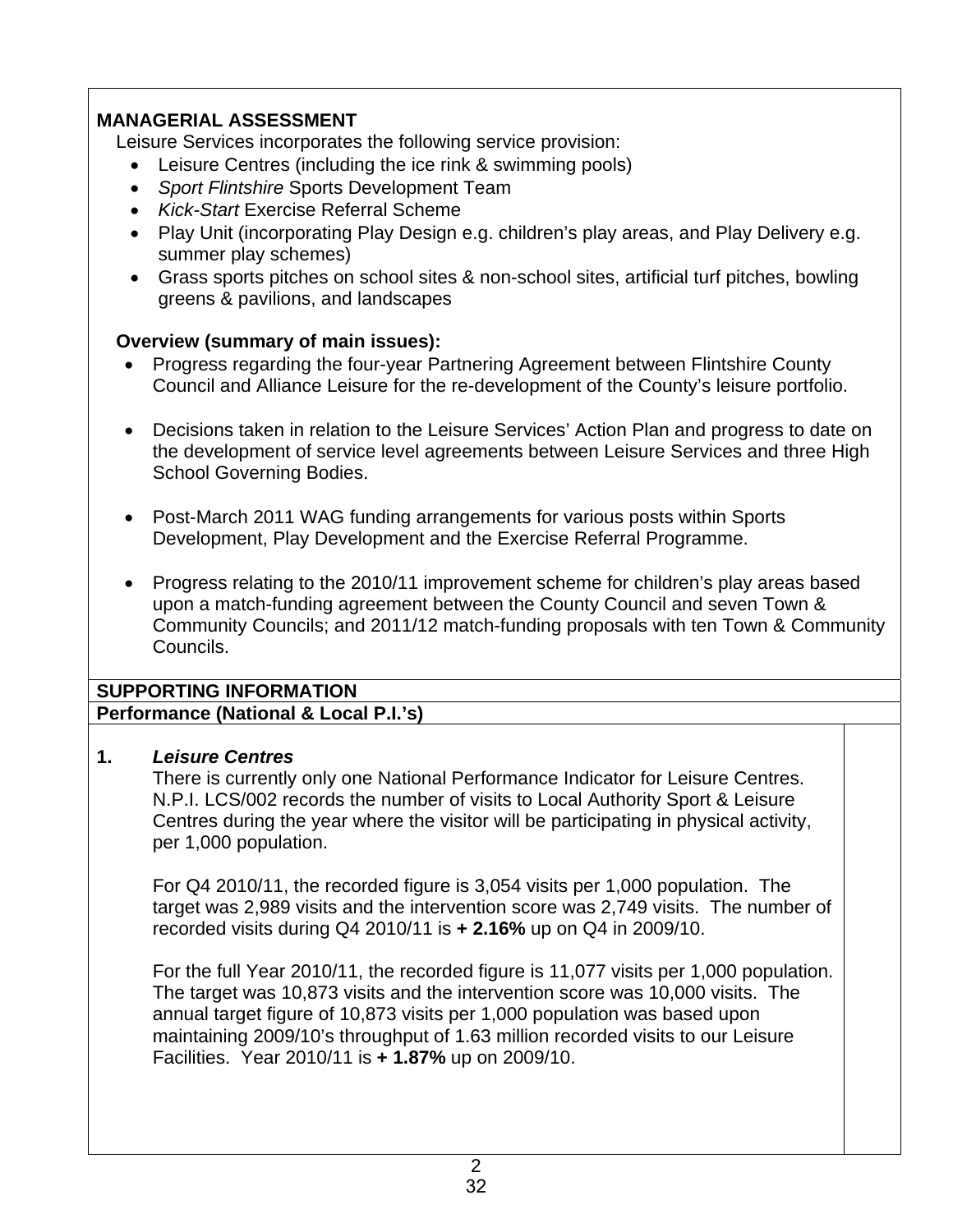| <b>SITE</b>             | 2009/10   | 2010/11   | % age + $/$ - |
|-------------------------|-----------|-----------|---------------|
| Deeside                 | 560,131   | 570,004   | $+1.76%$      |
| <b>Flint Pavilion</b>   | 219,223   | 263,907   | $+20.38%$     |
| Holywell                | 232,482   | 227,143   | $-2.30%$      |
| Mold                    | 206,464   | 224,231   | $+8.61%$      |
| <b>Buckley</b>          | 190,396   | 170,218   | $-10.60%$     |
| <b>CQ Pool</b>          | 127,327   | 106,367   | $-16.46%$     |
| <b>CQ Sports Centre</b> | 40,411    | 40,937    | $+1.30%$      |
| Hope                    | 34,873    | 37,526    | $+7.61%$      |
| Saltney                 | 18,904    | 20,361    | $+7.71%$      |
| <b>TOTAL</b>            | 1,630,211 | 1,660,694 | $+1.87%$      |

 On 30 September 2010, www.dataunitwales.gov.uk published the National Performance Indicator score (LCS/002) for the 22 Unitary Authorities in Wales for Year 2009/10. Flintshire is ranked  $3^{rd}$  out of the six Metropolitan Authorities and 5<sup>th</sup> in Wales overall.

**G**

**R**

**G**

### **2.** *Active Young People (AYP) Programme*

### *PESS*

 During 2010/11, significant work has been completed with the Foundation Phase support officers and on the creation of mentors for the programme.

PESS funding, in its current format, ends on 30 June 2011. Post-June a new, yet to be determined structure will be implemented across the North Wales region. The future delivery of the PESS Programme within Flintshire is thus uncertain.

## *5x60*

 The programme continues to exceed targets and to embed itself alongside the school extra-curricular programme. There continues to be a focus on girls, Key Stage 4 and the traditional non-participant.

|                                                                             | 2008/09 (Academic Year) | 2009/10 (Academic Year) |
|-----------------------------------------------------------------------------|-------------------------|-------------------------|
| Total number of attendances at all<br>5x60 sessions                         | 52.298                  | 64,817                  |
| Total number of names on a register<br>for any activity for Key Stage 3 & 4 | 9.769                   | 15,769                  |
| Individual participants as % of<br>current 5x60 schools population          | 48.13%                  | 60.92%                  |
| % individual participants attending 5<br>times or more                      | 33.83%                  | 42.26%                  |
| % individual participants attending<br>20 times or more                     | 8.51%                   | 11.32%                  |
| % individual participants attending<br>30 times or more                     | 3.58%                   | 5.79%                   |
| Gender split of females in 5x60                                             | 4.479                   | 7,030                   |
| Leadership opportunities                                                    | 38.31%                  | 28.12%                  |
| No. of SEN Participants                                                     | 715                     | 1,243                   |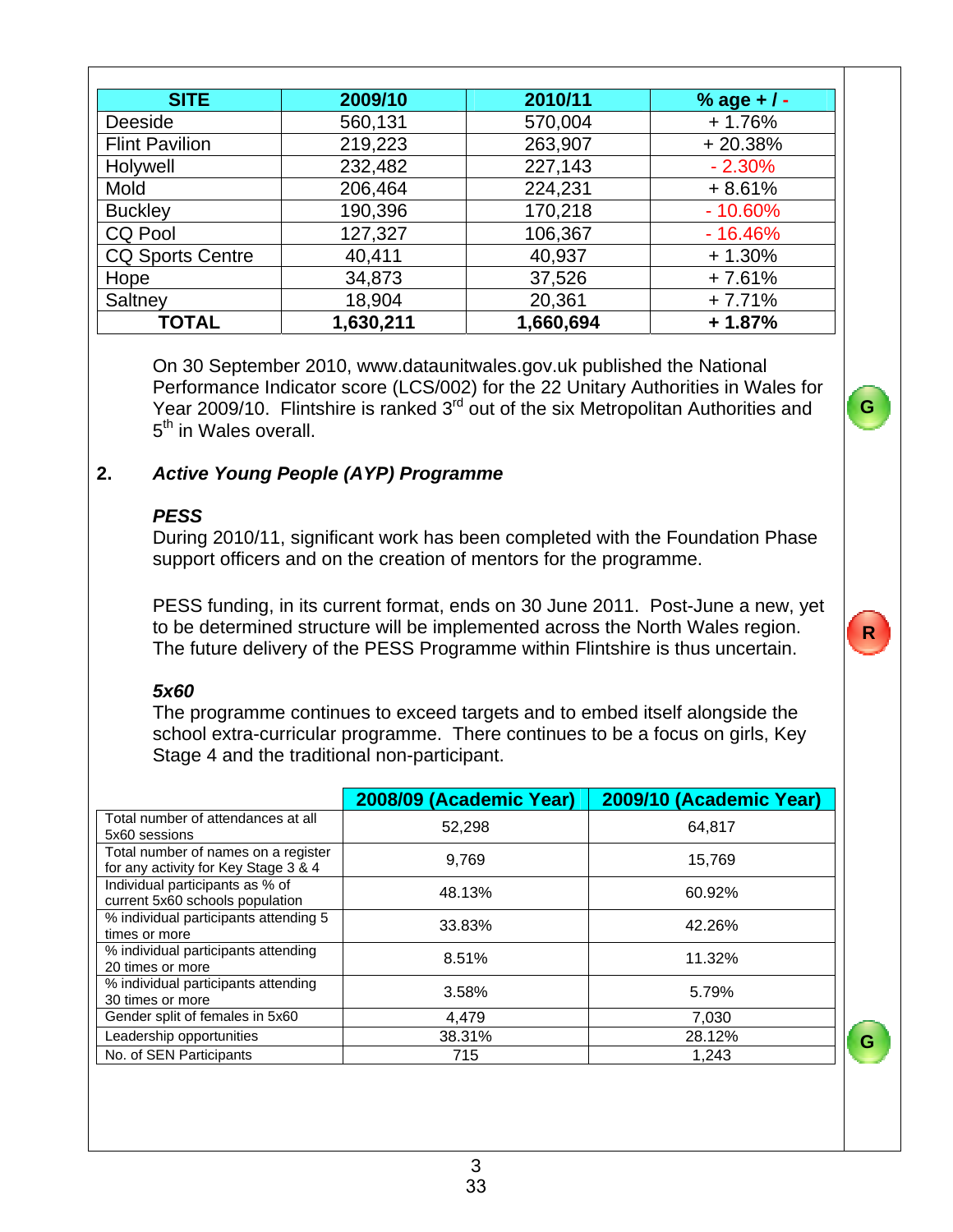### *Dragon Sport*

 Dragon Sport has continued to focus on girls' participation with the launch of the girls' football festival and the continuation of girls' cricket. Work is ongoing with local clubs to ensure that there are exit routes from school to club. The greatest success has been the holiday camps which have developed in every main leisure centre over the past two years. The biggest challenge continues to be golf and the lack of opportunity in school and from school to club. The programme continues to exceed targets.

|                                                                | 2008/09 (Academic Year) | 2009/10 (Academic Year) |
|----------------------------------------------------------------|-------------------------|-------------------------|
| Total Number of Names on a<br>Register for any activity for DS | 10.583                  | 11.107                  |
| Gender Split (females)                                         | 4.415                   | 4.372                   |
| Dragon Sport Clubs Total (in school<br>& in community)         | 316                     | 327                     |
| Total AOTTS & Teachers & Young<br>Leaders 14-18                | 228                     | 242                     |

# **3.** *WAG Free Swimming Initiative*

 On 6 April 2011, www.dataunitwales.gov.uk published recorded attendance figures for free public swims and free structured activities for people aged 16 years & under during 2010/11. These figures incorporate all school holidays up to & including Christmas 2010.

**G**

**A**

**A**

**G**

 To date, Flintshire has had more people aged 16 years and under attending free structured activities than any other Authority in Wales. Indeed, structured activities has accounted for 78.16% of Flintshire's 2010/11 free swimming programme.

 On 6 April 2011, www.dataunitwales.gov.uk published recorded attendance figures for free public swims and free structured activities for people aged 60 years & over during 2010/11, up to & including January 2011. The figures show that at 26,943 recorded visits to date, Flintshire has the second highest total in North Wales and the tenth highest total across Wales.

## **4.** *actif express, County Hall*

During Quarter 4, there were 303 recorded visits to the Physical Activity Room. FCC employees participated in the following activities: Ab Attack, Zumba, Pilates & Circuit. The Physical Activity Room operated at 56.53% capacity. The table below displays the % operating capacity during 2010/11:

| <b>QUARTER 1</b> | <b>QUARTER 2</b> | <b>QUARTER 3</b> | <b>QUARTER 4</b> |
|------------------|------------------|------------------|------------------|
| 54.98%           | 55.50%           | 56.15%           | 56.53%           |

## **Risks (SARC / Operational)**

SARC Q4 2010/11: CD10: Leisure - Future Provision:

### **Overall RAG status for Leisure Services for Year End 2010/11 is AMBER; LOW / GREEN PREDICTIVE (June 2011).**

 The long term viability and sustainability of the Play Unit's current service provision is at risk, both in terms of fixed play equipment and community play work. The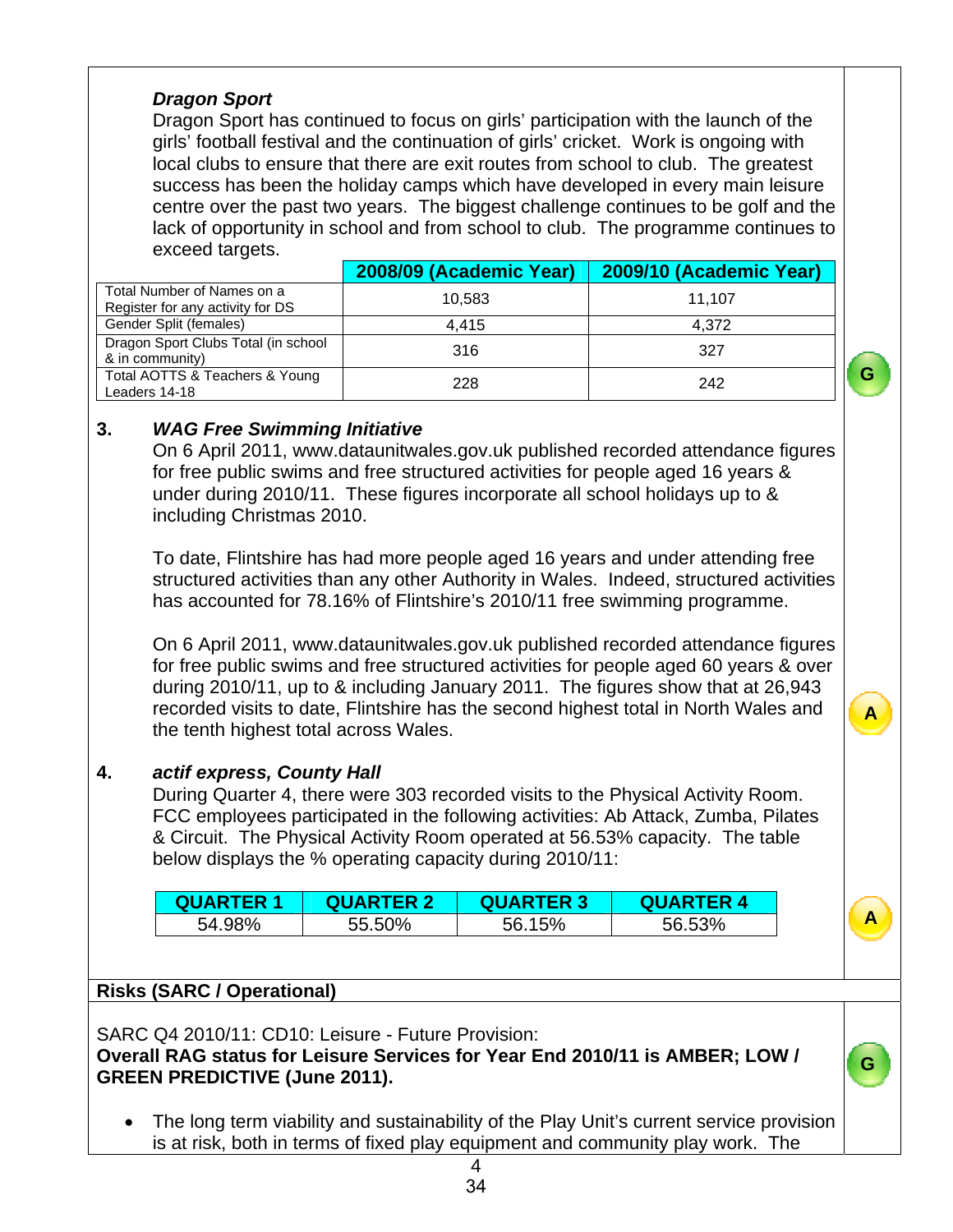annual repair and maintenance budget for play areas is insufficient for the long term sustainability of 178 sites (including fixed play & wheeled play areas and multi-use games areas); the possible ending of WAG *Cymorth* funding in March 2012 (next year 2011/12 will be a transition year) with no current indication of the level of any future funding will have severe implications regarding the delivery of community play work (e.g. summer play schemes) from 2012/13.

- The long term future of the *Kick-Start* Exercise Referral Programme is at risk post-March 2012 pending the outcome of a review by the Minister for Health & Social Services. WAG currently funds three Exercise Professional posts (100%) and an Exercise Referral Co-ordinator post (50%).
- Four Development Officer posts Physical Activity Activator, Wheeled Sports, Basketball and Outdoor Activity - are at risk post-June 2011 due to the end of current funding schemes.



**A**

**R**

### **Actions and Progress (Key Actions in Leisure Strategy)**

**1.** *Progress in relation to the four-year Partnering Agreement with Alliance Leisure Services* 

### *Deeside Leisure Centre*

 On 15 February 2011, Executive endorsed a third phase of improvements to Deeside Leisure Centre, which comprises, principally, the re-development of the current indoor arena (the original ice rink) into the first indoor Extreme Sports Zone in Wales. The works also include refurbishment of the current main entrance Reception area. It is hoped that the new Extreme Sports Zone will open in January 2012.

## *Flint Pavilion Leisure Centre*

 On 15 March 2011, Executive endorsed the re-development proposals for Flint Pavilion, with the focus on indoor bowling provision. Assuming that the re development works commence in Autumn 2011, then it is anticipated that completion of the contract can be achieved by Summer 2012.

 During 2010/11, the County Council approved four separate phased projects (Executive 1 June 2010, 14 December 2010, 15 February 2011 & 15 March 2011) which were/are subject to consideration for formal contract commitment on the basis of affordability and sustainability.

## **2.** *Progress in relation to the Leisure Services' Action Plan*

- Cafes at Holywell and Mold Leisure Centres ceased trading on 31 March 2011.
- Crèche at Flint Pavilion closed on 31 March 2011.
- Reduction in the number of Duty Officers (currently from 13 to 10).
- Swimming Development Officer post deleted with effect from 21 April 2011.
- *Swim Flintshire* Elite Performance Squad to continue.
- *Dry Only Dual Use Sports Centres at Connah's Quay, Hope and Saltney* Discussions with the three High School Governing Bodies are ongoing with a view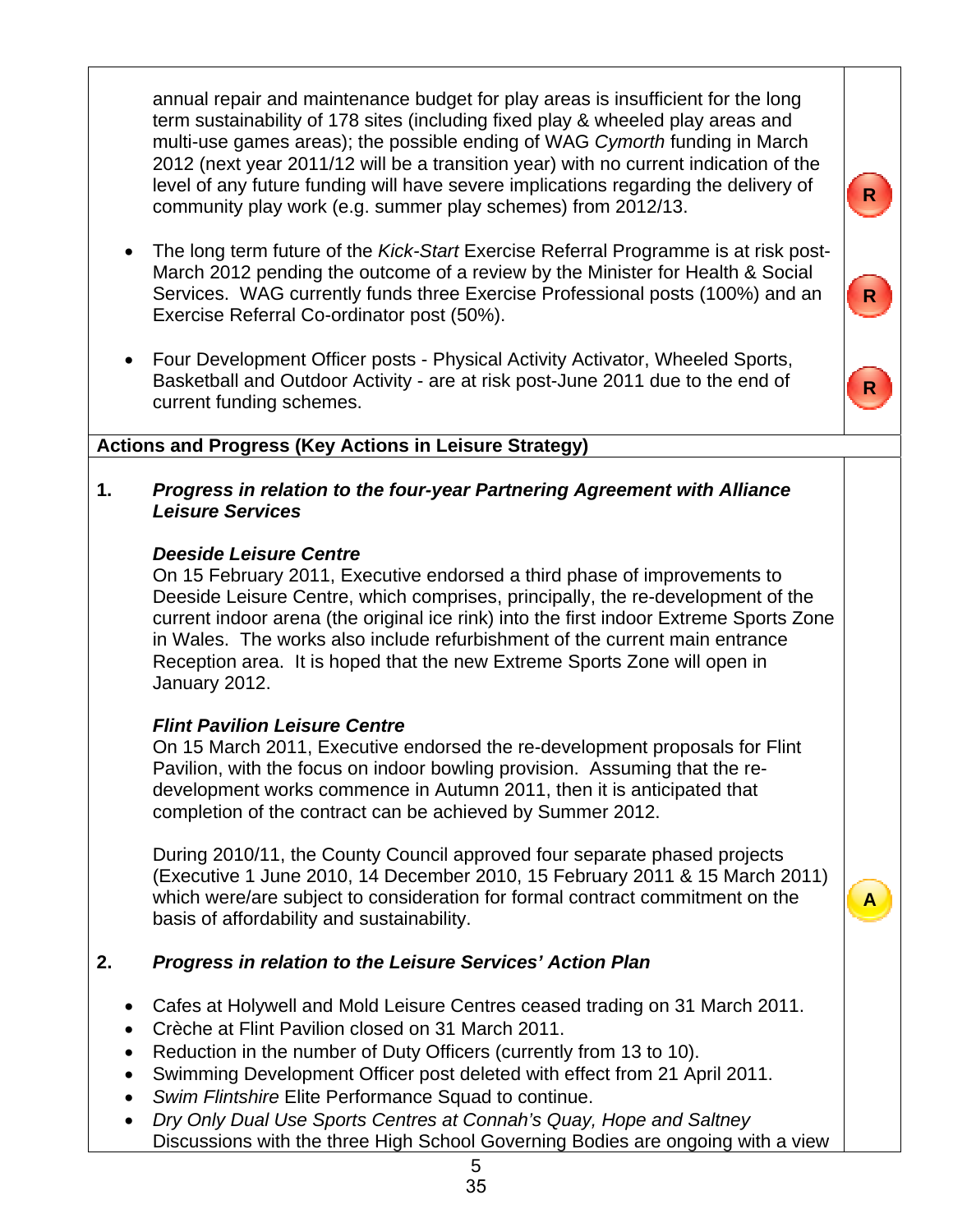to finalising Service Level Agreements, based upon a lone worker operation and the inclusion of cleaning duties within the Attendant role (commencing May 2011).

 The Leisure Services' Action Plan, first submitted to the Lifelong Learning Overview & Scrutiny Committee on 14 October 2010, included a proposal to cease the current staffed catering arrangements at Flint Pavilion and to introduce the wider use of vending machines. Year end figures reveal that the café at Flint Pavilion has produced a profit of £11,947 in 2010/11; this represents a significant improvement on the £3,651 loss recorded in 2009/10.

### **3.** *Develop and implement Flintshire's Play Strategy*

- a) The formal consultation period for the draft Play Strategy 2011-14 ended on 28 February 2011. The public consultation produced 22 responses, largely in support of the document. The final bilingual version of the Play Strategy will be available early in Quarter 1 2011/12 and subsequently submitted to Executive for endorsement.
- b) For the three-year period 2008-11, *Cymorth* funding supported two Play Unit Projects: Play Development and Play for Children with Disabilities. In March 2011, the Children & Young People's Partnership confirmed that funding will continue during 2011/12, at the same level as before, with the twelve-month period representing a transition year from the existing *Cymorth* programme to *Families First*.

**A**

**A**

**A**

### **4.** *Rolling programme of improvement for fixed equipment play areas to be upgraded and refurbished across the County (Year-on-Year)*

 The improvement scheme for children's play areas based upon a match-funding agreement between the County Council and Town & Community Councils has resulted in the County Council contributing £55k in 2010/11 (with a further sum of £6k retained for the ongoing maintenance requirements of the new works). The full allocation for 2010/11 was committed to seven play areas.

 On 14 December 2010, Executive endorsed match-funding proposals for 2011/12, thereby committing the full allocation of £55k to ten play areas (again, with a further sum of £6k retained for ongoing maintenance).

 During Quarter 4, the County Council allocated a further £38½k for play area equipment with an additional £11½k being retained for ongoing maintenance in 2011/12. This has enabled all 18 expressions of interest received from Town & Community Councils for 2011/12 to be met, resulting in £187k investment in new play equipment across the County in the next financial year.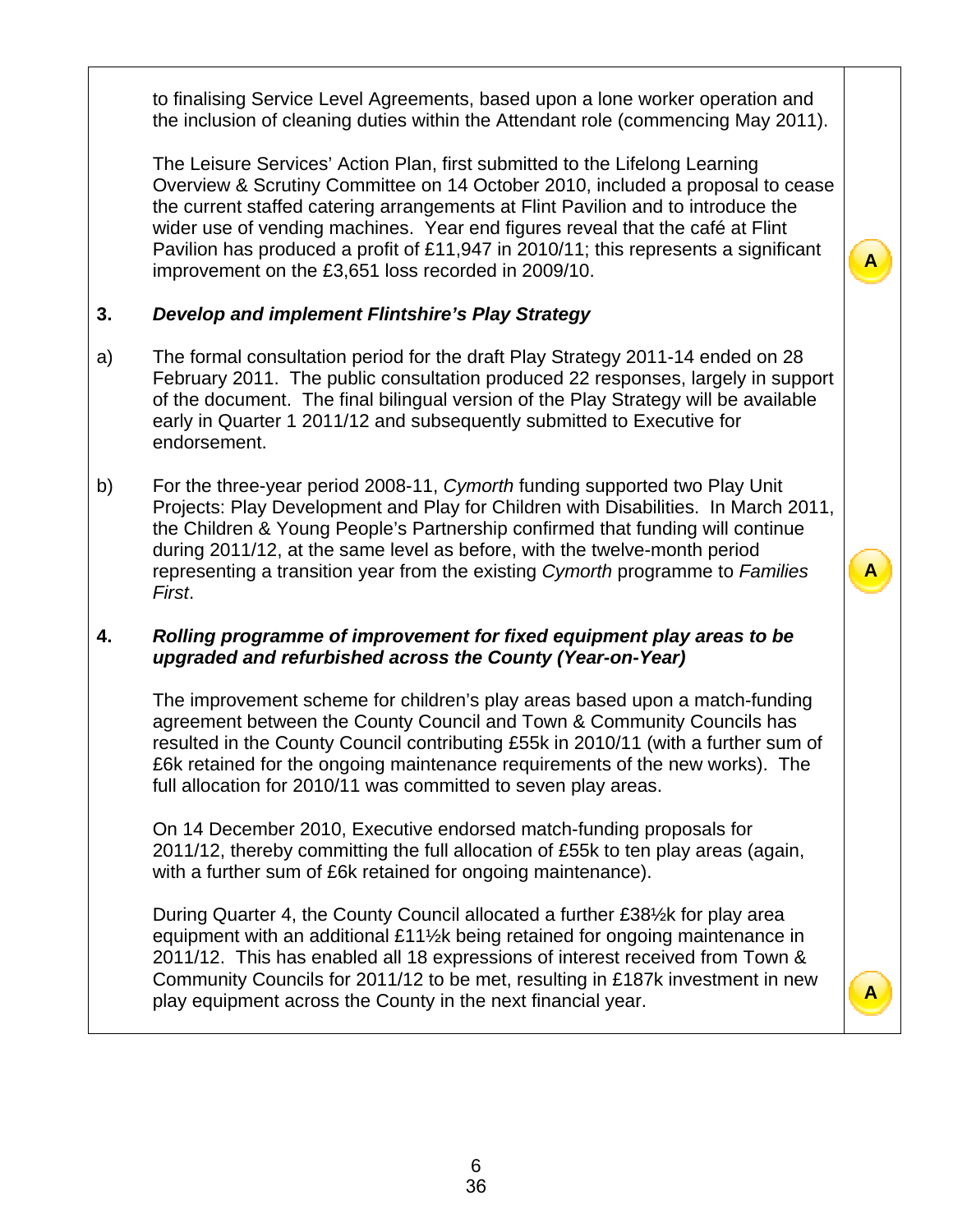

**R**

**A**

**G**

# *QUARTERLY PERFORMANCE REPORT*

# **LIBRARIES, CULTURE & HERITAGE (LIFELONG LEARNING DIRECTORATE)**

### *REPORT AUTHOR: HEAD OF CULTURE & LEISURE REPORT DATE: APRIL 2011 REPORT PERIOD: QUARTER 4 – JANUARY - MARCH 2011*

### **INTRODUCTION**

This performance report is based on the services and functions for which each Head of Service is responsible for. The report is produced on a quarterly basis; it is provided to Executive members for review and assurance and is available to Overview and Scrutiny Committees as part of their Forward Work Programmes.

The report provides a Managerial Assessment as an overview of the key messages within the report and then provides evidence and data to inform that assessment from the following sources:

- Improvement Targets
- Improvement Agreement
- Strategic Assessment of Risks and Challenges
- Internal and external regulatory reports
- Customer satisfaction and feedback
- Awards and accreditations
- Resource Management (HR, ICT, Finance, Assets)

A Red, Amber, Green (RAG) status is provided as a 'guide' to the performance of particular issues where this can be evidenced.

### **RAG STATUS KEY**

RED equates to a position or forecast position of under-performance, downward trend, non-achievement of target, non-achievement of action milestones.

AMBER equates to a mid position where improvement may have been made (i.e. improved trend) but the target for the year is unlikely to be reached, or where action milestones have been deferred or narrowly missed.

GREEN equates to a position or forecast position of positive trend on performance, meeting target and achieving action milestones.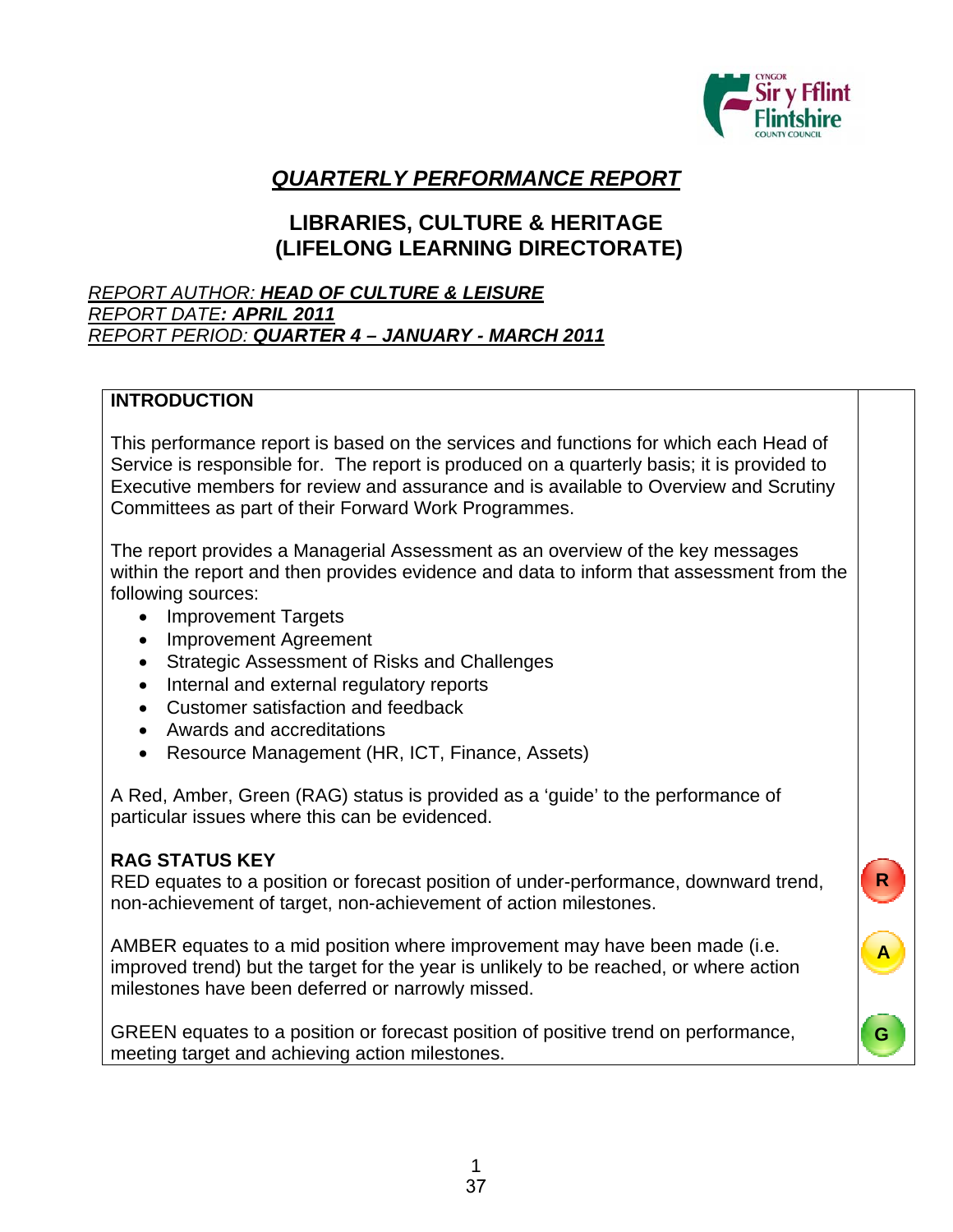### **MANAGERIAL ASSESSMENT**

The Libraries, Culture and Heritage division of the Directorate delivers the following services: Public Libraries, North East Wales Schools Library Service, Museums, Archives, Records Management and Arts, Culture and Events.

This is the last Quarterly Performance Report for Libraries, Culture and Heritage; following the creation of the Culture and Leisure Division future reports will encompass the work of the new Division.

**A**

**A**

**A**

### **SUPPORTING INFORMATION**

### **Customer Satisfaction**

.

The Welsh Public Library Standards require services to establish and report on the % of library users (adults and children under 16) who are satisfied or very satisfied with the library service provided. This has to be done once every 3 years. A survey of adult users was conducted in October 2009 and the result was that 96% said that they were satisfied or very satisfied; the result for the 2007 consultation was also 96%. The most recent survey of children was conducted in 2008; the result was that 87% said they were satisfied or very satisfied. The most recent survey of children was conducted in February and March 2011, the results will be reported to a future meeting of this Scrutiny Committee.

**Performance (National & Local PI's)**

**Welsh Public Library Standards** The Council's report on its performance for the 2010/11 round of the Welsh Public Library Standards is in preparation for submission to WAG (CyMAL). The full report on the Council's performance for the 2009/10 round was presented to the Lifelong Learning Overview and Scrutiny Committee on 14 October 2010.

**Archive Service** The Service achieved an increase of 18% in users between 2009/10 and 2010/11.

**Risks (SARC / Operational)** 

**SARC CD 11 Community Facilities Stock – condition of ageing libraries**. Refurbishment of Connah's Quay Library with grant funding of £300,000 from WAG (CyMAL) and match-funding from capital programme was completed in March 2010. A further bid has been submitted to the 2011/12 funding round for the refurbishment of another library. This activity addresses risks 1 and 2: maintenance of ageing assets and backlog of repairs.

**Resource Management (Finance / People / ICT / Buildings)**

No budget concerns to report at end of final quarter.

**Priorities and Planning (Legislative / Inspections / Budgets / Improvements / Sustainability) Improvements:** The Library Service has completed the upgrade of the library management system which it operates jointly with Denbighshire County Council. The service now has an improved presence on the Council's website which it is anticipated will attract increased virtual access to library service resources and facilities. Virtual visits increased by 5% between 2009/10 and 2010/11. **G A**

**Budgets:** At the meeting of the Executive on 14 December 2010, the Head of Finance, in the Revenue Budget Monitoring Report, reported on a series of management actions to reduce the projected in-year overspend. These include the reduction to the Library Service book budget of £70,000 for 2010/11.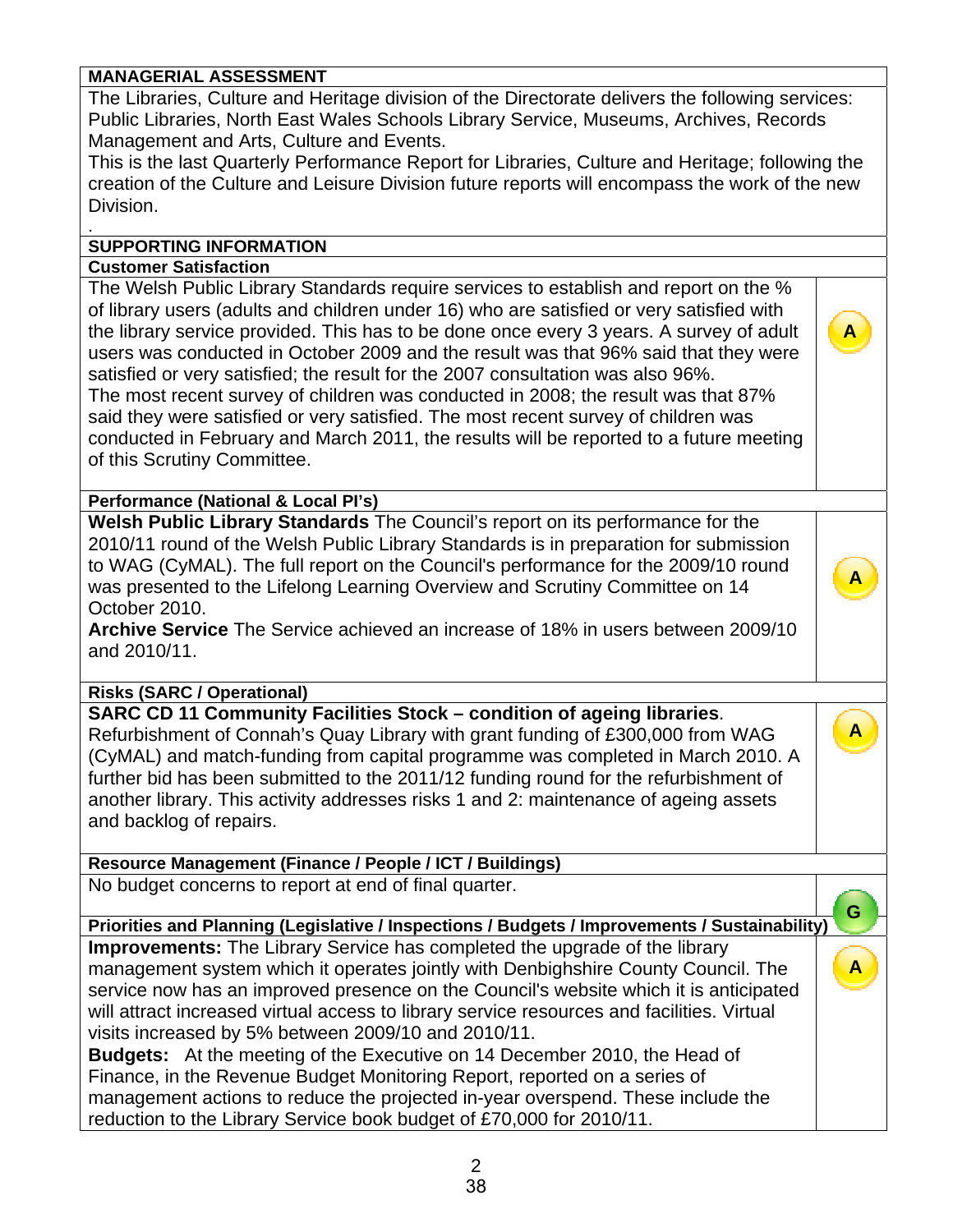# **Public Library performance against national targets**

| <b>Service Area</b><br><b>Quarter 4 2009 - 2010</b><br>Quarter 3 2010 - 2011   Trend and commentary<br><b>Quarter 4 2010 - 2011</b>                                                                                                                                                                                                                                                                                                                                                                                                                                                                                                                            |  |
|----------------------------------------------------------------------------------------------------------------------------------------------------------------------------------------------------------------------------------------------------------------------------------------------------------------------------------------------------------------------------------------------------------------------------------------------------------------------------------------------------------------------------------------------------------------------------------------------------------------------------------------------------------------|--|
| Libraries,<br>2.96 Average Working<br>Decrease of just over 1%<br>3.3 Average working<br>2.26 Average days<br>days absence per FTE<br>days absence per FTE<br>absence per FTE<br>absence rate from Quarter 3.<br><b>Culture and</b><br><b>Heritage</b><br>Decrease of 0.7% absence rate<br>5.79% working time<br>3.97% working time<br>5.15% working time<br>from same quarter last year.<br>Days lost per FTE for full<br>lost<br>lost<br>lost<br>year is 9.85, which is below<br>FCC target for 2010/11 which<br>is 10. Decrease in working time<br>lost of 1.8% compared with<br>Quarter 3 and decrease of<br>1.2% compared with same<br>quarter last year. |  |

### **Attendance Management Strategy - Review of Performance**

### **Archive Service local performance indicators: real and virtual visits and remote enquiries (email and post)**

| total             | 8,165   | 9,640   |
|-------------------|---------|---------|
| January to March  | 2,759   | 2,659   |
| October to Dec.   | 1,707   | 1,967   |
| July to September | 2,042   | 2,822   |
| April to June     | 1,657   | 2,192   |
| Quarter           | 2009/10 | 2010/11 |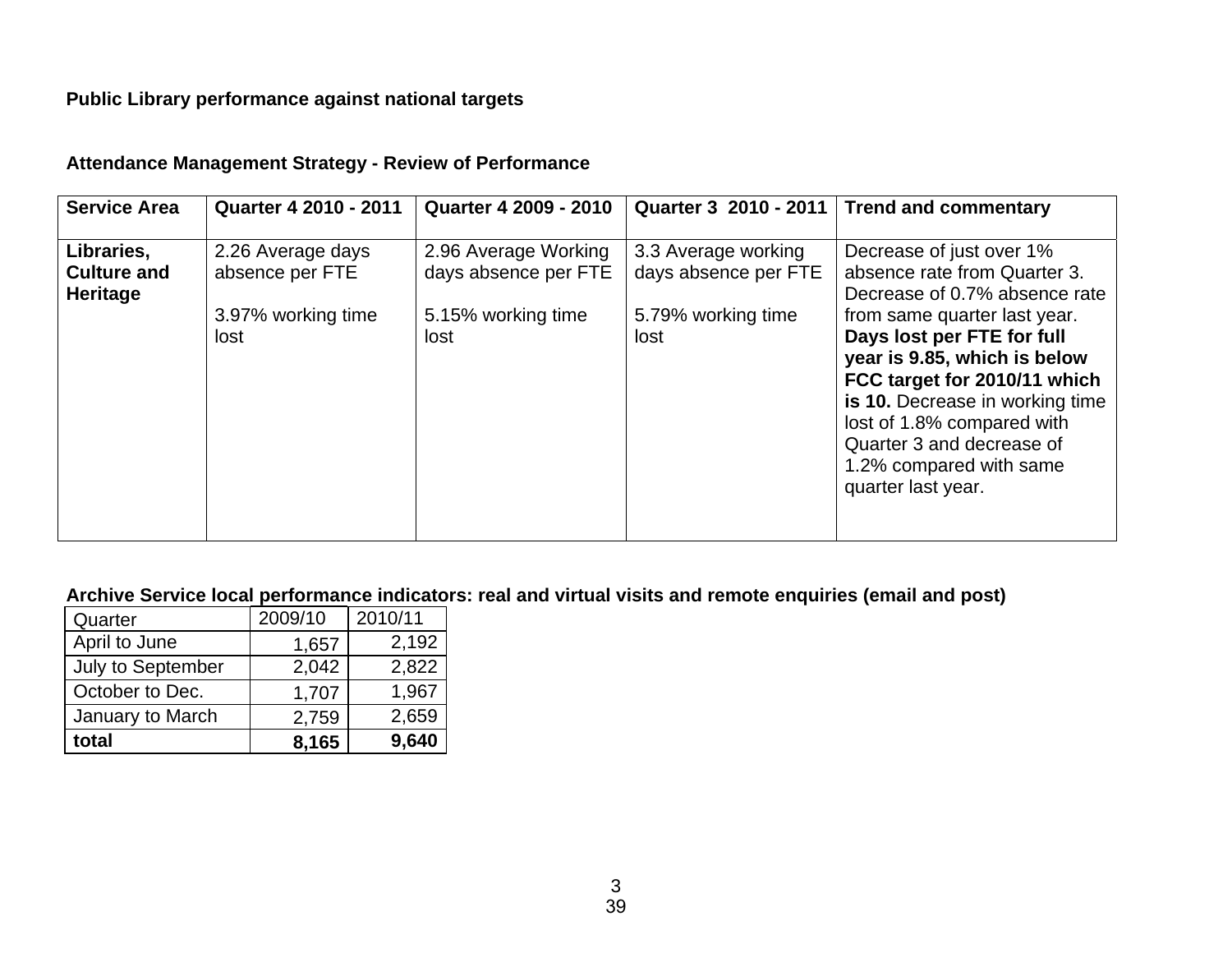# **Performance improvement targets 2010/11 Outturn**

| Ref.            | <b>Short Description</b>                                                                         | 2009-10<br>Outturn | 2010-11<br><b>Outturn</b> | 2010-11<br><b>Target</b> | <b>Actions</b>                                                                                                                                                                                                                                                                 | <b>Comment</b>                                                                                                                                                                       |
|-----------------|--------------------------------------------------------------------------------------------------|--------------------|---------------------------|--------------------------|--------------------------------------------------------------------------------------------------------------------------------------------------------------------------------------------------------------------------------------------------------------------------------|--------------------------------------------------------------------------------------------------------------------------------------------------------------------------------------|
| <b>LCL/001</b>  | The number of people<br>using Public Library<br>Services during the year<br>per 1,000 population | 5648.35<br>visits  | 6252<br>visits            | 5630<br>visits           | 1. Promote newly refurbished<br>Connah's Quay Library and<br>Learning Centre to local<br>community, schools and<br>learning providers.<br>2. Improve library web pages,<br>virtual resources and online<br>catalogue<br>3. Increase capacity for<br>online learning activities | Physical visits increased<br>by10%, virtual visits<br>increased by 5%.                                                                                                               |
| <b>LCL/002b</b> | The percentage of<br>available computer hours<br>in use                                          | 39.07%             | 35.01%                    | 42.09%                   | 1. Roll out improved<br>computer booking system to<br>all libraries.<br>2. Increase capacity for<br>online learning activities in<br>libraries                                                                                                                                 | This is an actual figure,<br>generated by MyPC<br>booking system. Previous<br>year's figures provided by<br>sampling.                                                                |
| <b>LCL/004</b>  | The number of library<br>materials issued, during<br>the year, per 1,000<br>population.          | 5281.59            | 5276                      | 5355                     | 1. Extend holdings of<br>alternative formats to more<br>libraries.<br>2. Develop collections of<br>emerging formats such as<br>audio books on MP3 player.                                                                                                                      | A slight decrease on 09/10<br>figures reflects 17% saving<br>made from bookfund and<br>low number of items added<br>to stock in last 6 months of<br>10/11 due to in-year<br>savings. |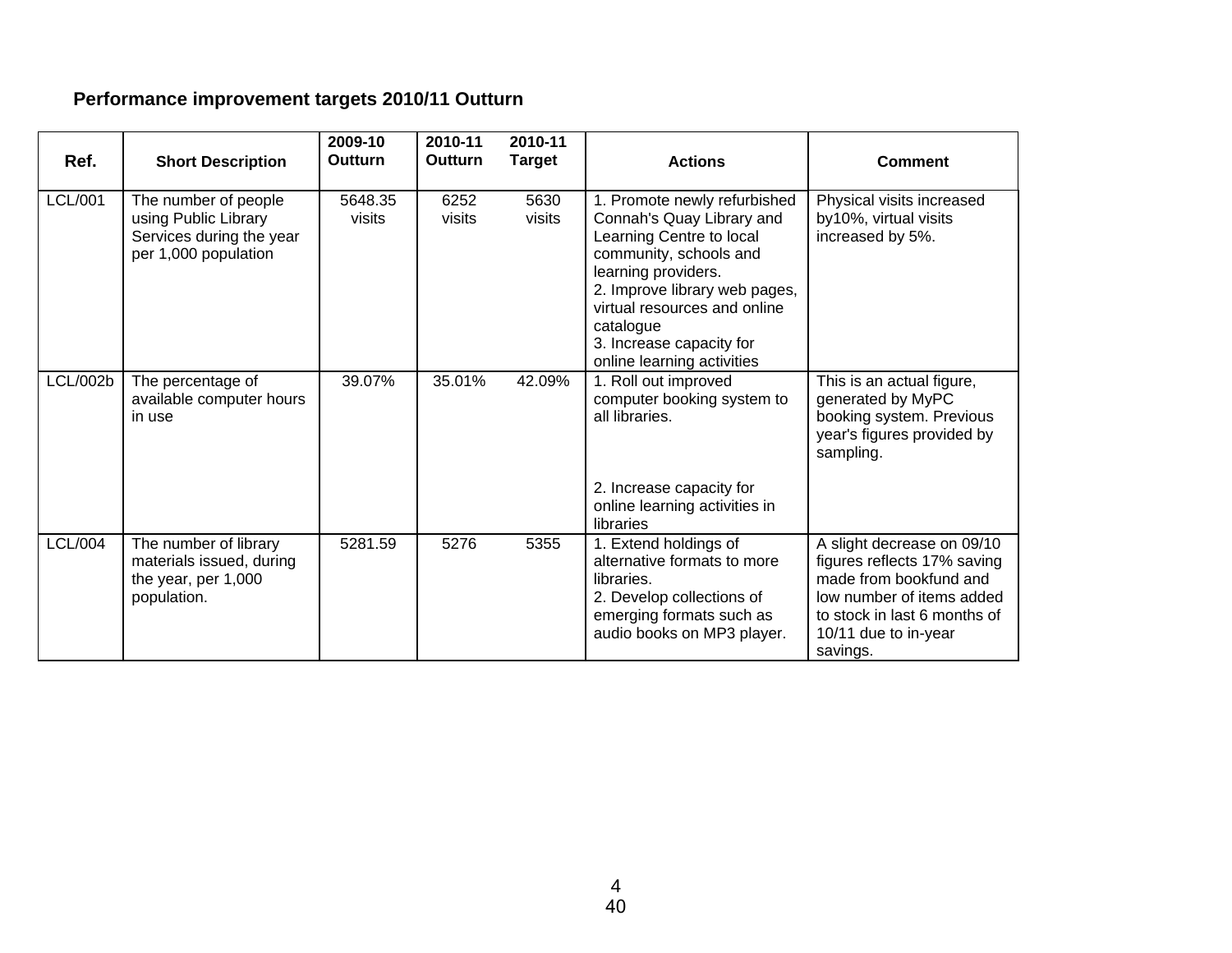

**R**

**A**

**G**

# *QUARTERLY PERFORMANCE REPORT*

# **SCHOOLS SERVICES (LIFELONG LEARNING DIRECTORATE)**

### *REPORT AUTHOR: ELWYN DAVIES REPORT DATE: MAY 2011 REPORT PERIOD: YEAR ENDING 31 MARCH 2011*

### **INTRODUCTION**

This performance report is based on the services and functions for which each Head of Service is responsible for. The report will be produced on a quarterly basis and provided to Executive members for review and assurance and available for Overview and Scrutiny Committees as part of their Forward Work Programmes.

The report provides a Managerial Assessment as an overview of the key messages within the report and then provides evidence and data to inform that assessment from the following sources:

- Improvement Targets
- Outcome Agreement
- Strategic Assessment of Risks and Challenges
- Internal and external regulatory reports
- Customer satisfaction and feedback
- Awards and accreditations
- Resource Management (HR, ICT, Finance, Assets)

A Red, Amber, Green (RAG) status is provided as a 'guide' to the performance of particular issues where this can be evidenced.

### **RAG STATUS KEY**

RED equates to a position or forecast position of under-performance, downward trend, non-achievement of target, non-achievement of action milestones.

AMBER equates to a mid position where improvement may have been made (i.e. improved trend) but the target for the year is unlikely to be reached, or where action milestones have been deferred or narrowly missed.

GREEN equates to a position or forecast position of positive trend on performance, meeting target and achieving action milestones.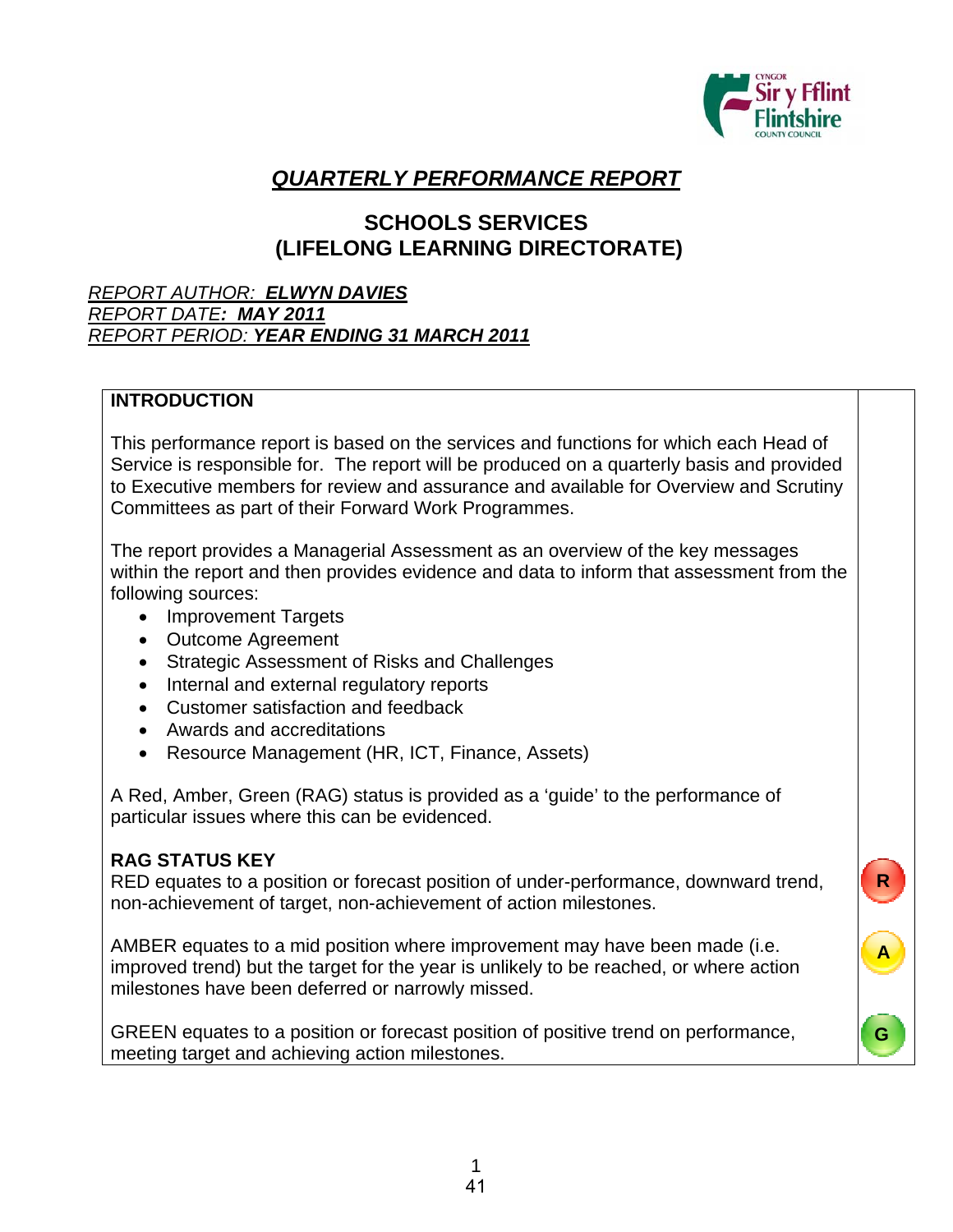## **MANAGERIAL ASSESMENT**

The Schools Services aims to work with schools; to influence them through effective consultation, partnership, support, challenge and leadership through the schools capacity to sustain improvement. In supporting school improvement the service views the following objectives as key elements of the process.

- provide leadership, share value, and reinforce a common language of school improvement;
- continue to raise standards both in school performance and LEA services;
- build partnerships, trust and capacity;
- generate, disseminate and use performance data;
- enhance schools' capacity and self review an d self improvement;
- monitor, challenge, review, support and intervene in inverse proportion to success and to
- promote and disseminate good practice.

All Schools Services Improvement Targets are reported annually and as they are based on the academic year do not fall succinctly with the Q1 performance reporting at this time of year.

The main issues for the service for the last quarter have been:

# **CURRICULUM AND TEACHING**

## **Foundation Phase (FP**)

### Training & Development

Training continues to develop at pace and has become increasingly tailored to specifically identified needs. As all national modules have now been delivered there is greater flexibility in shaping training to meet local priorities. The main areas of training focus during the Spring Term have been a recall of all Early Years teachers and Nursery Nurses to improve assessment skills ie the ongoing development of Individual Learning Journeys, tracking pupil progress, standardisation of work and an introduction to the new national baseline assessment in order to underpin high standards.

Another priority area for training has been transition from Foundation Phase into Key Stage 2. A teacher from Year 2 and Year 3 from each school has been trained in appropriate strategies for promoting high quality learning in these year groups and how to develop effective systems for the transition of pupils. (The first cohort of pupils which has been solely under the Foundation Phase framework to transfer into Key Stage 2 will be in September 2012). Other regular training sessions have continued for classroom assistants, headteachers, foundation phase managers and the non-maintained sector.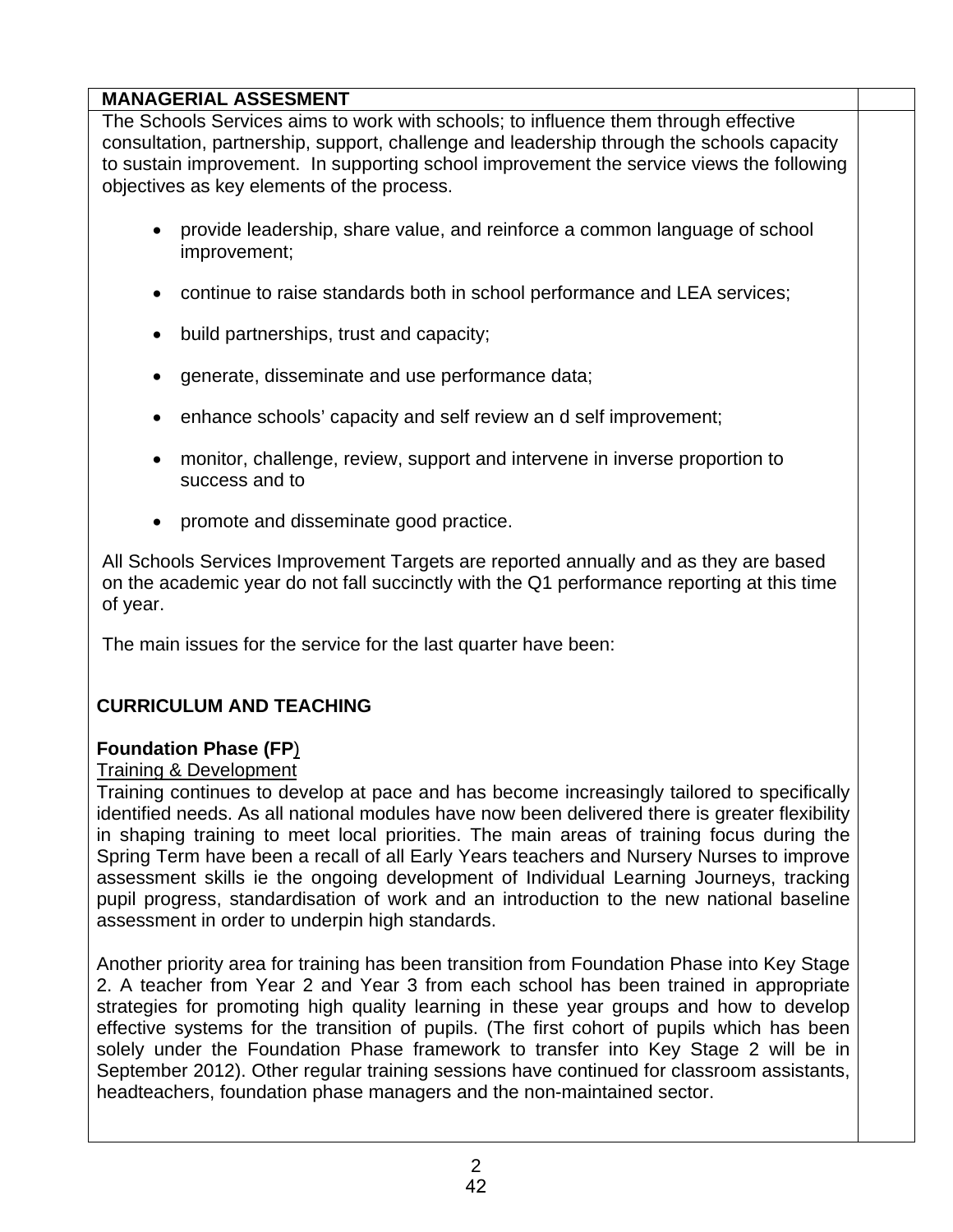The Foundation Phase Team supported a Flintshire school (Cornist Park) to deliver a number of workshops in the National Foundation Phase Conference which were very positively received by practitioners across the North Wales region.

In response to the downward trend in the KS1 data, all schools have received a full day's training on how to standardise and moderate work to support robust judgements at the end of KS1 in preparation for the statutory reporting in June 2011. From the evidence within pupil portfolios shared in the training, compared to evidence seen on a similar event last year, we are expecting the KS1 outcomes to show an improvement this year and again in 2012.

### Monitoring Standards and Raising Achievement

The Foundation Phase team has been an integral part of the whole school monitoring process undertaken by the Primary School Improvement Team and has contributed to overall judgements on standards and provided effective follow up support where needed.

The Foundation Phase also provides pre-inspection monitoring in schools. This has proven to be very effective and recent inspection reports are reporting favourably on outcomes in the Foundation Phase.

### Early Entitlement

The local authority has been able to meet demand for the part time places for three year olds this term and all groups are receiving, as an absolute minimum, the 10% teacher input time that is statutorily required. ESTYN have undertaken several inspections in Flintshire in the non-maintained sector during the spring term and only one group has been identified as needing local authority monitoring which will be undertaken by the Advisory Teacher for the group and the Senior Learning Adviser/Manager of Early Entitlement.

## Learning Environments

The Capital Grant for Foundation Phase projects has been allocated to 10 schools for improvements to the outdoor learning environment to support the delivery of the new curriculum. Projects mostly involve providing fencing, new play surfaces, access doors and canopies for shade/shelter.

## Wider Communication

With the phased rollout of Foundation Phase heading towards its final year with Year 2 pupils coming on board from September 2011, the shift is now on monitoring standards and outcomes for pupils. The Foundation Phase Development Group, which performed a very useful role in the early stages of implementation in drawing together local authority officers across different departments eg staffing, finance, capital projects to plan and deliver the major changes required, has come to its natural conclusion. It has been replaced by the Foundation Phase Quality Assurance Group which has the key role of developing the priorities for Foundation Phase within the Primary Strategy and for ensuring that educational standards for pupils are improved by the time they are assessed at age 7.

The downward trend in the KS1 data over the last three years is disappointing and the reasons for this have been analysed by local authority officers and headteachers. However, emerging evidence from recent training events, as detailed above, is indicating that this is now potentially being reversed and the data should start to improve.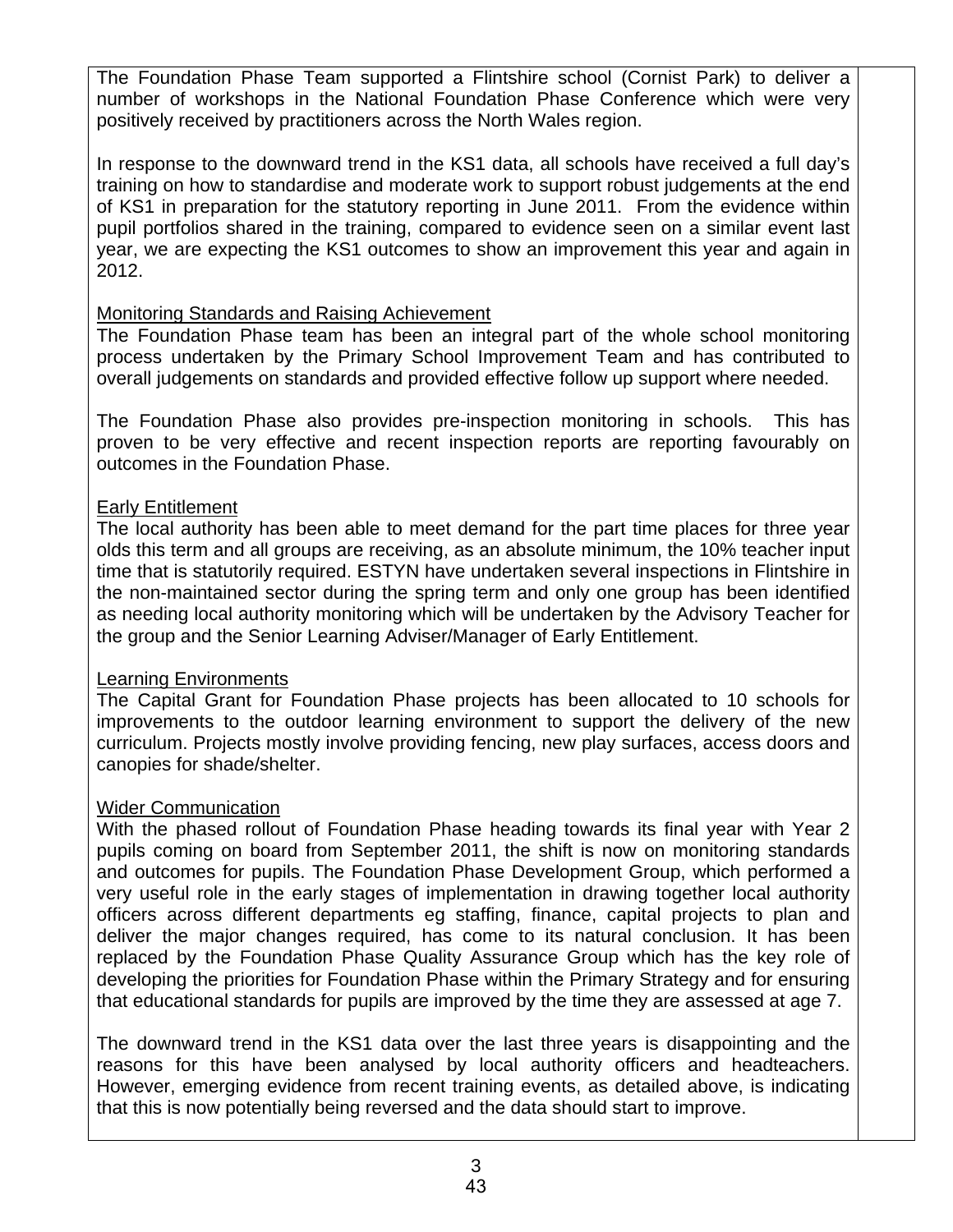### **Key Stage 2**

Officers from the Foundation Phase and KS2 are working with a small group of schools that have cross phase classes (i.e. pupils from Foundation Phase and KS2 in the same class) developing a FP/KS2 cross-phase planning tool. Schools have adapted the KS2 curriculum model and the implementation of this on standards is being monitored.

The KS 2 Exemplar Curriculum has been completed this March with the addition of the final theme on Fairgrounds. The authority have agreed to share the resource with Conwy and the themes are presently being translated into Welsh.

The curriculum mapping exercise i.e. mapping the subjects range and skills across the curriculum is underway.

### **More Able and Talented (MAT)**

The MAT Co-ordinators Spring Conference was held on Wednesday 31<sup>st</sup> March 2011. .

The main presentation was on 'Mindset'; a simple, but revolutionary idea discovered by world-renowned Stanford University psychologist Carol Dweck in decades of research on motivation, achievement and success. The four afternoon workshops (presented by members of the MAT Focus Group) addressed many of the issues most commonly faced by MAT coordinators and explored practical strategies for developing the role. These were planned in response to the Autumn Flintshire MAT survey. The feedback from the event was, once again, 100% positive.

A teacher presented the outcomes of the pilot enrichment programme consisting of schools in Connahs Quay, John Summers and Castell Alun consortiums; these have been hosting MAT workshops. A model on how to run an Enrichment Programme was proposed with the intention of extending the programme across all other consortiums.

The re-engineered MAT Moodle site was also demonstrated during the conference and delegates commented that it was an excellent resource.

The NE Wales Regional MAT Network met in Wrexham in February and the LA Officer for MAT attended the NACE Cymru Working Group in March. NACE has secured a small grant from WAG for the next academic year.

## **English**

### Catch-up

30 teaching assistants have received full training and 28 teachers have received coordinators training. 75 teaching assistants have also received 'Top-up' training. Programme delivery began in January and February. Within the 25 target schools Better Schools Funding grant has provided the intervention programme for 524 Key Stage 2 children; 281 boys and 243 girls. Data will be collected in the summer term to evaluate the impact of the programme.

Day 2 and 3 of the Literacy training for Year 3 teachers has been provided; 82 teachers have been trained and all completed inter-sessional tasks and contributed very effectively to sharing of effective practice. Teachers have reported a positive impact on learner outcomes, particularly in the use of spelling logs.

Three more schools have achieved the Basic Skills Quality Standard for their work in identifying, supporting, monitoring and tracking progress of learners with insecure basic skills.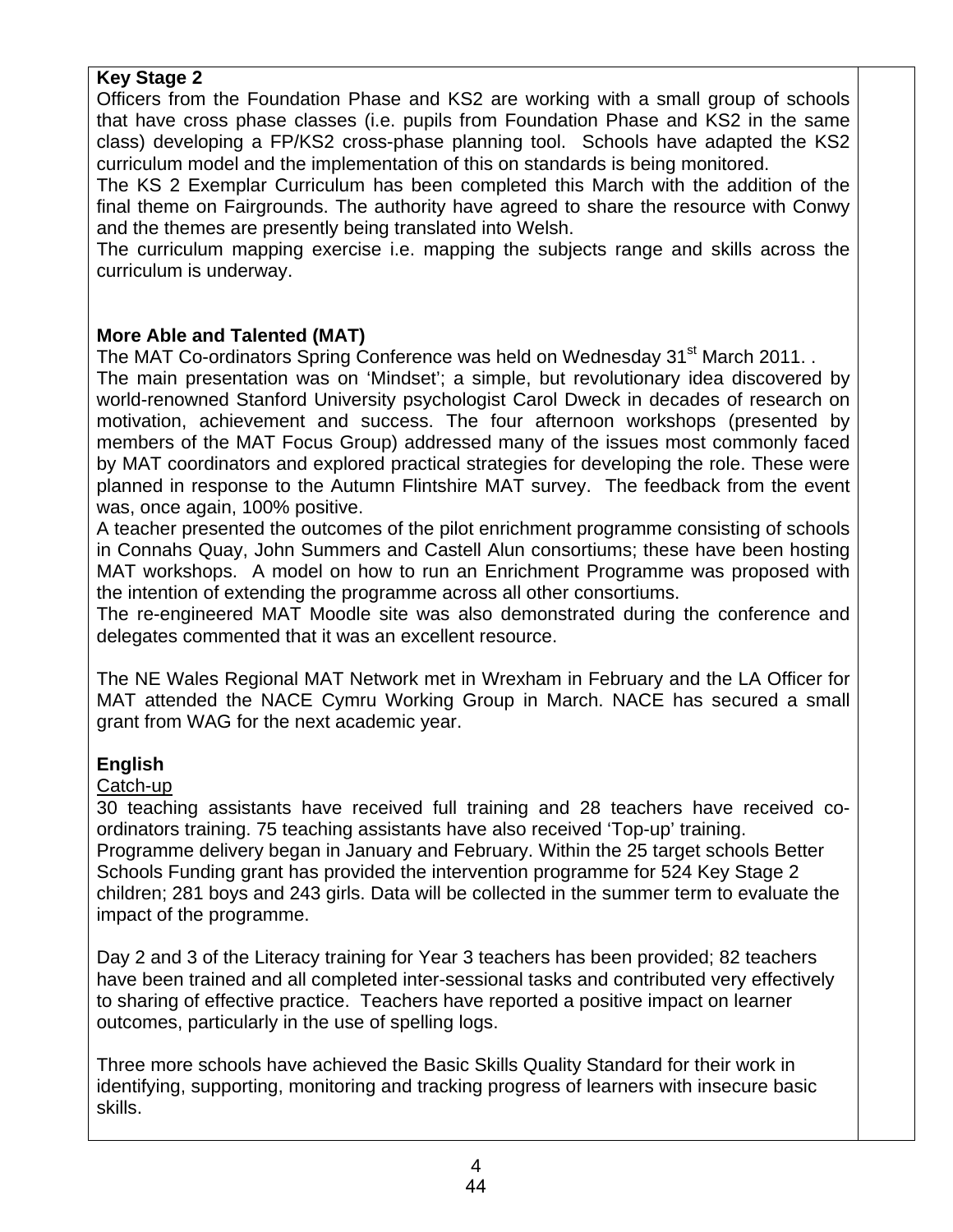### Read, Write, Inc.

The local authority has invested heavily, both in training, and providing resources to support the development of children's basic literacy skills using the Read,Write,Inc. Phonics scheme. Flintshire has successfully trained over twelve schools and by September 2011 another ten will have received training and resources. The training is rigorous and all staff attend the training, including support staff and the headeacher.

The use of the programme is a whole school approach with children being taught to read, write and spell in small homogenous groups. Schools that have already implemented the programme have seen significant improvements in a short space of time. The impact of the programme will be monitored and evaluated by the LA Literacy Officer and it is anticipated that the programme will impact positively on future end of key stage data.

### Raising boys achievement in literacy

A Professional Learning Community of ten targeted Y5 and 6 teachers from 7 schools have been given training in strategies to develop boys literacy. All involved report this has had a very positive impact with one child achieving a Level 6. Again this programme will be fully evaluated in the summer term. Teachers are coming together 24th May to share outcomes of the action research and to discuss next steps. As a requirement of the funding they will produce case studies of effective practice and the impact on learners. This work will be placed on the Moodle website and shared with other schools.

Previous end of Key Stage 1 data highlighted a difference in attainment in boys reading and writing. As a local authority we are addressing this through training. Gary Wilson has written several books and produced numerous case studies addressing the issue of raising the achievement of boys. In the Spring Term Gary presented Flintshire schools with numerous ideas that could be taken back to the classroom to raise the achievement of boys. The feedback from the day was very positive and the training will be repeated in October.

LEA monitoring and support visits have continued to take place in targeted schools on Stage 3 and Stage 4, pre and post inspection and in schools that identify literacy as a key priority.

### **Mathematics**

The LA Officer has evaluated the impact of maths RM catch up initiatives and as a result, a further intervention pack has been produced for Year 4 pupils which will be issued to schools in May along with the necessary training.

In order to further raise standards in maths and improve the skills of teachers, 18 schools have been targeted for support. Training took place in January where interim tasks were set, with follow up two weeks later with teachers showing evidence and feeding back on tasks undertaken in schools. Support this year is targeted at Year 1/2 and Year 3/4 teachers.

132 Year 1/2 teachers attended KS1 recall on assessment; this action was in response to the downward trend in the end of KS1 data. Schools were grouped in clusters and were assigned the task of moderating pupil profiles from each school. There is now evidence of Level 3 pupils and improvement on the last academic year's data.

Challenges and problem solving shared in September meetings were evidenced in pupils' profiles during these sessions.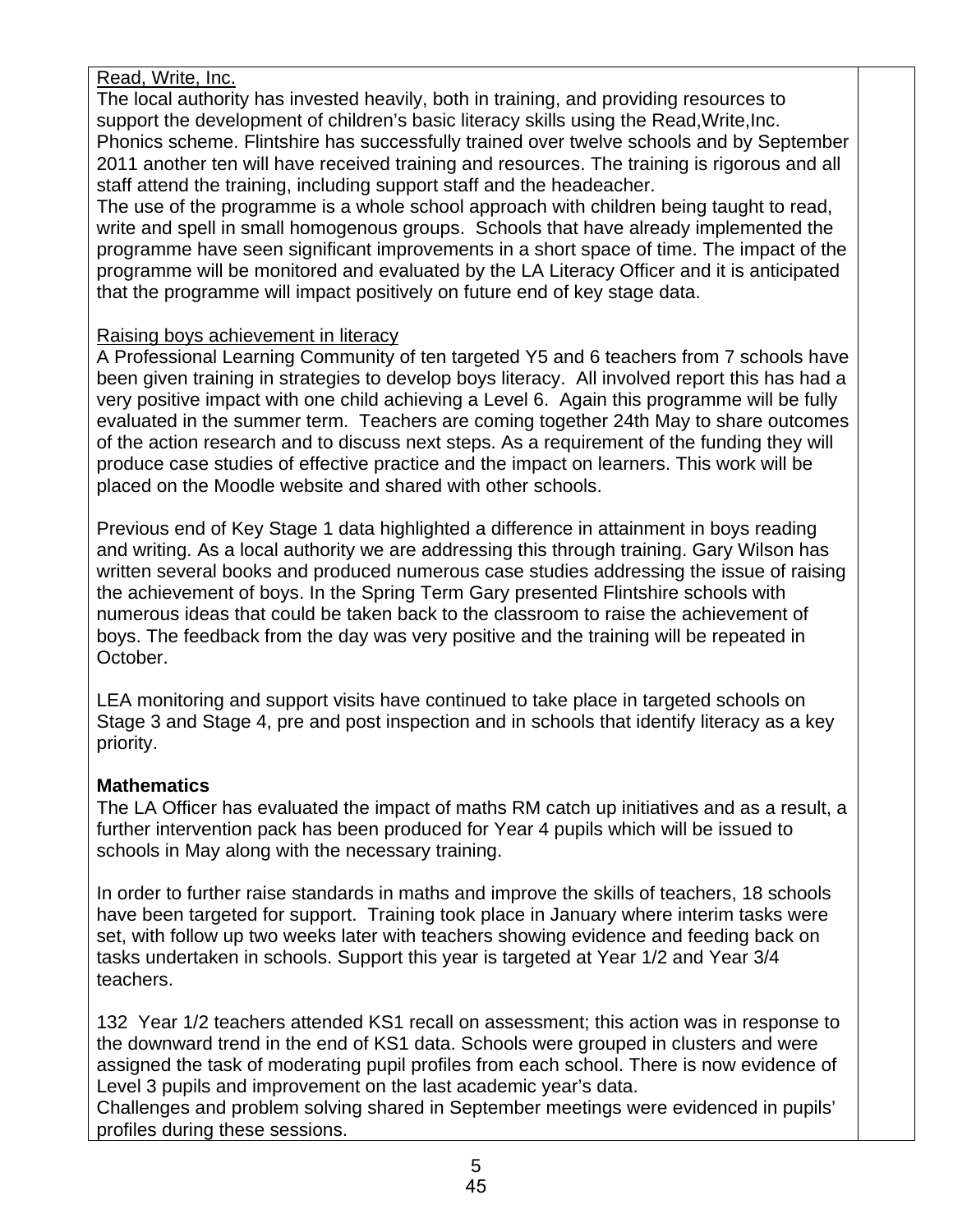A Spring maths co-ordinators meeting was held in April. 54 teachers attended a half day session. The focus was on assessment and levelling at KS2 uncluding Using and Applying in maths, the pilot of external moderation, thinking card activities, numeracy as a key skill and how to deliver a grade one lesson in mathematics.

LEA monitoring and support visits have continued to take place in targeted schools on Stage 3 and Stage 4 and pre and post inspection.

Stage 3 schools have also received a third session on self evaluation and development plans. Each school is receiving a follow up visit to ensure progress has been made and areas identified for improvement have been addressed. Schools were also invited to join a session focusing on improving the profile of maths generally within their schools with a particular emphasis on investigations and problem solving.

Monitoring visits include monitoring the implementation of the revised National Curriculum orders and teacher assessment arrangements. The LA continues to work with schools on strengthening standardisation and moderation. This has been the focus of both coordinator meetings and the KS1 recall session in April. Guidance materials from the KS2/3 external moderation exercise have been adapted and issued to both KS1 and KS2. These materials will ensure that pupil profiles have sufficient evidence in order that a best fit level may be awarded at the end of the key stage.

Ongoing support has also been given to consortiums in preparing pupil profiles in preparation for external moderation. Guidance materials have also been issued during cluster moderation exercises.

### **Science**

The Science adviser assisted the Foundation Phase advisory teachers in delivering two days' of INSET on April  $7<sup>th</sup>$  and  $8<sup>th</sup>$ . (This was a follow-up from the training delivered in September 2010, where Year 2 teachers were given guidance on extending and challenging pupils at the end of Key Stage 1 to achieve level 3 outcomes in tasks.) Teachers brought and shared a variety of samples of pupils' work from Year 2 and analysed the tasks for level characteristics according to National Curriculum level descriptors.

A significant improvement has been noted in the quality and depth of challenges/tasks offered to pupils. Feedback from the sessions indicated that teachers are now generally more confident in recognising level 3 standards in pupils' work, both written and presented via other modes of communication. Teachers are also more aware of the significance of cross-curricular tasks when seeking evidence for science enquiry skills.

All schools have now taken delivery of their LogBox datalogger and have received full instructions on its operation and application in KS1 and KS2 to support the delivery of ICT in science. This is already having a very positive impact on the delivery of science enquiry skills and, in particular, on the integration of ICT skills in science.

 . A range of primary science INSET training courses were offered during March 2011 to ensure teachers develop a common understanding of national Curriculum level descriptors when applied to end-of-key-stage moderation of pupils' work, also monitoring the effect of the changing pedagogy in the Foundation Phase on standards of science enquiry skills.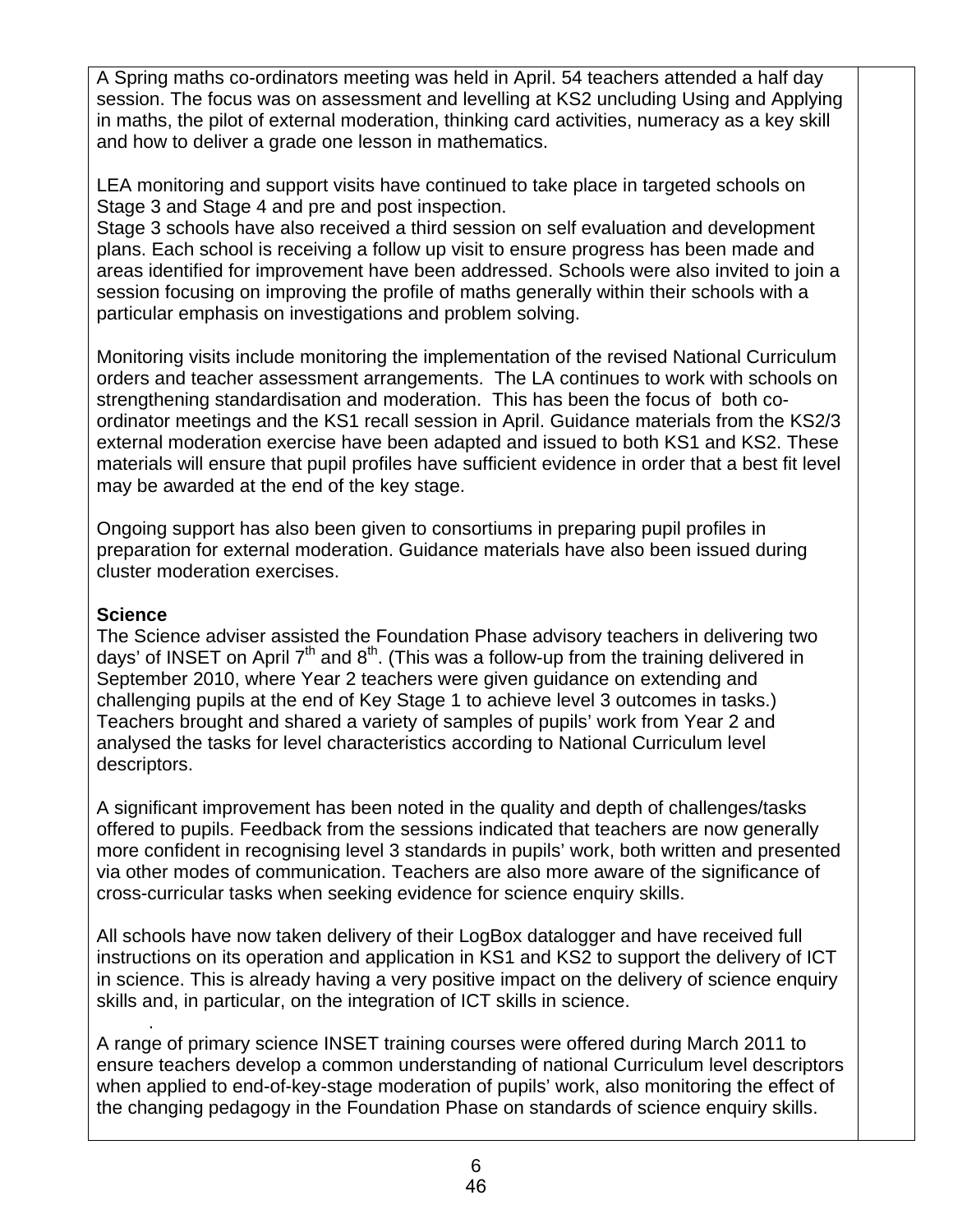49 Flintshire teachers attended these courses covering the following areas:

- Assessing Primary Science 17 teachers attended
- Teaching Science Enquiry in Year 1 and 2 16 teachers attended
- Teaching Science Enquiry in Key Stage 2 16 teachers attended.

Further to these central cross-authority training sessions, the LA Officer has delivered four half-day sessions to Flintshire science coordinators. One of the principal agenda items during these meetings was raising awareness of the statutory requirement to standardise and moderate pupils' work at the end of Key Stage 2; guidance, exemplars and advice were issued to schools.

# **Welsh**

LEA monitoring and support visits have continued to take place in targeted schools on Stage 3 and Stage 4 and individually identified schools pre- and post-inspection. A meeting was held in February for teachers to ensure greater consistency in teacher assessment.

'Geriau Bach' training has been delivered to develop the skills of Early Years practitioners. The Athrawon Bro continue to target schools and individual teachers for support and training. The CIMCAI Course is on-going and officers are looking at alternative training courses for teachers, including the Flintshire Accredited Course.

# **ICT**

The self evaluation course continues to be offered every term to schools and follow up visits organised where requested. Documentation has been further updated to take account of the revised inspection framework and the subsequent advice to inspectors regarding the inspection of ICT as a skill across the curriculum. All documents are available to all schools on the LA Intranet

Target for 2010 -2011: 20% of primary school ICT Coordinators to attend: Achieved

There has been additional refinement of support materials for the Becta Self-Review due to the updated on-line matrix. In-school support has been available to identified schools. More effective assessment of ICT by end of KS2 has been on-going as part of school support and the ICT monitoring programme.

Provision and updating of materials for teachers has been on-going providing skills progression (skills ladders), additional materials for the Pupil Self Assessment pack and matrices for recording ICT as a skill across the curriculum. Documents are available to all schools on the LA Intranet.

An INSET programme has been offered every term and INSET also offered in schools and on training days to reflect school needs. Course evaluation sheets continue to help to inform future INSET. Support for Primary Schools has been on-going in response to the ICT monitoring programme, requests from schools and in response to the LA monitoring programme.

An interim report has been sent to WAG regarding the OWLS Project (Wales Laptops for Schools pilot) identifying a positive impact on classroom practice, the development of pupils ICT skills in a range of contexts including digital video and the development of pupils' literacy skills.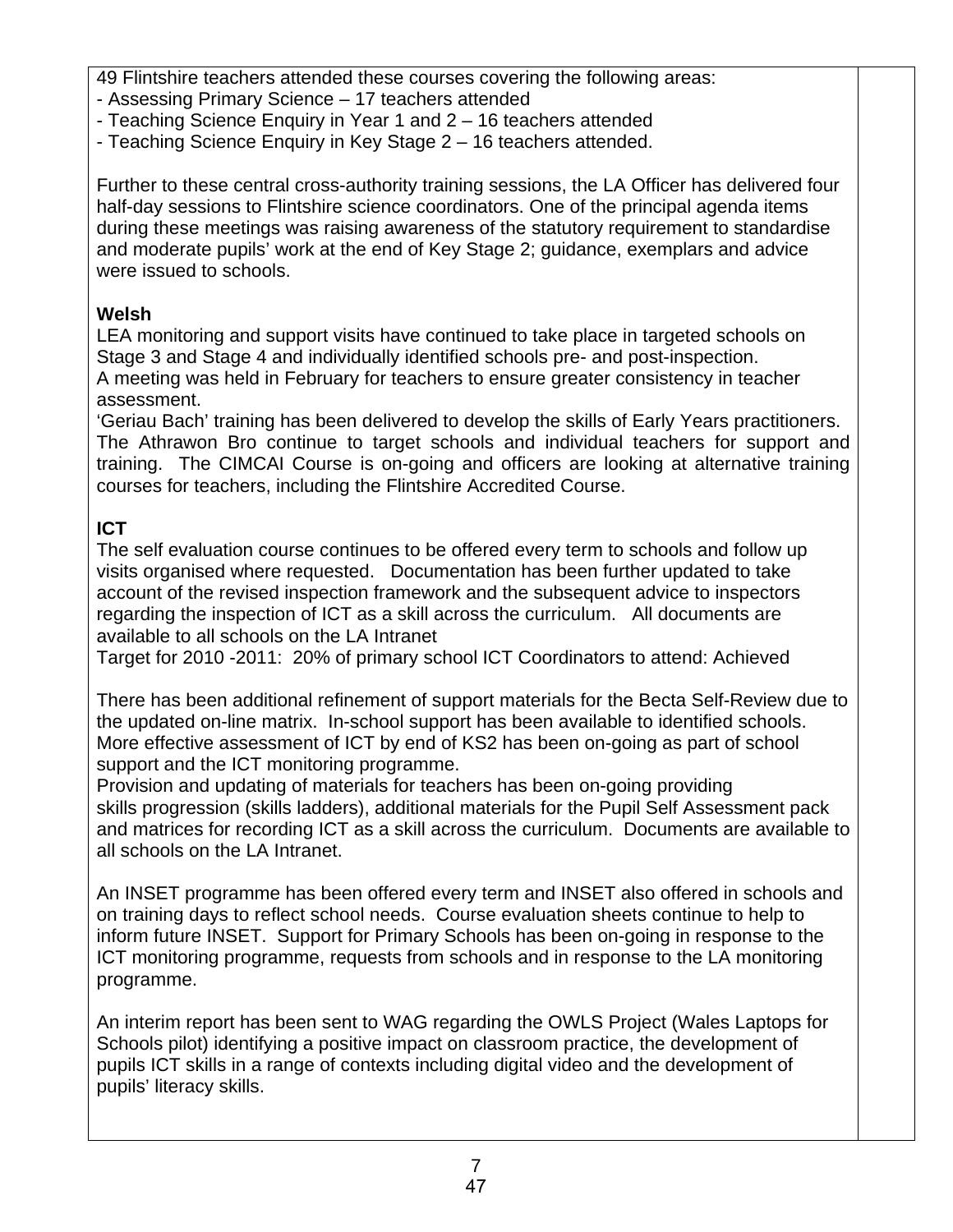### **Leadership and Improvement and Accountability**

PHIP INSET training for new and acting headteachers was held in the Spring Term. Evaluation of the day showed that 100% of those attended rated the training as very good. Further training is planned for May 2011.

Headteacher and Deputy Headteacher/Senior Manager Conferences were held in the Spring Term. A key focus for leaders and managers has been on challenging current selfevaluation and school improvement practice, data analysis and sharing of good practice across the County. At the Deputy Conference 91% of the evaluation forms judged the conference to be very good and 9% as good. At the Headteacher Conference 62% judged the conference to be very good and 38% as good.

### **Intervention and Support**

Primary Link Officers and Subject Officers have carried out 2 Day Reviews of targeted schools as part of the LA Monitoring, Challenge and Support Policy. Termly review meetings are on-going with the Chairs of Governors and headteachers of schools causing concern.

Four primary schools and the primary special school have been inspected by Estyn over the Spring Term. All primary schools received Good for KQs 1, 2 and 3 with current performance and prospects rated as Good. We are awaiting the Estyn Report for Ysgol Pen Coch.

### **Working with Others**

Training for teachers to enable them to deliver entrepreneurship activities was delivered in May. Finance education and entrepreneurship will be agenda items at the PSE Forum for Primary Schools in October.

Teachers from 14 schools attended the Personal and Social Education training on January  $20<sup>th</sup>$  led by Gaynor Murphy. On the follow-up day, February 14th each teacher gave a presentation on the work they had carried out with pupils in their schools. Evaluations of the training were all very positive and we have the opportunity to do further training for another group of schools in the summer term.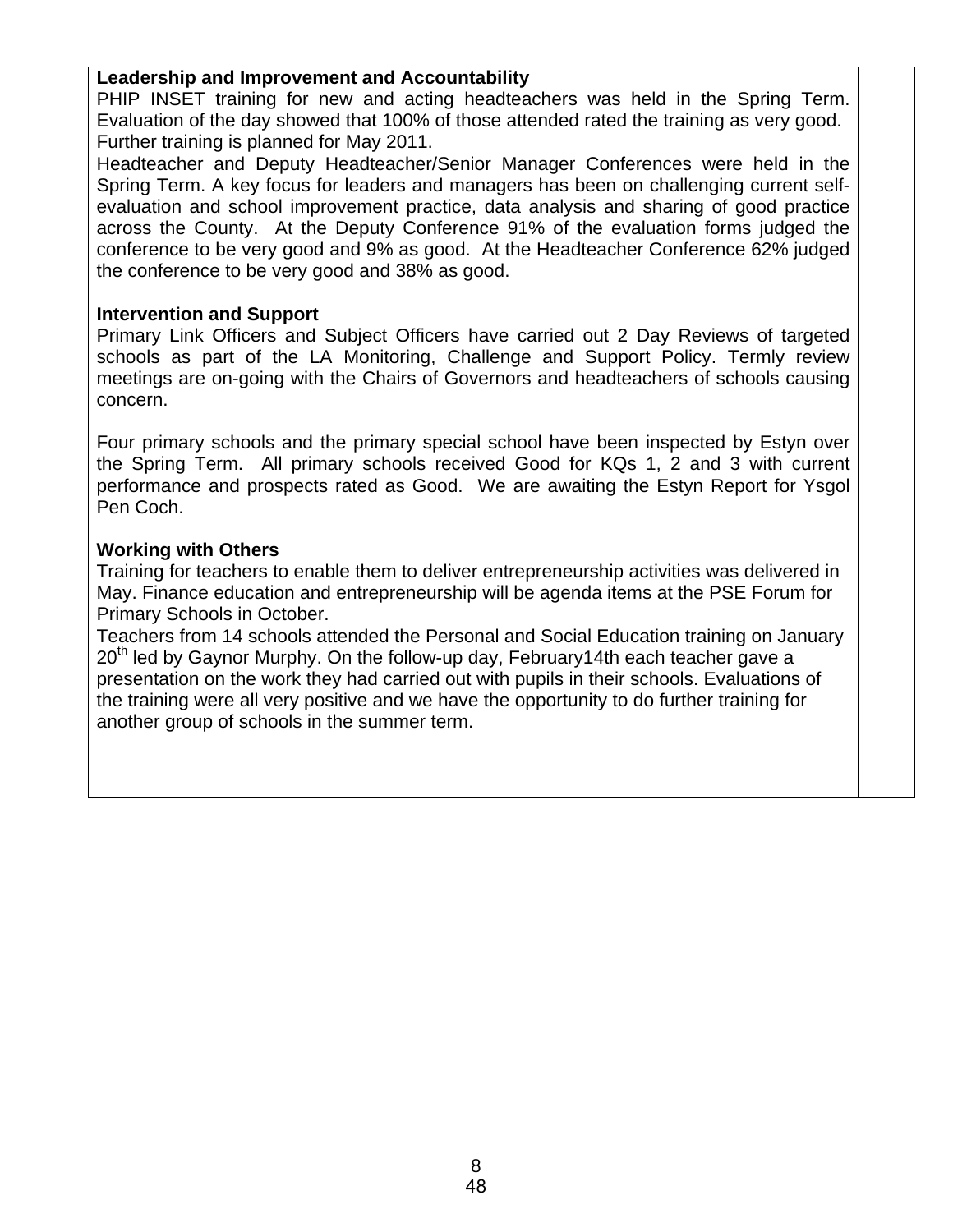# **Performance**

Please refer to Appendix A.

### **Risks**

**Please refer to the Strategic Assessment of Risks and Challenges document.** 

| <b>Internal/External Regulatory Reports</b>                                |   |
|----------------------------------------------------------------------------|---|
| None.                                                                      |   |
|                                                                            |   |
|                                                                            |   |
| <b>Customer Satisfaction and Feedback</b>                                  |   |
| None.                                                                      |   |
|                                                                            |   |
|                                                                            |   |
|                                                                            |   |
| <b>Resource Management</b>                                                 |   |
| Service Budget pressures continue to be experienced in the following area: |   |
|                                                                            |   |
|                                                                            | R |
| Out of County Placements<br>$\bullet$                                      |   |
|                                                                            |   |
|                                                                            |   |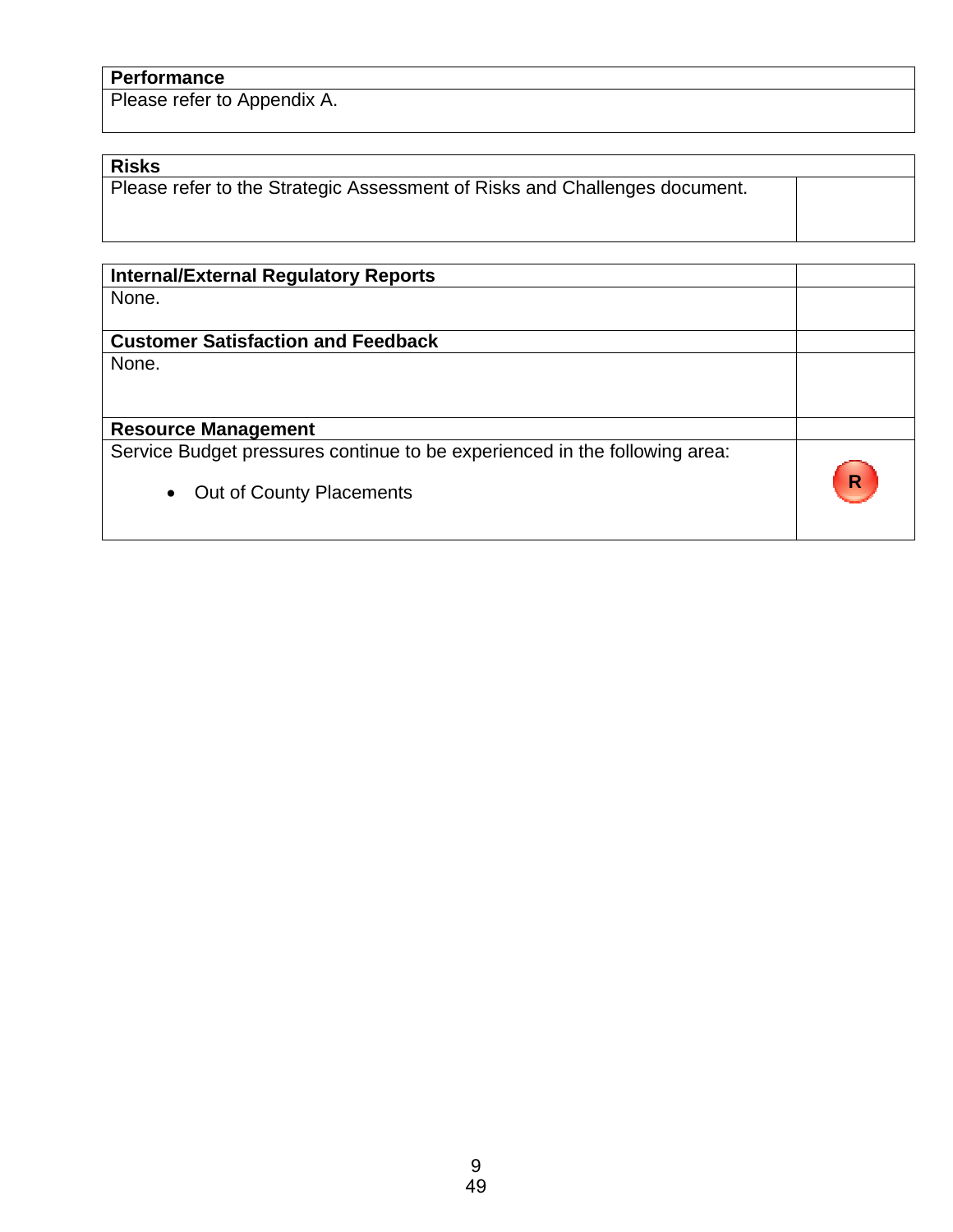# **Improvement Target Action Plan Appendix A Appendix A Appendix A**

| Ref.      | <b>Short Description</b>                                                                                                                                                                                                                                                                                         | 2008-09<br>Outturn | 2009-10<br>Outturn | 2010-11<br><b>Target</b> | <b>Actions</b>                                                                                                                                                                                                                                                                                                                                                                                                                                                                                                                                                                                                                                                                                                                                                                                                                                                                                                                                                                    | <b>Due</b>                | <b>Responsibility</b>                                                                    |
|-----------|------------------------------------------------------------------------------------------------------------------------------------------------------------------------------------------------------------------------------------------------------------------------------------------------------------------|--------------------|--------------------|--------------------------|-----------------------------------------------------------------------------------------------------------------------------------------------------------------------------------------------------------------------------------------------------------------------------------------------------------------------------------------------------------------------------------------------------------------------------------------------------------------------------------------------------------------------------------------------------------------------------------------------------------------------------------------------------------------------------------------------------------------------------------------------------------------------------------------------------------------------------------------------------------------------------------------------------------------------------------------------------------------------------------|---------------------------|------------------------------------------------------------------------------------------|
| EDU/002ai | The number of pupils<br>(including those in local<br>authority care) in any<br>local authority<br>maintained learning<br>setting, who attain the<br>age of 16 during the<br>school year and leave<br>full-time education,<br>training or work based<br>learning without an<br>approved external<br>qualification | 20 pupils          | 7 pupils           | 14 pupils                | Review current range of accreditation<br>status across Pupil Referral Unit<br>portfolio.<br>Identify appropriate qualifications to be<br>delivered including key skills, work<br>based learning.<br>Develop the accreditation status of the<br>portfolio Pupil Referral Units to facilitate<br>the new range of qualifications.<br>Identify and implement training<br>programme for staff to deliver the new<br>qualifications. (Please note that the<br>target is dependent on the size and<br>ability of the cohort).<br><b>Progress</b> - the PPRU Heads of Centre<br>met on 16/02/11 to review the range of<br>qualifications. Staff within one of the<br>centres have accessed training on<br>Essential Skills Wales and are looking to<br>develop expertise within this area. We<br>are planning 2 training events over the<br>next half term to explore the possibility<br>of introducing ESW and establishing a<br>wider range of accreditation across the<br>whole PPRU. | April 2011 -<br>Sept 2011 | <b>Head of School</b><br>Services,<br>Secondary<br>Phase officer<br>and EOTAS<br>officer |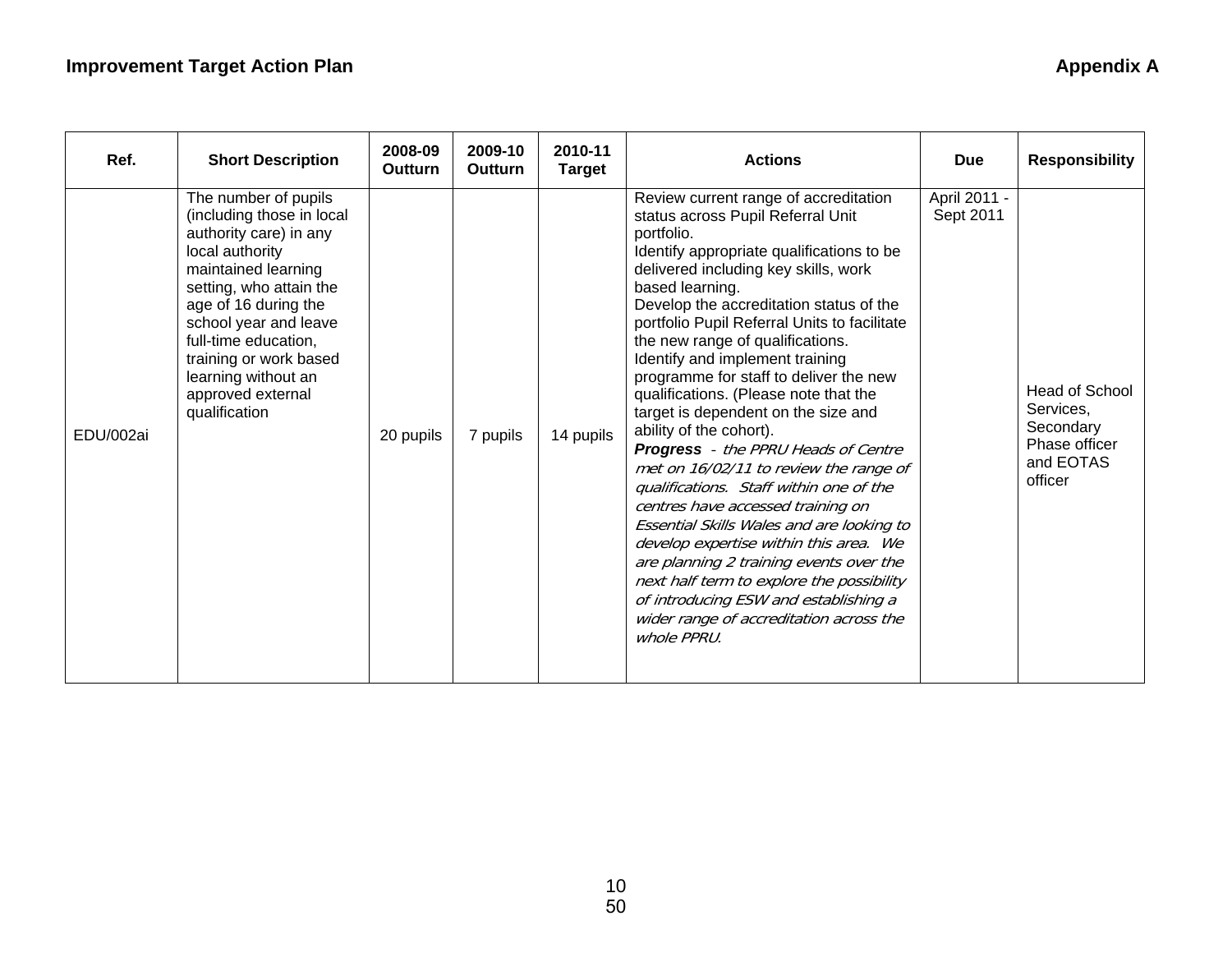# **Improvement Target Action Plan Appendix A Appendix A Appendix A**

| EDU/002aii | The number of pupils in<br>local authority care in<br>any local authority<br>maintained learning<br>setting, who attain the<br>age of 16 during the<br>school year and leave<br>full-time education,<br>training or work based<br>learning without an<br>approved external<br>qualification                              | 1 pupil | 0 pupils | 2 pupils | Monitor the impact of the ONE<br>database in ensuring accurate<br>recording of the Looked After Children<br>pupil population. Continue to evaluate<br>the impact of RAISE funding on KS4<br>accreditation through annual report to<br>WAG.<br><b>Progress - A report is currently being</b><br>compiled by the Learning Advisor for<br>LAC (to go to scrutiny) on the<br>attainment of LAC pupils - progress will<br>be reviewed in light of this.                                              | Sep-11                    | Learning<br>Adviser for LAC                                                               |
|------------|--------------------------------------------------------------------------------------------------------------------------------------------------------------------------------------------------------------------------------------------------------------------------------------------------------------------------|---------|----------|----------|-------------------------------------------------------------------------------------------------------------------------------------------------------------------------------------------------------------------------------------------------------------------------------------------------------------------------------------------------------------------------------------------------------------------------------------------------------------------------------------------------|---------------------------|-------------------------------------------------------------------------------------------|
| EDU/002bi  | The percentage of all<br>pupils (including those in<br>local authority care) in<br>any local authority<br>maintained learning<br>setting, who attain the<br>age of 16 during the<br>school year and leave<br>full-time education,<br>training or work based<br>learning without an<br>approved external<br>qualification | 1.04%   | 0.39%    | 0.90%    | See comments for EDU/002ai above<br><b>Progress - the PPRU Heads of Centre</b><br>met on 16/02/11 to review the range of<br>qualifications. Staff within one of the<br>centres have accessed training on<br>Essential Skills Wales(ESW) and are<br>looking to develop expertise within this<br>area. We are planning 2 training events<br>over the next half term to explore the<br>possibility of introducing ESW and<br>establishing a wider range of<br>accreditation across the whole PPRU. | April 2011 -<br>Sept 2011 | <b>Head of School</b><br>Services,<br>Secondary<br>Phase officer<br>and EOTAS<br>officer. |
| EDU/002bii | The percentage of pupils<br>in local authority care in<br>any local authority<br>maintained learning<br>setting, who attain the<br>age of 16 during the<br>school year and leave<br>full-time education,<br>training or work based<br>learning without an<br>approved external<br>qualification                          | 27.27%  | 0%       | 15%      | See comments for EDU/002ii above<br><b>Progress - A report is currently being</b><br>compiled by the Learning Advisor for<br>LAC (to go to scrutiny) on the<br>attainment of LAC pupils - progress will<br>be reviewed in light of this.                                                                                                                                                                                                                                                        | Sep-11                    | Learning<br>Adviser for LAC                                                               |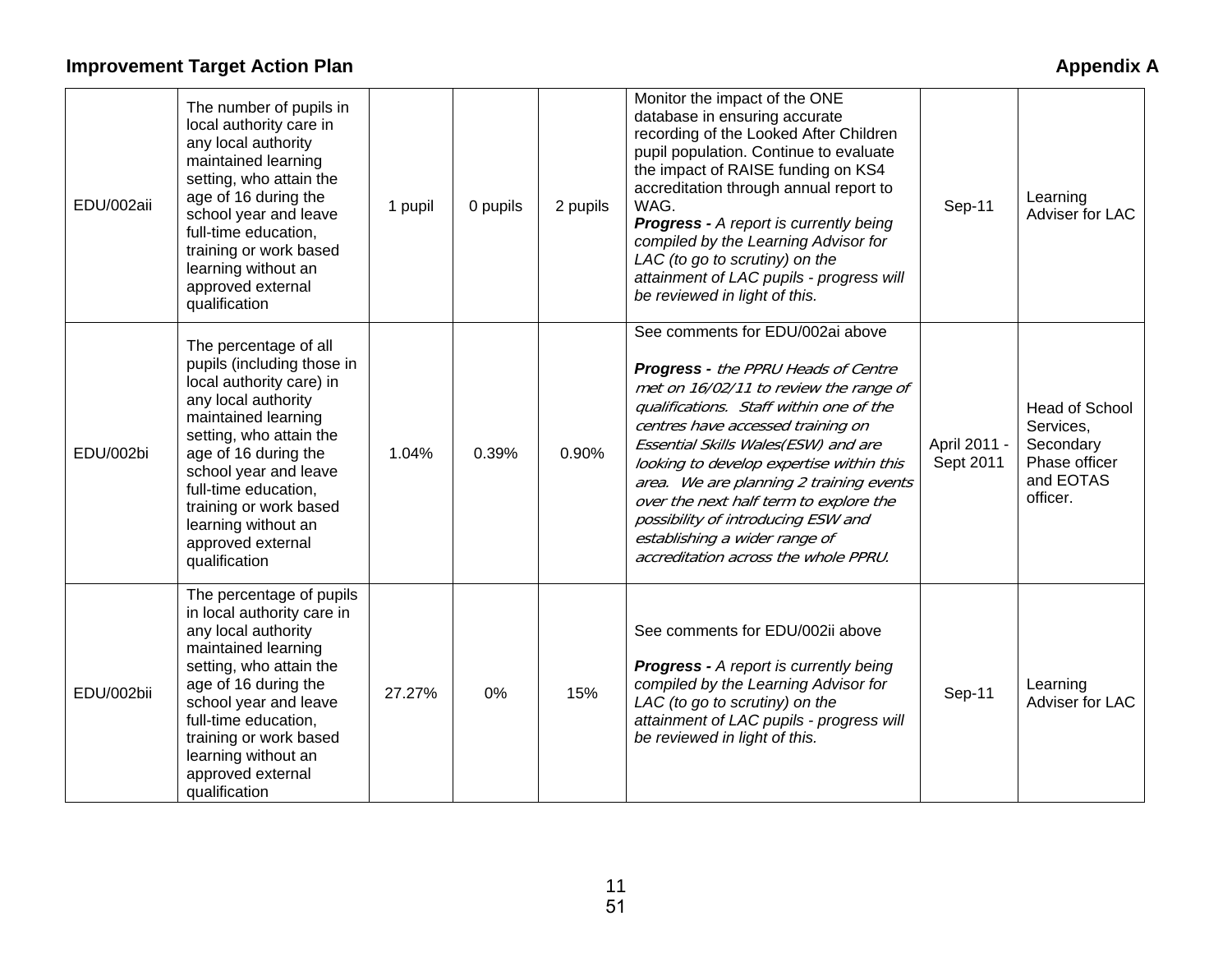# **Improvement Target Action Plan Appendix A Appendix A Appendix A**

| EDU/009a | The average number of<br>school days that<br>permanently excluded<br>pupils did not receive an<br>offer of full time<br>appropriate education<br>provision during the year | 7.33<br>School<br>days | 3.33<br>School<br>days | $5\phantom{.0}$<br>School<br>days | Ratify Managed Moves Protocol with<br>Headteachers in Spring Term and<br>implement.<br>Monitor the impact of the Managed<br>Moves Protocol on decreasing the<br>number of school days.<br>Progress - Protocol ratified and is<br>being applied by headteachers.                                                                                                                                                                                                                                                                                                                                                                                                                                                                                                                             | Feb 2011<br><b>July 2011</b> | Head of<br><b>Schools</b><br><b>Services</b><br>supported by<br>Principal<br>Learning<br>Advisor<br>Inclusion. |
|----------|----------------------------------------------------------------------------------------------------------------------------------------------------------------------------|------------------------|------------------------|-----------------------------------|---------------------------------------------------------------------------------------------------------------------------------------------------------------------------------------------------------------------------------------------------------------------------------------------------------------------------------------------------------------------------------------------------------------------------------------------------------------------------------------------------------------------------------------------------------------------------------------------------------------------------------------------------------------------------------------------------------------------------------------------------------------------------------------------|------------------------------|----------------------------------------------------------------------------------------------------------------|
| EDU/009b | The average number of<br>school days that<br>permanently excluded<br>pupils did not receive an<br>offer of part time<br>appropriate education<br>provision during the year | 2.83<br>School<br>days | 15<br>School<br>days   | 4 School<br>days                  | Formalise the process of emergency<br>meetings between Manager of Inclusion<br>Welfare Service and Senior Learning<br>Advisor (EOTAS) in the event of<br>permanent exclusion to enable offer of<br>part time education to be made. After<br>15 working days for parents to lodge an<br>appeal against exclusion, school to<br>continue providing work. Thereafter<br>home tuition until alternative provision.<br>Progress - procedures are in place<br>as per WAG Guidance (47/2006).                                                                                                                                                                                                                                                                                                      | Mar-11                       | Head of<br>Schools<br><b>Services</b>                                                                          |
| EDU/011  | The average external<br>qualifications point score<br>for 16 year olds, in<br>learning settings<br>maintained by the local<br>authority                                    | 347.81<br>points       | 371.26<br>points       | 367<br>points                     | Support for curriculum development<br>through the 14-19 network and annual<br>network development plan so that all<br>schools meet the requirements of the<br>learning and skills measure.<br>Progress - Further progress has<br>been made following achievement of<br>target for September, 2009. All<br>schools exceeded the target of 26<br>courses for September, 2010. All<br>schools achieved the 2011 target of<br>offering 28 courses and 11 schools<br>achieved the 2012 target of 30 or<br>more courses.<br>Supporting collaborative working for co-<br>ordinating and early operation of the<br>Welsh Baccalaureate. See also<br>comments under EDU/002ai above.<br>Progress - The number of learners,<br>in September 2010, increased at KS4<br>through participation of 8 High | By Sept<br>2011              | Principal<br>Learning<br>Adviser<br>Secondary<br>Phase                                                         |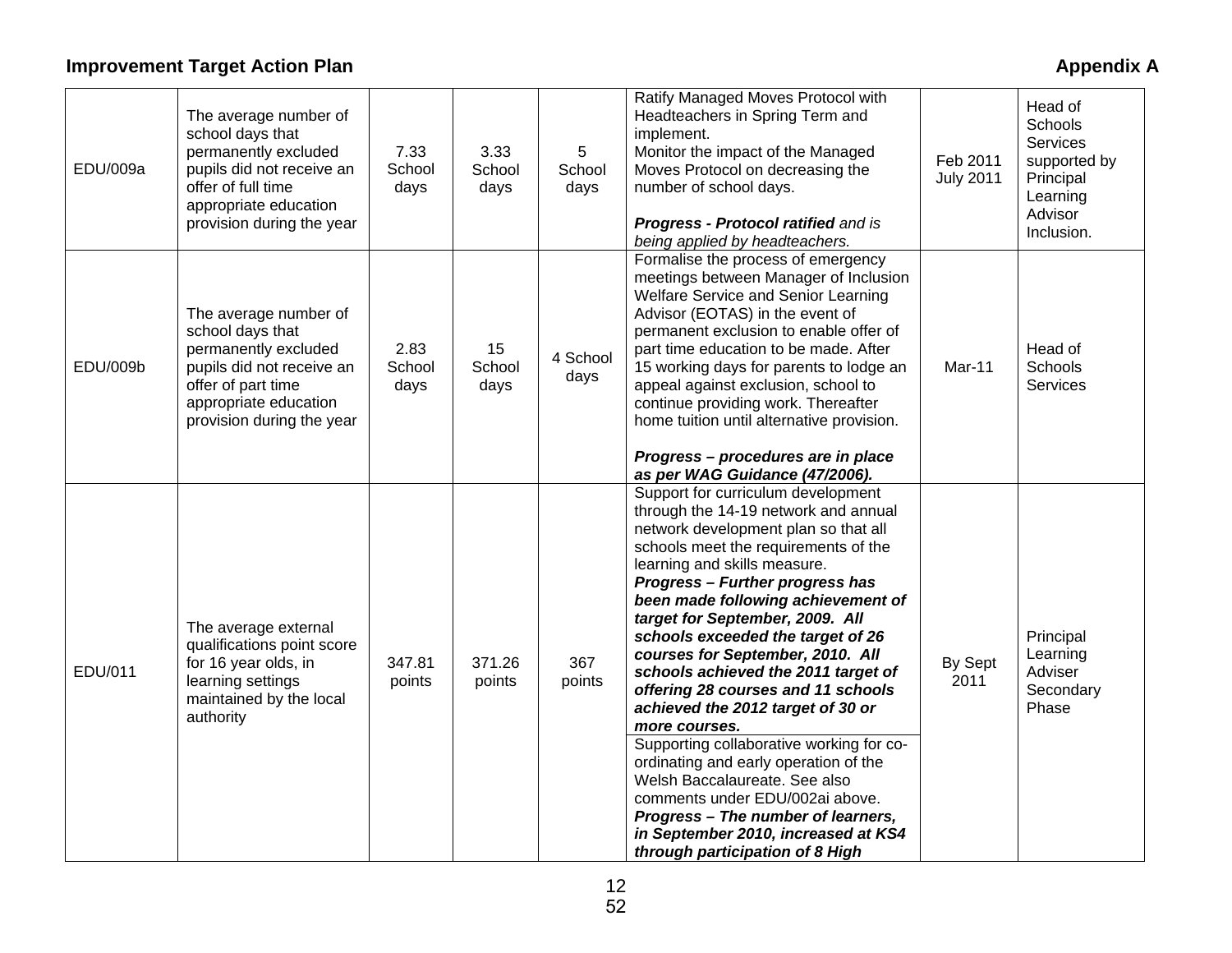# **Improvement Target Action Plan Appendix A Appendix A**

|          |                                                                                                                       |        |        |     | Schools in the WBQ in year 10<br>compared to just one school (Elfed<br>High School) in 2009/10.<br>At Post 16, Hawarden High School<br>and the Alun School had learners<br>completing the WBQ in 2010. In 2011<br>Post 16 learners from 8 schools will<br>complete the advanced WBQ.<br>If applications are successful then all<br>schools will be involved in WBQ<br>work in 2011.                                                                                                                                                             |                  |                                                                                                          |
|----------|-----------------------------------------------------------------------------------------------------------------------|--------|--------|-----|-------------------------------------------------------------------------------------------------------------------------------------------------------------------------------------------------------------------------------------------------------------------------------------------------------------------------------------------------------------------------------------------------------------------------------------------------------------------------------------------------------------------------------------------------|------------------|----------------------------------------------------------------------------------------------------------|
| EDU/015a | The percentage of final<br>statements of special<br>education need issued<br>within 26 weeks,<br>including exceptions | 69.23% | 96.90% | 94% | Implement timeline alert for all relevant<br>professionals involved in the<br>statementing process.<br>Educational Psychologists to develop<br>electronic sending and signing of<br>reports.<br>Continue monitoring all aspects of the<br>statementing process to ensure<br>timelines continue to be met, Report to<br>Scrutiny June 2011.<br><b>Progress- Principal Educational</b><br>Psychologist monitoring closely the<br>number of exceptions and keeping a<br>regular check on which are at risk of<br>over-running the 6 week deadline. | From Jan<br>2011 | Principal<br>Learning<br>Adviser for<br>Inclusion and<br>Head of<br>Educational<br>Psychology<br>Service |
| EDU/015b | The percentage of final<br>statements of special<br>education need issued<br>within 26 weeks,<br>excluding exceptions | 90%    | 96.92% | 98% | See comments for EDU/015a above<br>Progress - Monthly check in place of<br>which (a) Educational Psychologist<br>advice has been late and<br>(b) discussing with colleagues ways<br>of ensuring that advice is sent in on<br>time.                                                                                                                                                                                                                                                                                                              |                  | Principal<br>Learning<br>Adviser for<br>Inclusion and<br>Head of<br>Educational<br>Psychology<br>Service |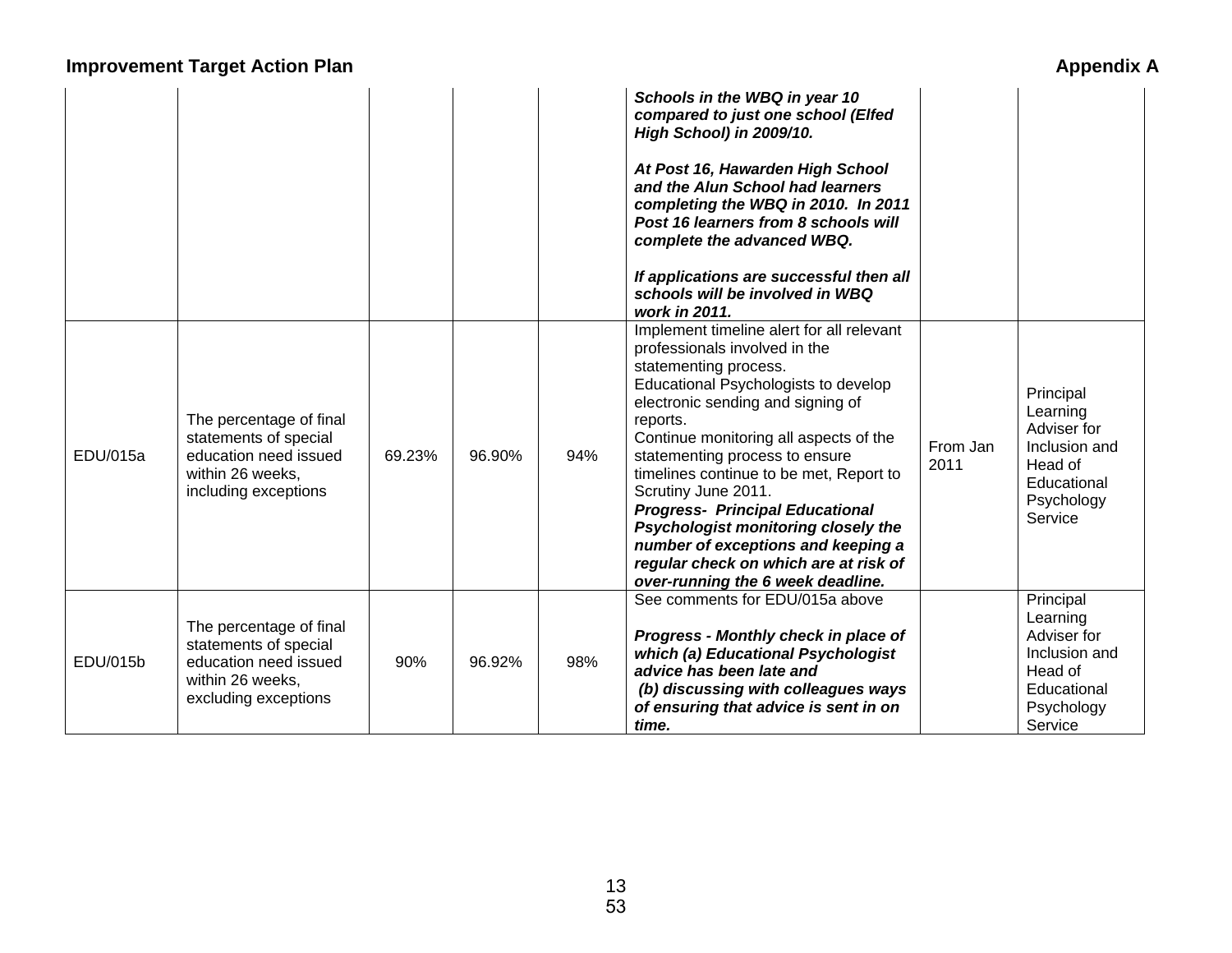# **Improvement Target Action Plan**

| <b>Appendix A</b> |  |
|-------------------|--|
|-------------------|--|

| <b>SCC/002</b>                                  | The percentage of<br>children looked after at<br>31st March who have<br>experienced one or more<br>changes of school,<br>during a period or<br>periods of being looked<br>after, which were not due<br>to transitional<br>arrangements, in the 12<br>months to 31 March | 16.07%             | 17.54%      | 15%  | Learning Advisor for LAC to work<br>closely with colleagues in Social<br>Services for children in minimising the<br>need to change by schools due to<br>placement moves and to provide<br>assistance to carers on finding high<br>achieving schools if distance is a factor<br>in a change of school. (It should be<br>noted that the shortage of foster carers<br>is a driving force for change of schools<br>other than at transition).<br><b>Progress - Links are in place between</b><br>LLL and SS to facilitate discussion<br>regarding placements and the<br>maintenance of these. Any changes not<br>due to transition are reviewed to inform<br>future practice. | By Sept<br>2011                                 | Learning<br>Adviser for LAC |
|-------------------------------------------------|-------------------------------------------------------------------------------------------------------------------------------------------------------------------------------------------------------------------------------------------------------------------------|--------------------|-------------|------|---------------------------------------------------------------------------------------------------------------------------------------------------------------------------------------------------------------------------------------------------------------------------------------------------------------------------------------------------------------------------------------------------------------------------------------------------------------------------------------------------------------------------------------------------------------------------------------------------------------------------------------------------------------------------|-------------------------------------------------|-----------------------------|
| <b>SCC/044b</b><br>Replacing<br><b>SCC/023b</b> | The average number of<br>days spent out of school<br>on fixed-term exclusions<br>for children looked after<br>who were excluded<br>during the previous<br>academic year                                                                                                 | New for<br>2010/11 | 5.6<br>days | days | Review joint working arrangements with<br>other agencies / Inclusion Services to<br>ensure a range of appropriate support /<br>provision is available.<br><b>Progress -</b> Discussions have taken<br>place with key Inclusion services, e.g.<br>Welfare,<br><b>EOTAs</b><br><i>Inclusion</i><br>and<br>Behaviour support.                                                                                                                                                                                                                                                                                                                                                | Review to<br>be<br>complete<br>by March<br>2011 | Learning<br>Adviser for LAC |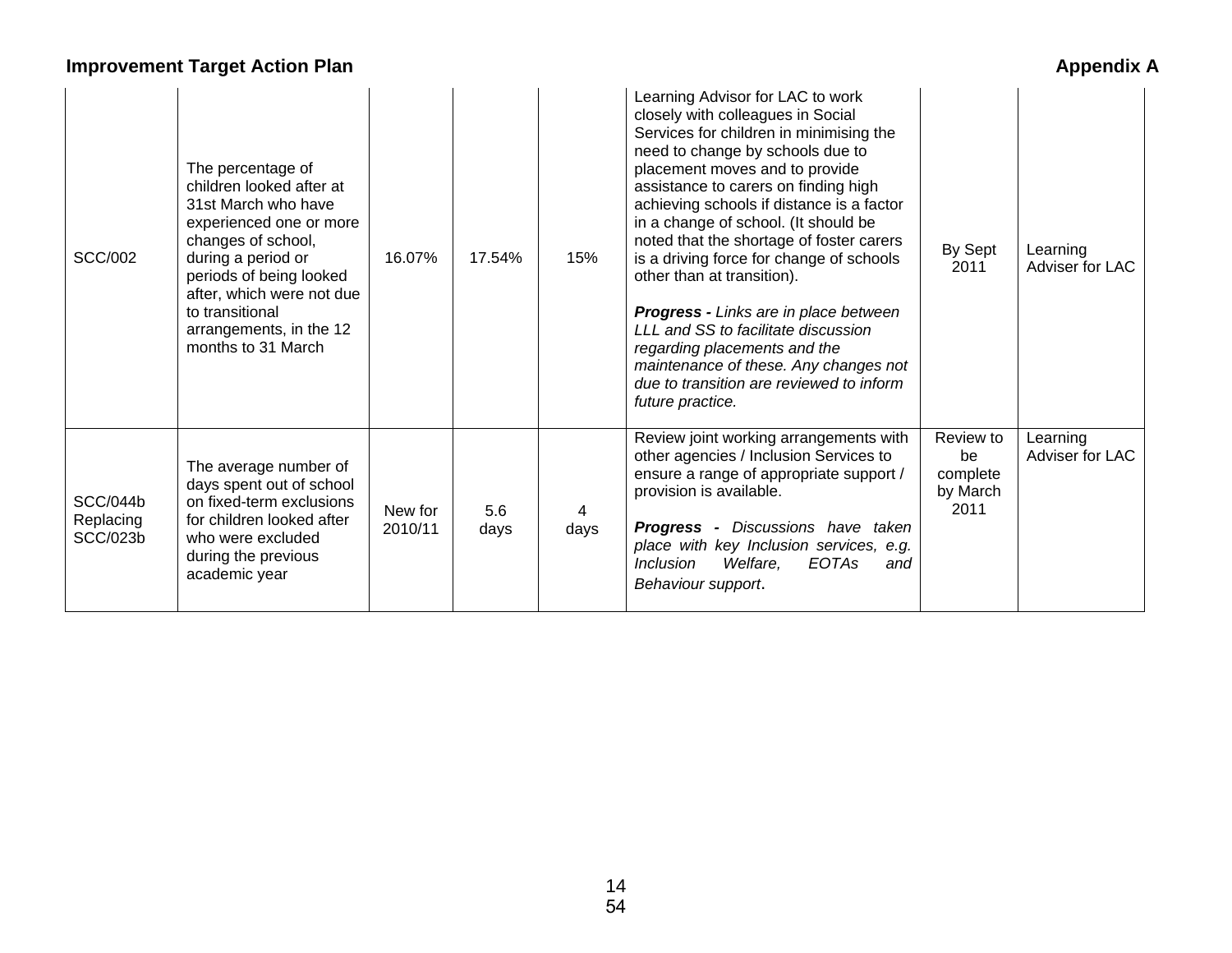

**R**

**A**

**G**

# *QUARTERLY PERFORMANCE REPORT*

# **DEVELOPMENT & RESOURCES (LIFELONG LEARNING DIRECTORATE)**

*REPORT DATE: MAY 2011*

# *REPORT AUTHOR: HEAD OF DEVELOPMENT & RESOURCES REPORT PERIOD: QUARTER 4 – 31 MARCH 2011*

### **INTRODUCTION**

This performance report is based on the services and functions for which each Head of Service is responsible for. The report will be produced on a quarterly basis and provided to Executive members for review and assurance and available for Overview and Scrutiny Committees as part of their Forward Work Programmes.

The report provides a Managerial Assessment as an overview of the key messages within the report and then provides evidence and data to inform that assessment from the following sources:

- Improvement Targets
- Improvement Agreement
- Strategic Assessment of Risks and Challenges
- Internal and external regulatory reports
- Customer satisfaction and feedback
- Awards and accreditations
- Resource Management (HR, ICT, Finance, Assets)

A Red, Amber, Green (RAG) status is provided as a 'guide' to the performance of particular issues where this can be evidenced.

### **RAG STATUS KEY**

RED equates to a position or forecast position of under-performance, downward trend, non-achievement of target, non-achievement of action milestones.

AMBER equates to a mid position where improvement may have been made (i.e. improved trend) but the target for the year is unlikely to be reached, or where action milestones have been deferred or narrowly missed.

GREEN equates to a position or forecast position of positive trend on performance, meeting target and achieving action milestones.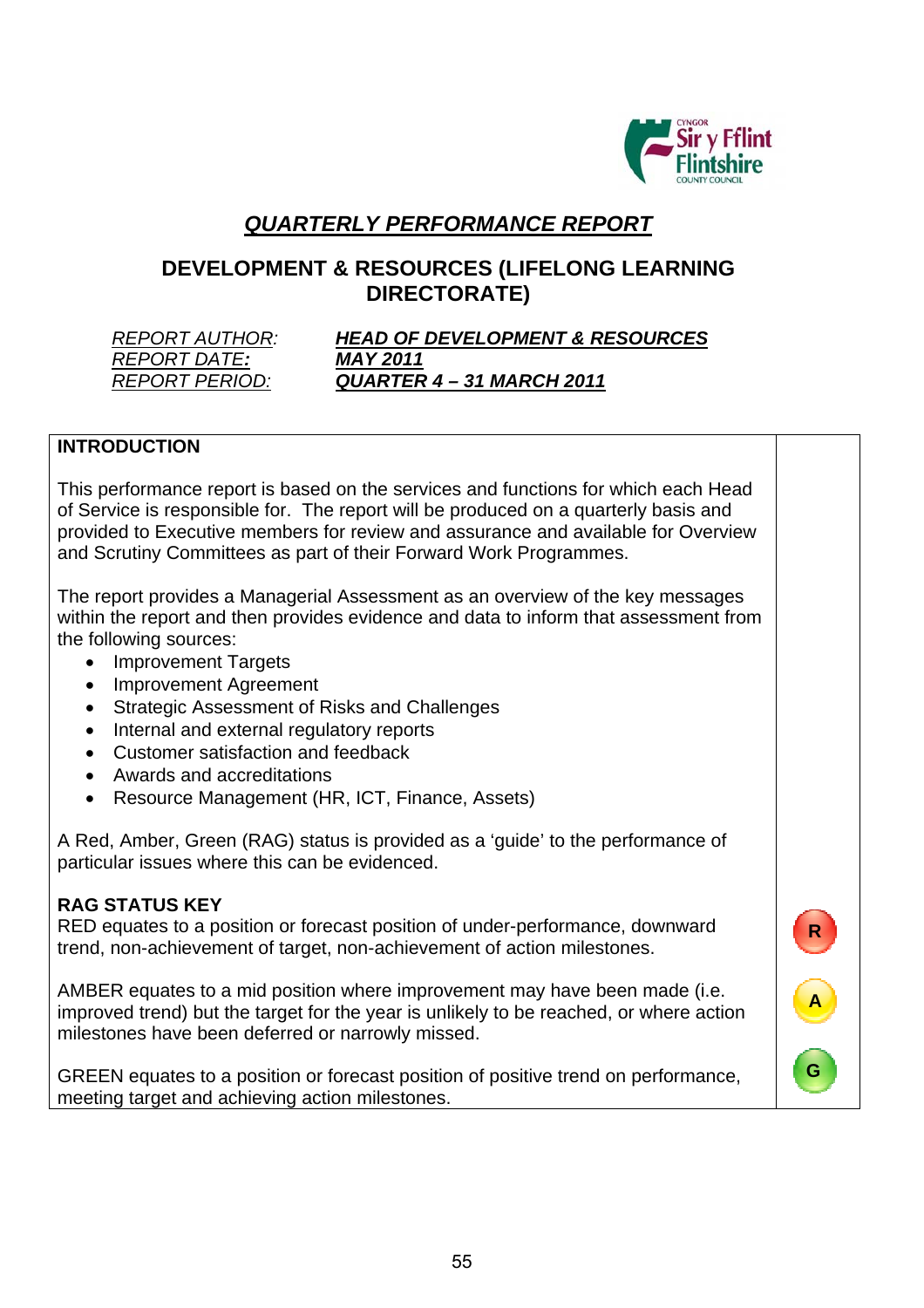### **MANAGERIAL ASSESSMENT**

Development and Resources covers the following services:

- Support that provide support services to both the Directorate and to Schools.
- Community based that provide services to the communities of Flintshire i.e. Youth and Community **Services**

Following review, a new Directorate Plan has been created that will assist Managers in the development of their Services Plans to ensure that they are meaningful, robust and based on priority areas led by:

- customer satisfaction;
- future planning requirements informed by new and/or changing legislation;
- improvement led by analysis of performance:
- risk assessment and analysis (Corporate and Operational);
- benchmarked performance (national and local where possible); and
- resource opportunities and constraints (finance, people, ICT & property).

Youth and Community Services have prepared a Youth Strategy document for the Executive, which has now been approved, the Service Delivery Plan detailing the restructure of the Service is scheduled to be submitted for approval for consultation.

Each Service within the Division has the following main areas of note:

- Access (Admissions & Transport) undertaking consultation on admissions arrangements. Savings are being identified in relation to procurement of transport (e-tenders) and on a regional basis.
- Capital Projects & Planning potential significant capacity issue for Service Managers due to the additional workload that the School Modernisation project implementation/21Century Schools submissions. R&M programme 2011/12 in consultation, as are consultations for Foundation Phase/Early Years development programme. Work on the new school at Connah's Quay is well advanced, and design work on the new school for Shotton is underway. Capital projects at Broughton, and Cilcain are ongoing and the programme of amalgamation of Infant and Junior schools now includes Broughton, Connah's Quay and Mynydd Isa.
- Financial Management fully involved in the identification of pressures/savings and a review of school funding formula with a view of simplifying the methodology. Review of School Service Level Agreements, which will become operational in September.
- Facilities Services A range of efficiencies are now being brought forward in line with the Flintshire Futures programme. Campus Manager reviewing accommodation and security issues, in order to improve effectiveness and efficiency. Phase one of the caretaking/security review is complete, and preparations for phase two including the strengthening of security is progressing.
- Staffing & Governance advice and support for schools in relation to single status is taking precedence.
- Student Support, Grants and Benefits decision by the Welsh Assembly that the student grant element will be centralised, but no date for this has been given. No change therefore is expected imminently.
- Youth and Community Services Approved strategy document leading to the review of organisation design. Report will be re-submitted to LSG seeking approval for consultation.

The first part of the review of caretaking/security arrangements in the Facilities Service has been implemented. This has resulted in the agreed lone working arrangement for the night shift, increasing efficiency and effectiveness. A second phase is subject to discussion and development with the workforce.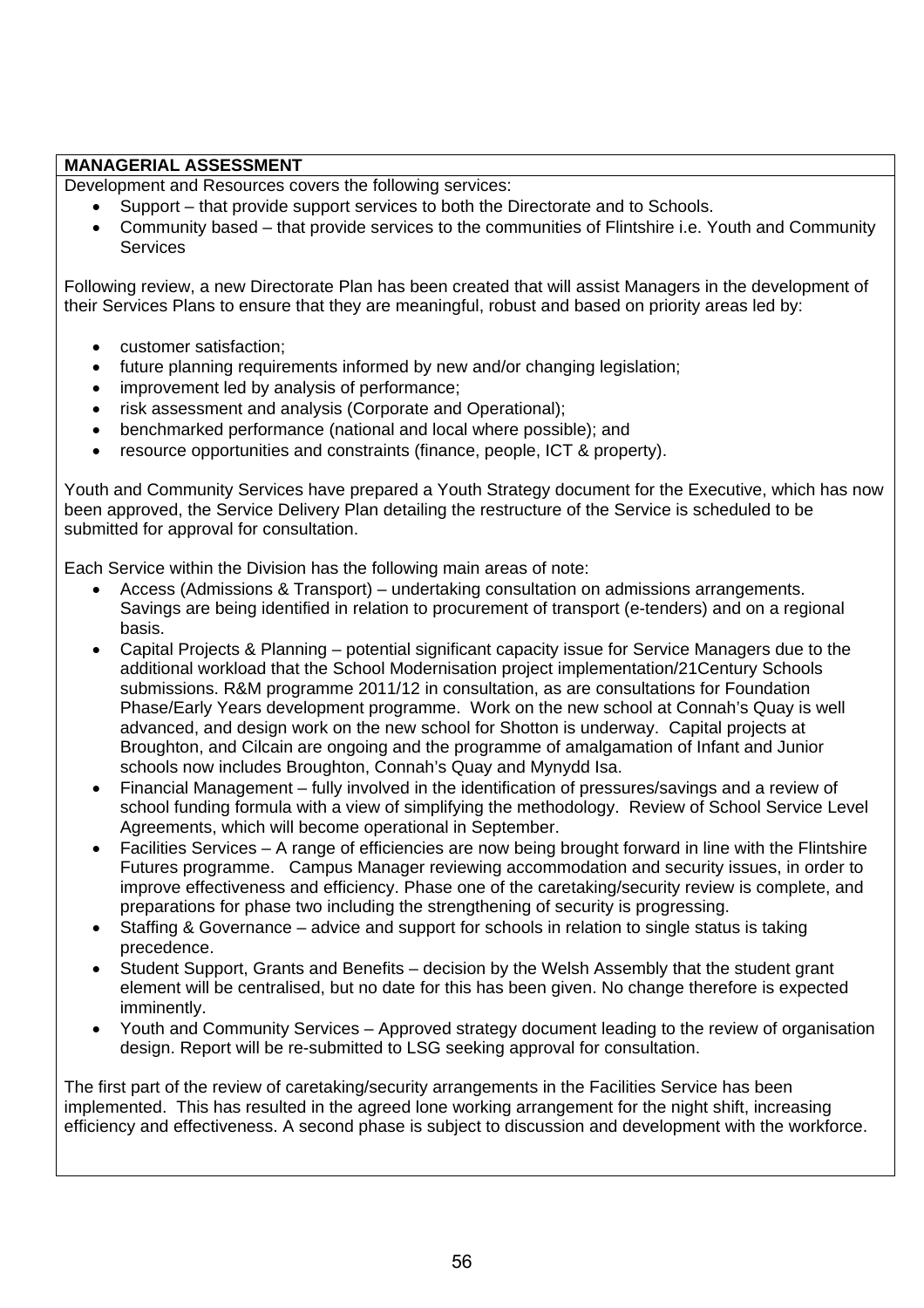A review of accommodation in County Hall is expected to have a positive effect on increasing occupancy and reducing stored materials/documentation. The Campus Manager will be working closely with colleagues from the Environment Directorate to affect the review. Work in Phase 1 of the building has commenced.

Further reviews of the Campus area are being carried out with a view of increasing efficiency and reducing costs.

The School Modernisation Strategy is now being implemented, and the programme of infant/junior amalgamations is progressing. Work has started on site for the new school at Connah's Quay , and will be completed by Summer 2012 in time for a transition from the existing Infant and Junior Schools to the new building. Following the granting of £4.5 million in the tranche 3 of the WAG School Building Improvement Grant (SBIG 3), design work is now being undertaken for a new primary school at Shotton, which is expected to be completed by December 2013.

Amalgamations have been approved for Infant and junior schools in Mynydd Isa and Broughton. Headteacher appointments have been made and the schools are progressing to primary school status from September 2011.

Other capital projects include the modifications to the building at Broughton and extensions at Cilcain Primary school.

Post-16 transformation is now a priority area for development, and will form a major workstream for the foreseeable future. Discussions with Post-16 providers are progressing, and a process for options appraisal has been formulated. A Strategic Outline Case SOC, developed in conjunction with providers has been submitted to WAG in accordance with the Treasury 5-Case Business model.

A Strategic Outline Programme has also been submitted to the Assembly, as part of the 21<sup>st</sup>. Century. This document lists the works that would be necessary to make Flintshire schools '21<sup>st</sup> Century Schools'. No announcement on the timing or level of funding is expected until the Autumn of 2011.

A number of documents have been developed and relevant data has been prepared for the purposes of the School Modernisation Strategy.

There are a number of elements/documents that contribute towards the implementation of Flintshire's School Modernisation Strategy. These are listed below including the progress made to date on each:

- o Fit for Purpose Guidance now complete which includes accommodation learning environment and facilities.
- o School Place Planning and methodology which sets out the demographic projections and expected demands for school places is being updated.
- o The Primary and Secondary Strategies for School Improvement, which set out the key improvement actions and priorities for all services that contribute towards school improvement have been developed. Progress is monitored monthly, with whole plan reviews carried out annually.
- o A capital funding bid to the Assembly for tranche III of SBIG transitional funding has been approved, and £4.5 million has been granted towards the cost of a new through Primary School in Shotton. Recent announcements have confirmed a delay in payment of the WAG contribution. This will delay the project for approximately 4 months. Additional monitoring of the ground conditions have been identified as a requirement of the planning process due to the proximity of the site to a disused tipping site. This may have an affect on the timing of the project.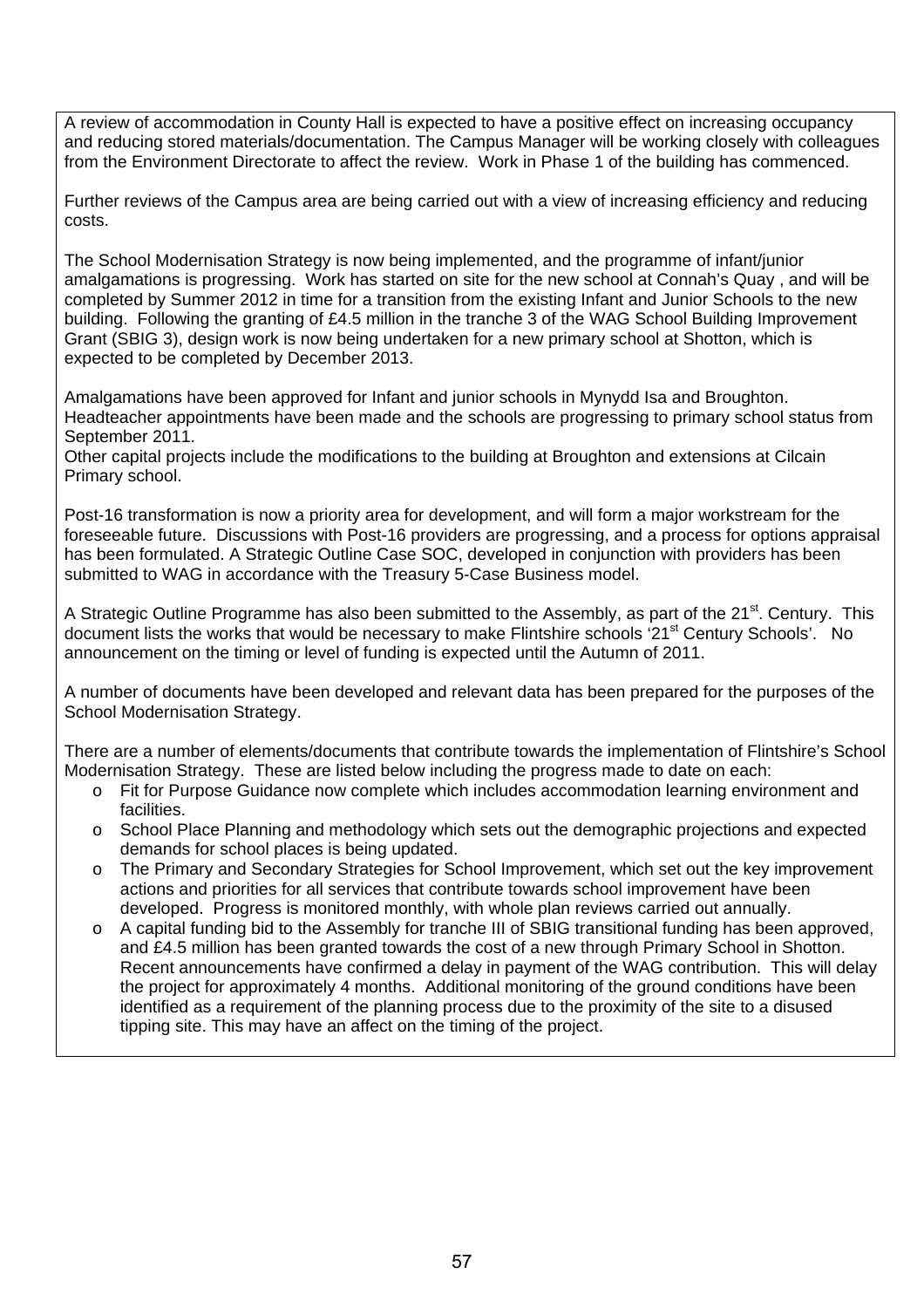### **SUPPORTING INFORMATION Customer Satisfaction**

At the request of schools, Service Level Agreements (SLA's) have been re-drafted, and consultation came to an end at Easter. Responses are now being received about the new agreements from September.

The buy-back of services from the local authority will be dependant on the level of satisfaction with the individual services.

**A**

**A**

**R**

**A**

Further developments include increased cashless payment for school meals and feasibility of online payments.

Additional delegating to school include ICT Services, Music Service, Outdoor Education and School Library Service.

### **Performance (National & Local PI's)**

Performance of the service will be indicated by levels of buy-back by schools.

Reduction in repairs and maintenance backlog by new/refurbished school buildings.

### **Risks (SARC / Operational)**

Despite significant increase in the repair and maintenance budget, a significant backlog will remain for the foreseeable future. Pressure on the Repair and Maintenance budget will increase with the reduction in spending due to the economic climate. A reduction by 10% as a result of Council savings of the relevant budget will reduce the pace of R&M.

The School Modernisation Strategy will assist in the process of reducing backlog in removing some older buildings and replacement with new. The process of replacement is dependant on Welsh Assembly Government grants from the 21<sup>st</sup> Century Schools programme. No announcement on the timing or level of funding will be available until the Autumn of 2011.

Movement from School Buildings Improvement Grant funding (SBIG) to 21<sup>st</sup> Century Schools funding will involve a phasing of funding. At present, there is no indication of when individual Authorities will receive capital funding. The Strategic Outline Programme (SOP) has been submitted to WAG for their consideration. There remains uncertainty on how the Comprehensive Spending Review will affect the overall capital available for the renewal/refurbishment of schools. Significant cuts in the Capital Funding in Wales are expected.

### **Resource Management (Finance / People / ICT / Buildings)**

There is a continuing staff/resource pressure in the HR/Governance section due to the impact of unresolved Single Status issues in schools. Work is ongoing with the matching of jobs with a generic Job Descriptions. This is being coordinated by Job Evaluation staff

Reviews of caretaking staff is ongoing for phase two of the project. Proposed arrangements for managing County Hall access and security are being implemented. Consultations with Unions have been ongoing, and agreed redundancies effected.

Further developments with security arrangements are expected to be finalised with the second phase of change which will result in the 'lockdown' of county Hall in line with the practise in other public buildings.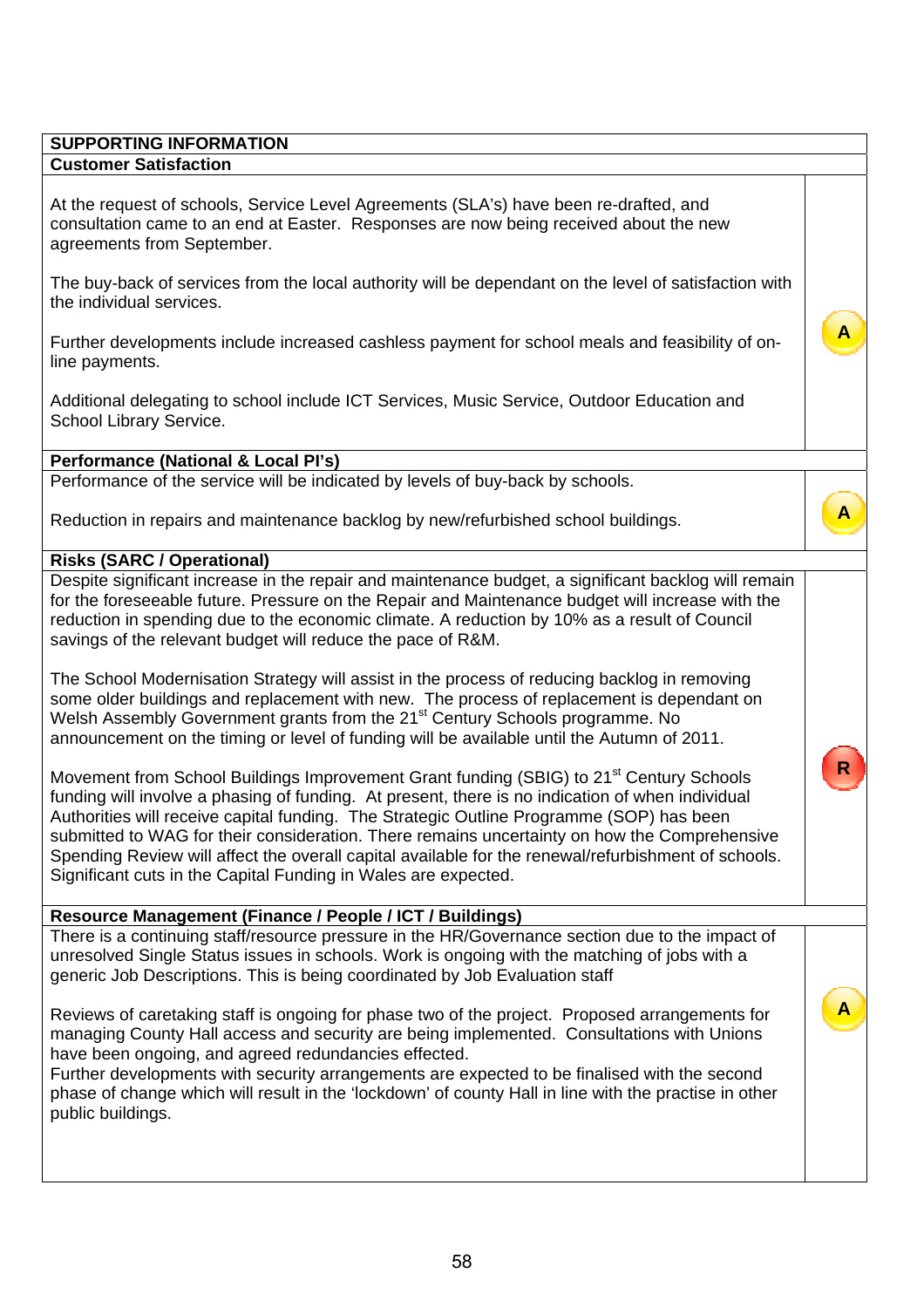# The Estyn Inspection of 14-19 provision carried out January 2011 was positive with regard to the management of resources. Service pressures and any areas of saving are being identified on an ongoing basis as part of the budget monitoring and service planning processes.

**Priorities and Planning (Legislative / Inspections / Budgets / Improvements / Sustainability)**  Each service area has responded to the Estyn Action Plan following inspection in early 2009.

# **SUPPORTING INFORMATION**

# **Customer Satisfaction and Feedback**

# School Funding Formula

A task group of Officers and Headteachers has been convened to review the Flintshire formula. Representation on the North Wales formula review group is also in place, and will assist in the coordination of any proposed changes.

# Building Maintenance Services

The increased repairs and maintenance budget put in place in the last two years has enabled the pace and scope of work to be increased, however, pressure on this budget due to the economic situation will delay some works. However, this is being partially rebalanced by more competitive quotations.

# Transparency of Asset Management Planning

With the completion of condition and suitability surveys of school buildings a more objective process of prioritisation is in place. Headteachers have been briefed on the methodology of prioritising works. Major R&M projects are being efficiently prioritised according to professional survey.

## Traded Services

A sub-group of the Schools Budget Forum has reviewed Service Level Agreements with schools. These have been reviewed by the School's Budget Forum and sent to schools for consultation. An increase in the number of traded services (5) is expected to have a positive affect on the overall delegation % to schools

## **Performance (National & Local PI's)**

 Fitness for purpose guidance has been completed and a comprehensive condition survey will form part of the documentation used in conjunction with the approved School Modernisation Strategy.

# **Risks (SARC / Operational)**

- Progress against Corporate Risk CD 20:-
- Condition, suitability and sufficiency of education assets.
	- **Risk 1** School Capital Repair and Maintenance funding.

This funding has been increased significantly to address the more pressing Repair and Maintenance issues in schools, although it is recognised that in line with Council reductions in spend, there will be a corresponding reduction in the budget available.

A Welsh Assembly Government (WAG) transitional SBIG grant has enabled the progress of some smaller capital projects. The successful competitive bid for funding has enabled the progress of the proposed amalgamation and new school in Connah's Quay. Contractors began work on-site in February 2011. Much work



 **A** 

 **A** 

**G**

 **A** 

**A**

**R**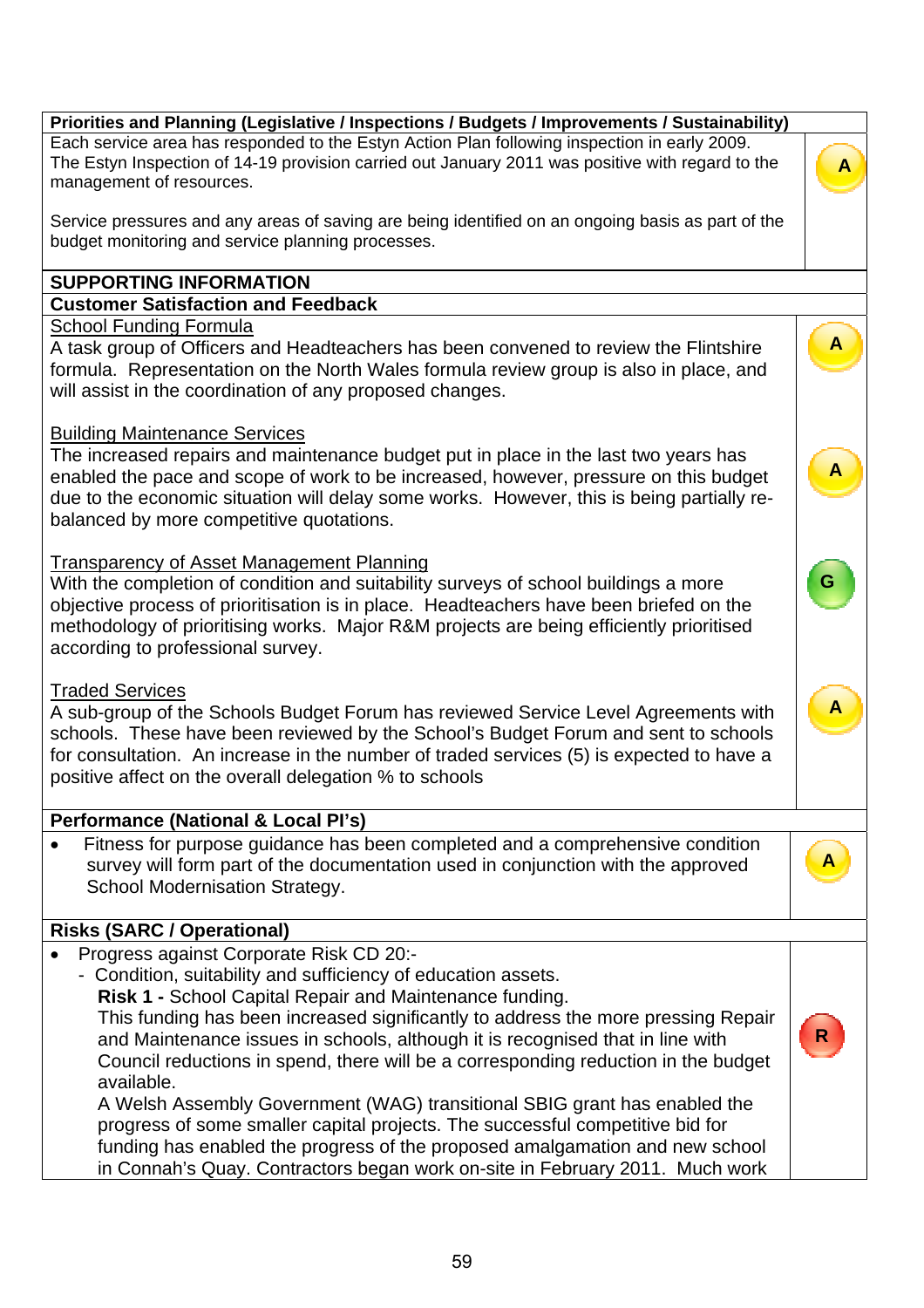and capital will be needed to achieve fitness for purpose of all Flintshire schools. This is the subject of the Strategic Outline Programme for the 21<sup>st</sup>. Century Schools Programme. A bid for a further tranche of funding through School building Improvement Grant (iii) has been successful - £4.5m for new Primary School in Shotton, an announcement delaying this funding for 12 months has been confirmed by the Assembly.

### **Risk 2**

The Education Capital Programmes are now coordinated with Corporate Asset Management Group (CAMG) and based on the criteria outlined in the Directorate Statement of Local Priorities. All proposed Capital works are scored and evaluated before approval by the Asset Management Group.

 **A**

**R**

**R**

**A**

### **Risk 3**

The provision of the increased Repair and Maintenance budget will enable a more rapid progression to fitness for purpose. However, the estimated backlog of over £40million will mean that the risk will remain long-term, and is dependant on further capital funding from WAG. Reduction in the price of quotes is positive and the use of Prudential borrowing and capital receipts will increase available capital.

## **Progress against corporate risk CD21**

a) Progress been made in relation to the improvement in data used for school place planning. Demography still being influenced by the economic situation, e.g. expected developments not being completed, and consequent 106 payments not being triggered.

## **Resource Management (Finance / People / ICT / Buildings)**

- Regular budget monitoring to alert service managers to the current situation.
- Extra staff resources on a temporary basis may be needed in the future once area reviews of provision begin. This will be on the basis of invest to save.
- Resource implications will become clarified once the review process has started.
- Significant workstream identified with the outworking of Post-16 provision review.
- Significant workstream associated with the implementation of the  $21<sup>st</sup>$  Century Schools programme and the implementation of the Strategic Outline Case for post – 16 developments.
- Review of departmental structure in accordance with Corporate policy
- Review of accommodation to release areas currently used for storage.

**Priorities and Planning (Legislative / Inspections / Budgets / Improvements / Sustainability)** Following the positive Estyn 14-19 inspection in January, 2011, an Action Plan will be developed on receipt of the final report. **A**

Pressures on various budgets have been identified and savings from the budget are also being identified as part of the monitoring process.

Savings have been identified as part of the Flintshire Futures Programme, including a review of facilities services.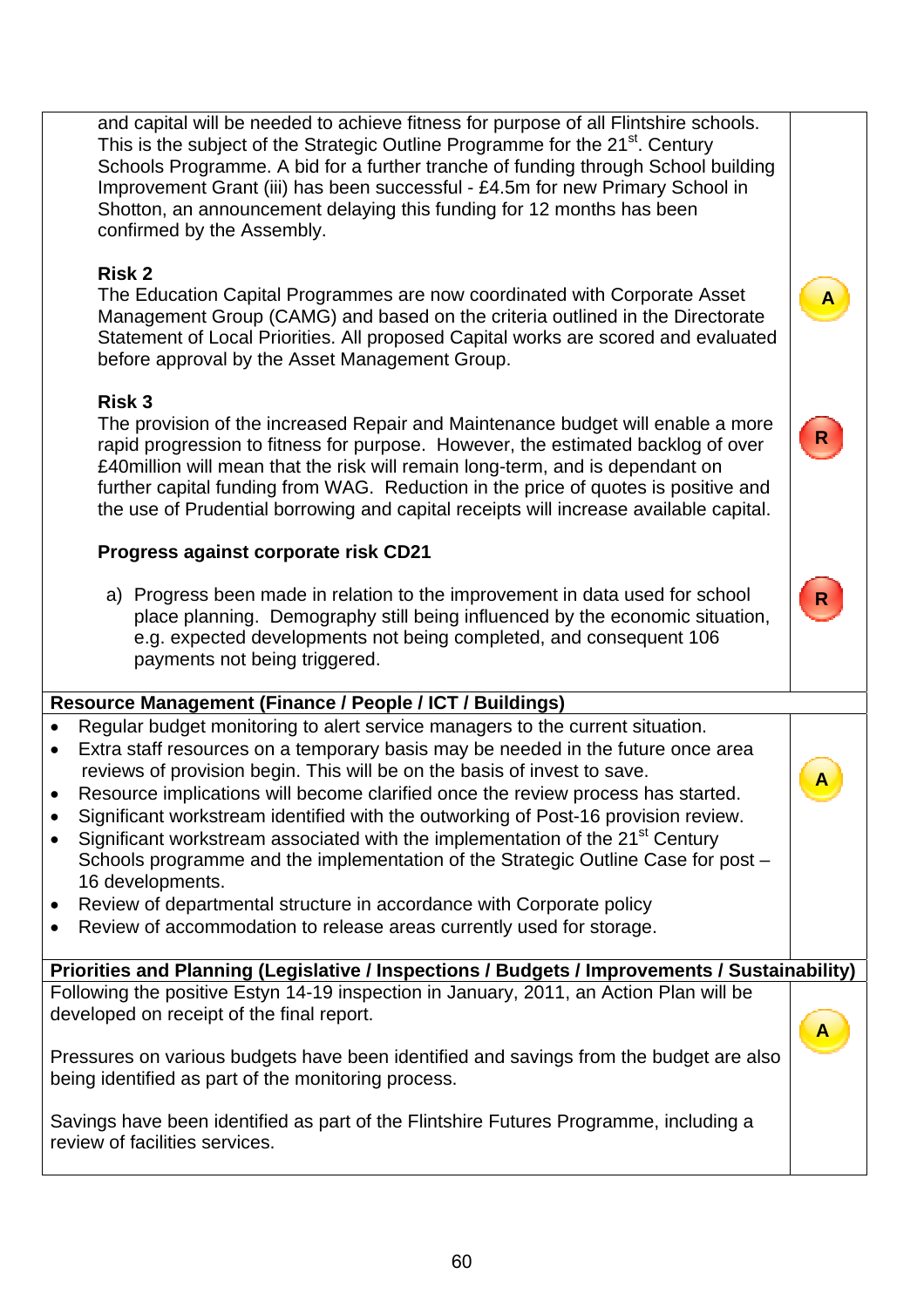# **Strategic Assessment of Risks & Challenges' RAG Summary (Refresh)**

|                                       | <b>Risk Title</b>                                                                                            |                |                   |                         |                                         |  |
|---------------------------------------|--------------------------------------------------------------------------------------------------------------|----------------|-------------------|-------------------------|-----------------------------------------|--|
|                                       |                                                                                                              |                | 2010-2011         |                         |                                         |  |
|                                       |                                                                                                              | Q <sub>1</sub> | Q3                | Q4                      |                                         |  |
| <b>Risk</b><br><b>Reference</b>       | <b>Community Leadership</b>                                                                                  | June<br>10     | <b>Dec</b><br>10  | Mar<br>11               | <b>Predictive</b><br><b>Green/Amber</b> |  |
| CL <sub>03</sub>                      | <b>Voluntary Sector Compact and Grants Review</b>                                                            | G              | G                 | G                       | <b>MAR 2010</b>                         |  |
| CL <sub>04</sub>                      | Affordable Housing                                                                                           | A              | A                 | A                       | <b>TBC</b>                              |  |
| CL <sub>05</sub>                      | Social Care For Older People                                                                                 | A              | A                 | A                       | <b>TBC</b>                              |  |
| CL <sub>07</sub><br>CL <sub>08</sub>  | Relationship with Local Health Board & Public & Primary Healthcare<br>Climate Change & Flood Risk Management | $\overline{A}$ | A<br>A            | A<br>A                  | <b>TBC</b><br><b>TBC</b>                |  |
| CL <sub>09</sub>                      | Economic Regeneration                                                                                        |                | A                 | $\overline{A}$          | <b>TBC</b>                              |  |
| <b>CL10</b>                           | Decline of Town Centres                                                                                      |                | G                 | $\overline{G}$          | <b>SEP 2010</b>                         |  |
| CL11                                  | Integrated and Public Transport Infrastructure (External)                                                    | $\mathsf{A}$   | $\mathsf{G}$      | $\mathsf{G}$            | <b>DEC 2010</b>                         |  |
| <b>CL12</b>                           | Skills Needs of Employers                                                                                    |                | G                 | A                       | <b>APR 2012</b>                         |  |
| CL14                                  | North Wales Regional Waste Treatment Partnership                                                             |                | A                 |                         | 2016/17                                 |  |
| <b>Risk</b><br><b>Reference</b>       | <b>Council Delivery</b>                                                                                      | June<br>10     | <b>Dec</b><br>10  | <b>Mar</b><br>11        | <b>Predictive</b><br><b>Green/Amber</b> |  |
| CD <sub>02</sub>                      | Streetscence                                                                                                 | A              | $\overline{A}$    | $\mathsf{A}$            | <b>DEC 2011</b>                         |  |
| CD <sub>03</sub>                      | Transistion from UDP to LDP                                                                                  | A              | A                 | A                       | <b>TBC</b>                              |  |
| CD <sub>04</sub>                      | <b>Planning Protocol</b>                                                                                     | A              | A                 | A                       | <b>MAY 2011</b>                         |  |
| CD <sub>05</sub>                      | Highways Infrastructure                                                                                      | A              | A                 | A                       | <b>TBC</b>                              |  |
| CD <sub>06</sub>                      | <b>Transport Arrangment For Service Users</b>                                                                | A              | A                 | A                       | <b>TBC</b>                              |  |
| CD <sub>07</sub>                      | Depot Provision                                                                                              | A              | A                 | A                       | <b>DEC 2013</b>                         |  |
| CD <sub>08</sub>                      | Connah's Quay, Shotton & Deeside Renewal Area<br>Leisure - Future Provision                                  | A<br>A         | A                 | A                       | <b>TBC</b><br><b>TBC</b>                |  |
| CD <sub>10</sub><br>CD <sub>12a</sub> | <b>Housing Strategy</b>                                                                                      | A              | A<br>A            | A<br>A                  | <b>SEP 2011</b>                         |  |
| CD12b                                 | <b>Housing Management</b>                                                                                    | A              | A                 | A                       | <b>DEC 2011</b>                         |  |
| CD <sub>12c</sub>                     | Housing Repairs and Maintenance Services                                                                     | A              | A                 | A                       | <b>APR 2011</b>                         |  |
| CD12d                                 | Homelessness                                                                                                 | A              | A                 | A                       | <b>TBC</b>                              |  |
| CD <sub>12e</sub>                     | Sheltered Housing                                                                                            | A              | A                 | A                       | <b>MAR 2012</b>                         |  |
| CD <sub>14</sub>                      | <b>Housing Ballot</b>                                                                                        | A              | A                 | A                       | <b>JUN 2011</b>                         |  |
| CD <sub>19</sub>                      | <b>Gypsies and Travellers</b>                                                                                | R              | R                 | A                       | <b>TBC</b>                              |  |
| CD <sub>20</sub>                      | School Buildings/School modernisation<br>School Effectiveness Framework and School Improvement Service       | R.             | $\mathsf{R}$      |                         | <b>APR 2018</b>                         |  |
| CD22<br>CD <sub>23</sub>              | Procurement of Independent Sector placements for looked after childre                                        | A<br>A         | A<br>$\mathsf{R}$ | G<br>$\mathsf{R}$       | <b>MAR 2011</b><br><b>TBC</b>           |  |
| CD <sub>24</sub>                      | Social Care Recruitment and Retention of Staff                                                               | A              | A                 | A                       | <b>TBC</b>                              |  |
| CD <sub>26</sub>                      | <b>Disabled Facilities Grants</b>                                                                            | A              | $\overline{A}$    | $\overline{A}$          | <b>MAR 2012</b>                         |  |
| CD <sub>27a</sub>                     | <b>Waste Management Targets</b>                                                                              | A              | A                 | A                       | 2016/17                                 |  |
| CD27c                                 | <b>Waste Management Operations</b>                                                                           | $\mathsf A$    | A                 | $\overline{A}$          | 2016/17                                 |  |
| CD27d                                 | Waste Management (AD Waste)                                                                                  | A              | $\overline{G}$    | G                       | <b>SEP 2010</b>                         |  |
| CD <sub>34</sub>                      | Severe Winter Weather                                                                                        |                | A                 | A                       | <b>TBC</b>                              |  |
| CD <sub>35</sub>                      | Grant Funding                                                                                                |                | ${\sf R}$         | $\overline{\mathsf{R}}$ | <b>TBC</b>                              |  |
| CD <sub>37</sub>                      | Food Waste Treatment project                                                                                 |                | A                 | A                       | 2015/16                                 |  |
| <b>Risk</b>                           |                                                                                                              | June           | <b>Dec</b>        | <b>Mar</b>              | <b>Predictive</b>                       |  |
| <b>Reference</b>                      | <b>Council Governance</b>                                                                                    | 10             | 10                | 11                      | Green/Amber                             |  |
|                                       |                                                                                                              |                |                   |                         |                                         |  |
| CG04                                  | <b>Risk Management</b>                                                                                       | A              | A                 | G                       | <b>APR 2011</b>                         |  |
| CG05                                  | Asset Management                                                                                             | G              | A                 | A                       | 2015/16                                 |  |
| CG06                                  | Medium Term Financial Strategy                                                                               | $\mathsf A$    | A                 | A                       | <b>TBC</b>                              |  |
| CG07                                  | Financial Management and Control                                                                             | $\mathsf A$    |                   | $\overline{A}$          | <b>TBC</b>                              |  |
| CG08                                  | <b>ICT Strategy</b>                                                                                          | $\mathsf{G}$   | A                 | A                       | <b>TBC</b>                              |  |
| CG09                                  | <b>Information Governance</b>                                                                                | A              | A                 | A                       | <b>TBC</b>                              |  |
| CG10<br><b>CG11</b>                   | Human Resources and Management<br>Single Status and Terms and Conditions of Employment                       | Α<br>G         | A<br>A            | $\overline{A}$<br>A     | <b>TBC</b><br><b>TBC</b>                |  |
| CG12                                  | County Hall Campus Management                                                                                | A              | G                 |                         | <b>SEP 2010</b>                         |  |
| CG13                                  | <b>Customer Focus</b>                                                                                        | G              | G                 | A                       | <b>JUN 2011</b>                         |  |
| CG14                                  | Code of Corporate Governance                                                                                 | Α              | $\overline{G}$    | DG                      | <b>JUN 2011</b>                         |  |
| CG18                                  | Procurement                                                                                                  | G              | Α                 | A                       | <b>TBC</b>                              |  |
| CG19                                  | <b>Business Continuity (including Winter Disruption)</b>                                                     | A              | A                 | A                       | <b>APR 2011</b>                         |  |
| CG <sub>20</sub>                      | Business Performance of Semi Commercial Functions                                                            | R              | $\mathsf A$       | $\overline{A}$          | <b>TBC</b>                              |  |
| CG21                                  | Government Spending Review                                                                                   |                | R                 | $\overline{R}$          | <b>TBC</b>                              |  |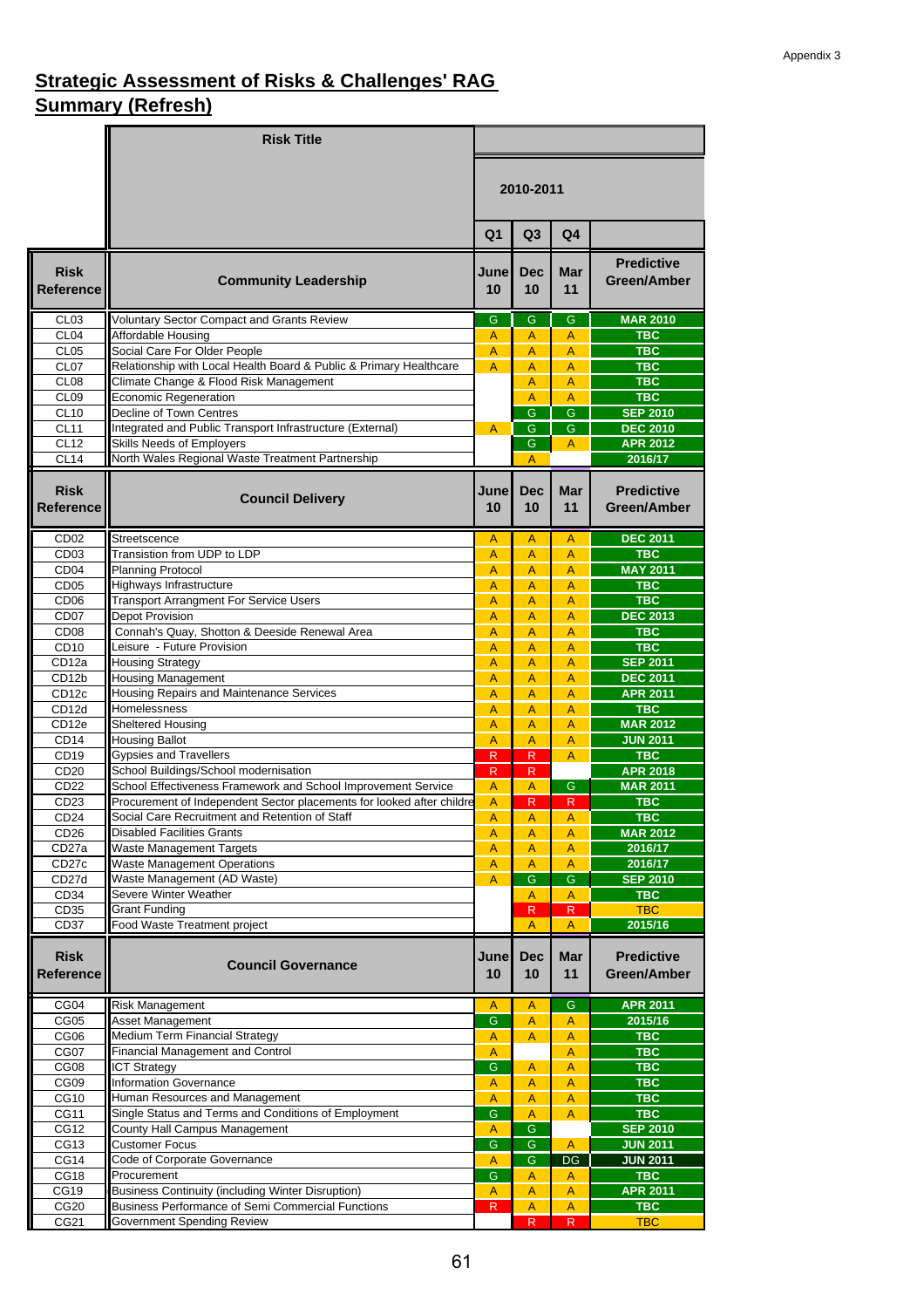### **FLINTSHIRE COUNTY COUNCIL**

### **AGENDA ITEM NUMBER: 7**

# **REPORT TO: LIFELONG LEARNING OVERVIEW & SCRUTINY COMMITTEE DATE : 09 JUNE 2011 REPORT BY: LEARNING AND SOCIAL CARE OVERVIEW & SCRUTINY FACILITATOR SUBJECT : PLAY AREAS <u>PAULITATOR</u>**<br>
<u>PLAY AREAS</u><br>
1.00 <u>PURPOSE OF REPORT</u><br>
1.01 To report on the findings and re

1.01 To report on the findings and recommendations of the Play Areas Task group of the Lifelong Learning Overview and Scrutiny Committee. **2.00 PURPOSE OF REPORT<br>
2.01 To report on the findings<br>
group of the Lifelong Learni<br>
2.00 BACKGROUND** 

2.01 The task group was set up in January 2011 following consideration of the<br>2.01 The task group was set up in January 2011 following consideration of the<br>2.01 The task group was set up in January 2011 following considera Play Areas Survey and a suggestion that a task group be formed to participate in a programme of assessment visits to play areas identified in the 'red' category in the report and give further consideration to sustainability of play areas in Flintshire.

The Fllintshire County Council Annual Improvement Report states that "The Council has also been unable to afford to fully maintain the 176 play sites in the county. The updated Play Strategy notes that the annual repair and maintenance budget for play areas is insufficient in terms of long-term sustainability of the sites."

The task group have met on 3 occasions and have undertaken site visits to the 'red' play areas identified in the Play Areas Survey. The task group also visited The Bonc, a newly refurbished play area in Mynydd Isa. The task group have met on 3<br>the 'red' play areas identified in<br>visited The Bonc, a newly refur<br>**3.00** CONSIDERATIONS

3.01 Rationalisation of Play Areas

Free, open access play areas where children can come and go as they please without relying on parents to take them there are important to a child's development. Doorstep play areas are important so young children know that their parents are nearby if needed and also for parents to allow their children to go out to play. If children have a fear of playing they will not go

out to play.<br>3.02 There appears to be a lack of provision for older children which needs to be addressed.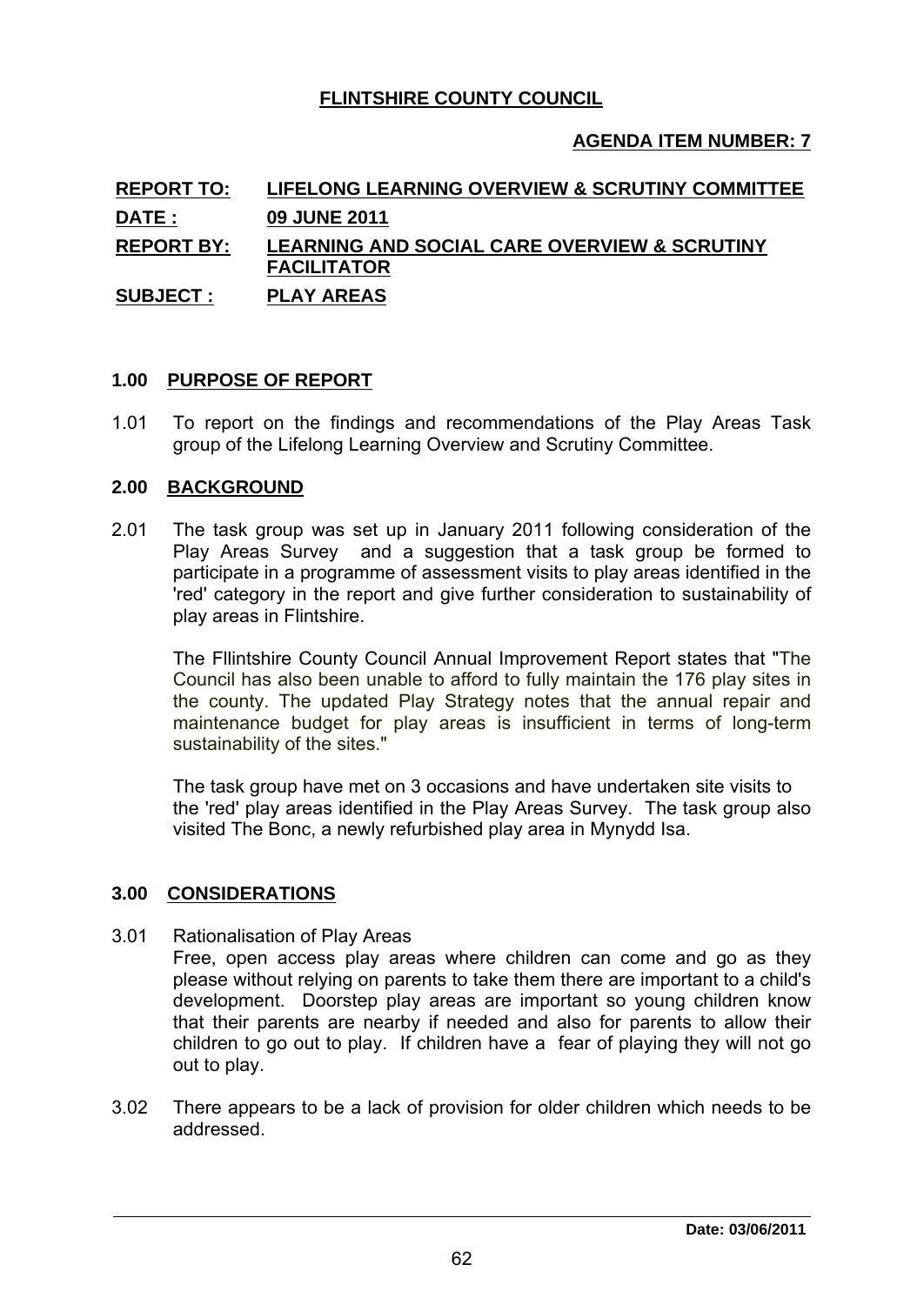- 3.03 Of the sites visited, Primrose Street, Connah's Quay was of the most concern because the space is not ideal for encouraging play. Consultation should take place with the local ward members and the local community as to whether it should be decommissioned or have some other use within the local community. should take place with the local ward members and the local community as<br>to whether it should be decommissioned or have some other use within the<br>local community.<br>3.04 The group did not agree with the order of priority tha
- some listed as amber. However as it would be very difficult to visit all the play areas, the committee members agreed to use the report as evidence for prioritisation as it was a starting point.
- 3.05 Provision for play areas incorporated into planning consent

The group have requested further information on Planning Guidance Number 13 which has been amended to 2 or more properties. This is an area that may need to be investigated further via the planning protocol working group to ensure sustainable play provision in the future.

3.06 Match Funding

The Match Funding scheme has proved to be extremely successful with a good take up from town and community councils and should be continued. Due to the success of the scheme it suggested that criteria should be agreed for the allocation of match funding for future years.

Some initial suggestions Include:-

- Priority should be given to applications from Town & Community Council<br>who have a play area in the 'red' category<br>- The Play Areas Survey should form the basis of decision making<br>regarding match funding with regard to th

- 1. condition of existing equipment
- 2. safety of existing equipment and surfaces
- 3. recent/previous investment in site
- 4. local needs
- 5. Amber sites to be considered if match funding still available

6. Limit of £10,000 per site per annum Maximum contribution from match funding scheme.

7. Emphasis on one site in locality to meet older children's needs.

In addition it was felt that Town & Community Councils should be made aware of the results and implications of the Play Areas Survey especially for those with 'red' category sites.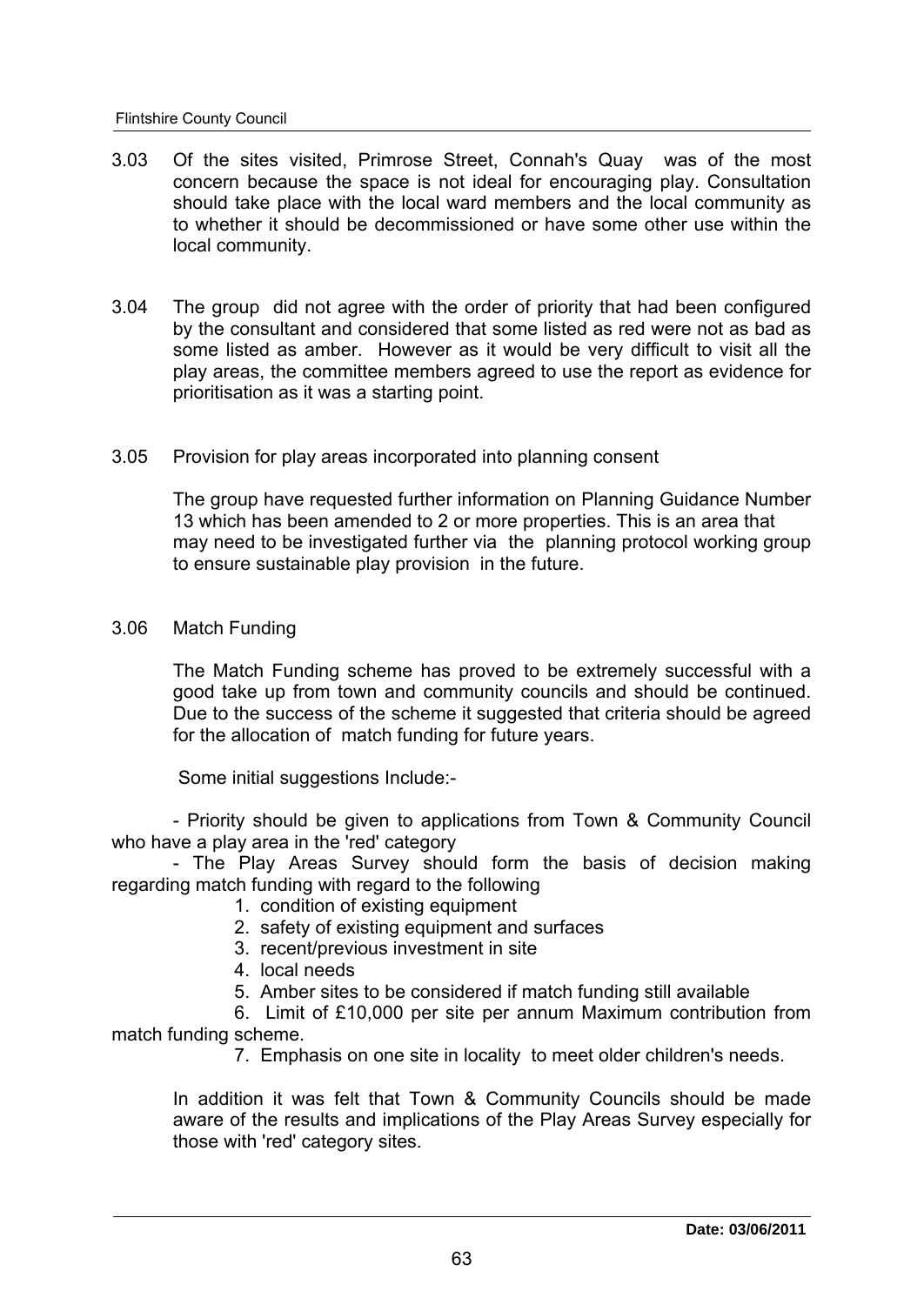### 3.07 Grant Funding

Members suggested that an advice booklet should be developed to give community groups information on what grants are available and how to access them. Consideration should also be given to identifying mentors to work with groups to encourage local communities to improve play areas.

# work with groups to encourage look<br>**4.00 RECOMMENDATIONS**

- 4.01 That the Lifelong Learning Overview approve the following recommendations:-
	- 1. There should be consultation with local ward members and residents regarding the future of Primrose Street play area in Connah's Quay.
	- 2. That the planning protocol working group give further consideration to provision for play areas within planning mechanisms to ensure sustainable play provision in the future;
	- 3. That criteria are agreed for future match funding schemes for play areas;
	- 4. That Town and Community Councils are made aware of the results and implications of the Play Areas Survey ;

5. That an advice booklet is developed for community groups and consideration is given to identifying mentors to work with local communities to improve play areas;

4.02 That the Vice-Chair of the Lifelong Learning Overview & Scrutiny Committee be requested to present the report on behalf of the committee to the Executive. Executive.<br>**5.00 FINANCIAL IMPLICATIONS**<br>F.<sup>04</sup> Same recommendations contained **w** 

5.01 Some recommendations contained within the report may have financial implications. **5.00 FINANCIAL IMPLICATIONS**<br>
5.01 Some recommendations containe<br>
implications.<br>
6.00 <u>ANTI POVERTY IMPACT</u>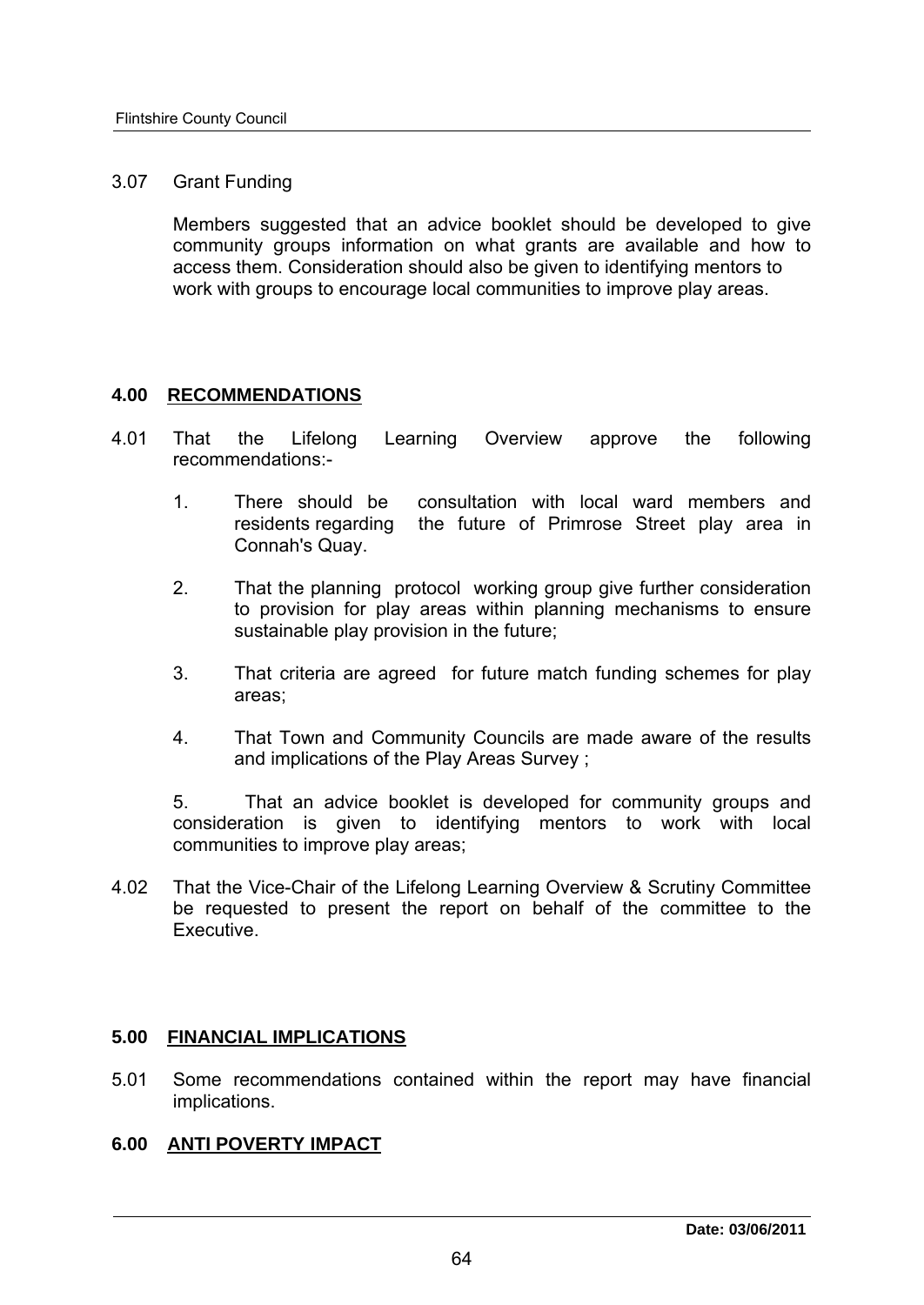6.01 Some recommendations contained within the report could have a positive impact on anti poverty. Flintshire County Council<br>
6.01 Some recommendations contained w<br>
impact on anti poverty.<br> **7.00 ENVIRONMENTAL IMPACT** 

7.01 None as a direct result of this report. **8.00 ENVIRONMENTAL IMPACT**<br>**8.00 EQUALITIES IMPACT**<br>**8.01 Some recommendations co** 

8.01 Some recommendations contained within the report could have a positive impact on Equality. **9.00 EQUALITIES IMPACT**<br>
9.01 Some recommendations contained withiting impact on Equality.<br>
9.00 PERSONNEL IMPLICATIONS<br>
9.04 Naps as a direct result of this report

9.01 None as a direct result of this report. 9.00 PERSONNEL IMPLICATIONS<br>9.01 None as a direct result of this report.<br>10.00 CONSULTATION REQUIRED<br><sup>10.01</sup> N<sup>IA</sup>

10.01 N/A

# 10.00 <u>CONSULTATION REQUIRED</u><br>10.01 N/A<br>11.00 <u>CONSULTATION UNDERTAKEN</u> 11.00 CONSULTATION UNDERTAKEN<br>11.01 N/A<br>12.00 APPENDICES

11.01 N/A

12.01 None

### **LOCAL GOVERNMENT (ACCESS TO INFORMATION) ACT 1985 BACKGROUND DOCUMENTS**

Minutes of Lifelong Learning O & S Committee & Annual Improvement Report

| Contact Officer: | <b>Margaret Parry-Jones</b>            |
|------------------|----------------------------------------|
| Telephone:       | 01352 702427                           |
| E-Mail:          | margaret_parry-jones@flintshire.gov.uk |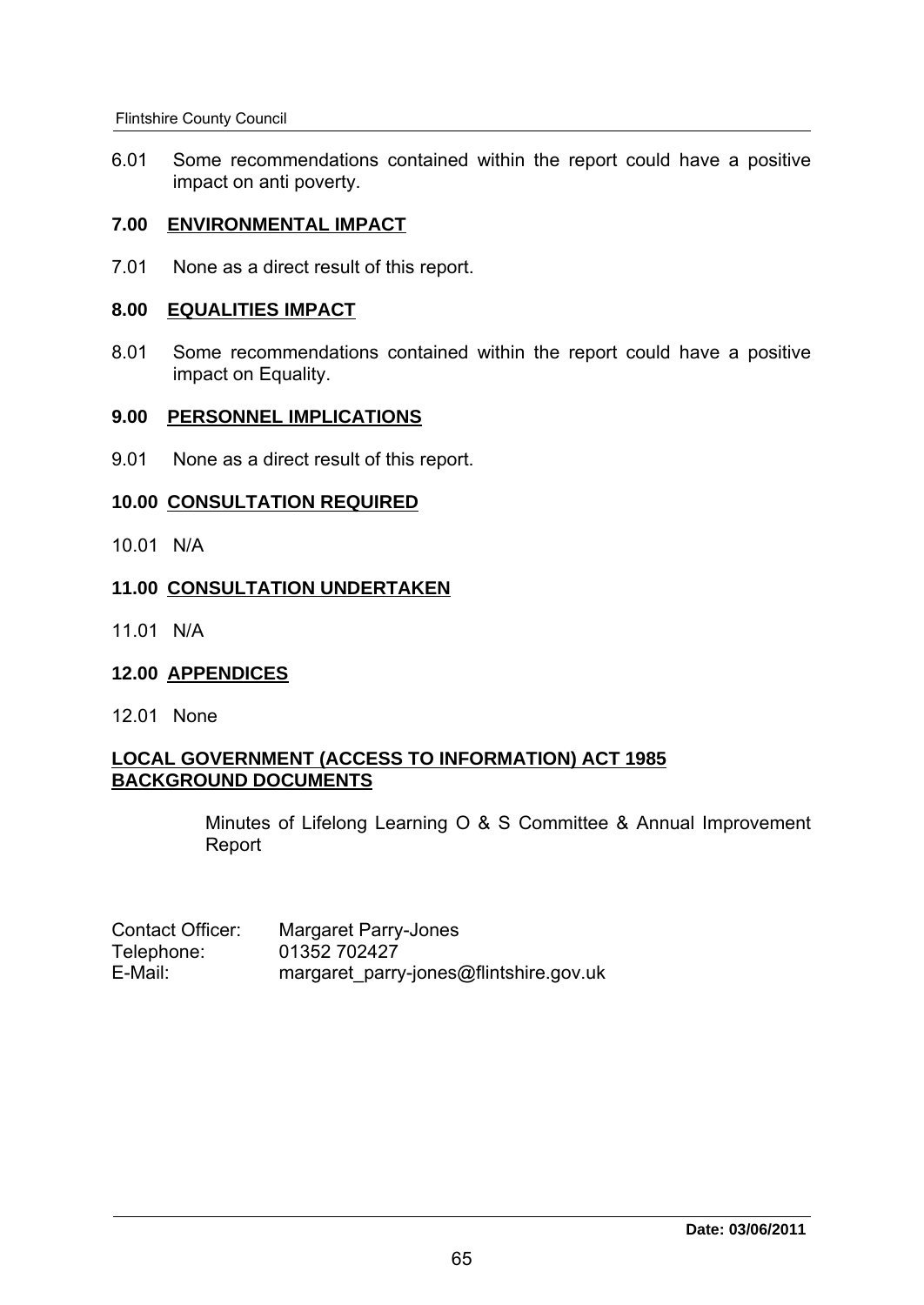### **FLINTSHIRE COUNTY COUNCIL**

### **AGENDA ITEM NUMBER: 8**

# **REPORT TO: LIFELONG LEARNING OVERVIEW & SCRUTINY COMMITTEE DATE : 09 JUNE 2011 REPORT BY: LEARNING AND SOCIAL CARE OVERVIEW & SCRUTINY FACILITATOR SUBJECT : FORWARD WORK PROGRAMME <u>FAULTIATURE</u>**<br> **1.00 PURPOSE OF REPORT**<br> **1.00 PURPOSE OF REPORT**

1.01 To consider the Forward Work Programme of the Lifelong Learning 1.00 PURPOSE OF REPORT<br>1.01 To consider the Forward W<br>Overview & Scrutiny Committee<br>2.00 BACKGROUND

- 2.01 Items feed into a Committee's Forward Work Programme from a number of sources. Members can suggest topics for review by Overview & Scrutiny Committees, members of the public can suggest topics, items can be referred by the Executive for consultation purposes, or by County Council, or Directors. Other possible items are identified from the Executive Work Programme and the Strategic Assessment of Risks & Challenges.
- 2.02 In identifying topics for future consideration, it is useful or a 'test of significance' to be applied. This can be achieved by asking a range of questions as follows:
	- 1. Will the review contribute to the Council's priorities and/or objectives?
	- 2. Are there issues of weak or poor performance?
	- 3. How, where and why were the issues identified?
	- 4. Do local communities think the issues are important and is there any evidence of this? Is there evidence of public dissatisfaction?
	- 5. Is there new Government guidance or legislation?
	- 6. Have inspections been carried out?
- 7. Is this area already the subject of an ongoing review? Evidence of this? Is there<br>
5. Is there new Government<br>
6. Have inspections been can<br>
7. Is this area already the sul<br>
3.00 **CONSIDERATIONS**

3.01 Overview & Scrutiny presents a unique opportunity for Members to determine the Forward Work Programme of the Committees of which they are members. By reviewing and prioritising the forward work programme Members are able to ensure it is member-led and includes the right issues. A copy of the Forward Work Programme is attached at Appendix 1 for Members' consideration which has been updated following the last meeting. Members are able to ensure it is<br>A copy of the Forward Work P<br>Members' consideration which has<br>**4.00 <u>RECOMMENDATIONS</u>**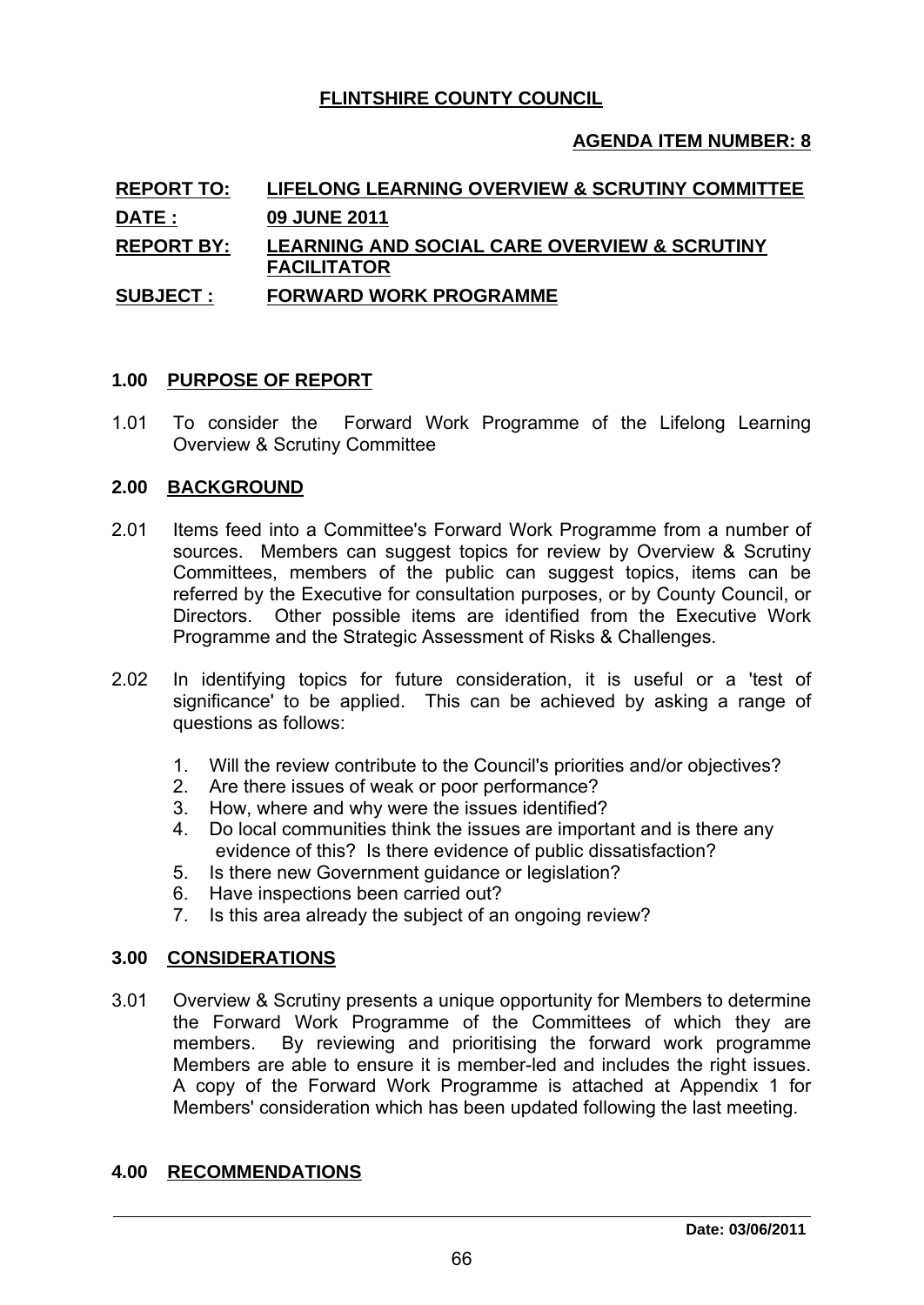4.01 That the Committee considers its Forward Work Programme (attached as Appendix 1) and approve/amend as necessary. 4.01 That the Committee considers its For<br>Appendix 1) and approve/amend as new<br>5.00 **FINANCIAL IMPLICATIONS** 

5.01 None arising directly from this report **6.00 FINANCIAL IMPLICATIONS<br>6.01 None arising directly from this report<br>6.00 ANTI POVERTY IMPACT** 

6.01 None arising directly from this report **6.00 ANTI POVERTY IMPACT<br>6.01 None arising directly from this report<br>7.00 ENVIRONMENTAL IMPACT** 

7.01 None arising directly from this report **8.00 ENVIRONMENTAL IMPACT**<br>**8.00 EQUALITIES IMPACT**<br>**8.00 EQUALITIES IMPACT** 

8.01 None arising directly from this report **9.00 EQUALITIES IMPACT<br>
9.01 None arising directly from this report<br>
9.00 PERSONNEL IMPLICATIONS** 

9.01 None arising directly from this report **10.00 PERSONNEL IMPLICATIONS<br>10.01 None arising directly from this report<br>10.00 CONSULTATION REQUIRED** 

10.01 Not applicable

# **10.00 <u>CONSULTATION REQUIRED</u><br>10.01 Not applicable<br>11.00 <u>CONSULTATION UNDERTAKEN</u>**

11.01 Publication of this report constitutes consultation 11.00 CONSULTATION UNDERTAKEN<br>11.01 Publication of this report constitute<br>12.00 APPENDICES

12.01 Appendix 1 - Draft Forward Work Programme

### **LOCAL GOVERNMENT (ACCESS TO INFORMATION) ACT 1985 BACKGROUND DOCUMENTS**

As referred to in the report.

| Contact Officer: | Margaret Parry-Jones                   |
|------------------|----------------------------------------|
| Telephone:       | 01352 702427                           |
| E-Mail:          | margaret_parry-jones@flintshire.gov.uk |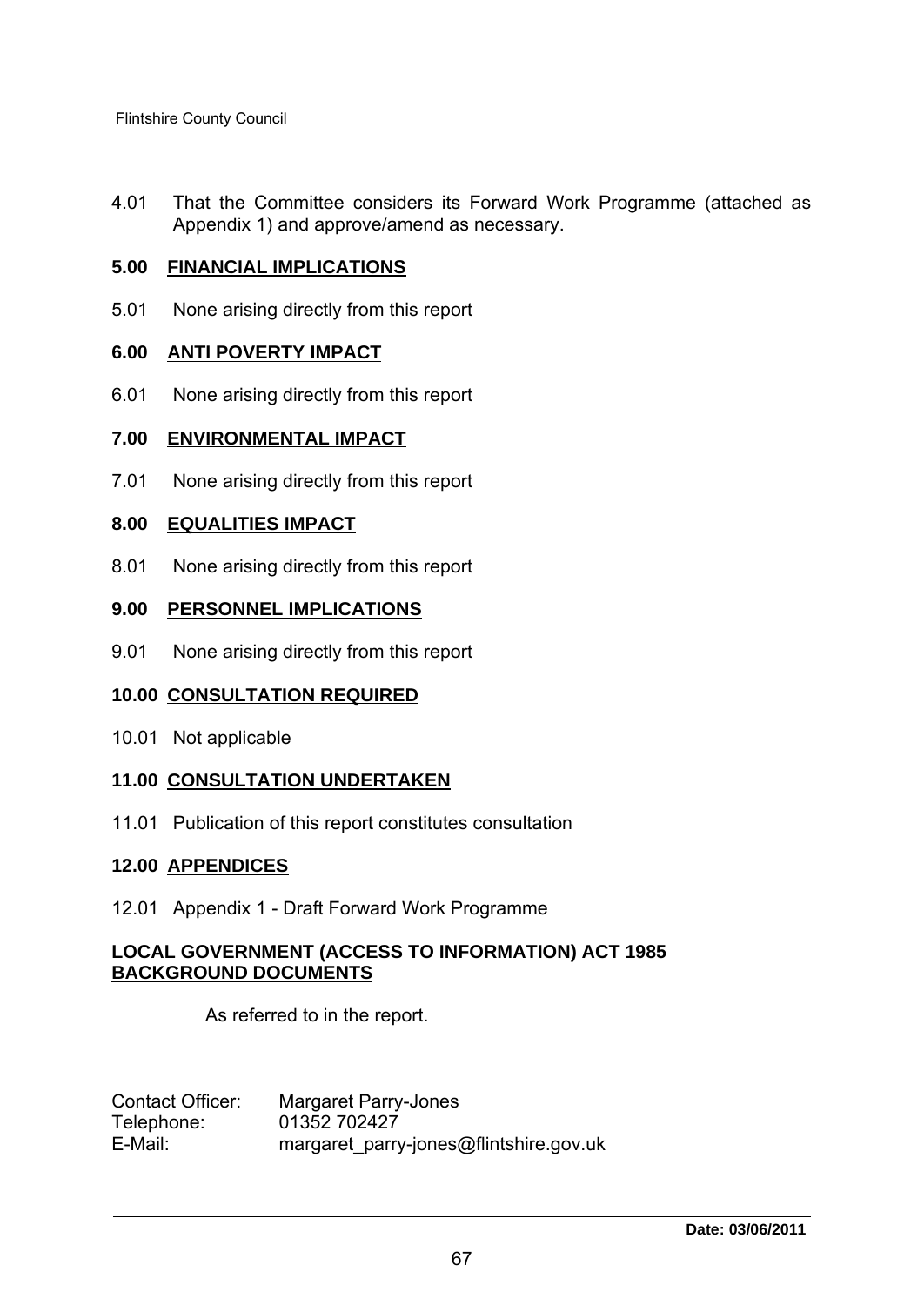# LIFELONG LEARNING OVERVIEW & SCRUTINY FORWARD WORK PROGRAMME

**APPENDIX 1** 

| <b>DRAFT</b>           |                                                                                                                         |                                                                                                                                                                  |                               |                                        |                                      |
|------------------------|-------------------------------------------------------------------------------------------------------------------------|------------------------------------------------------------------------------------------------------------------------------------------------------------------|-------------------------------|----------------------------------------|--------------------------------------|
| <b>Date</b>            | <b>Item</b>                                                                                                             | <b>Purpose of Report/Session</b>                                                                                                                                 | <b>Scrutiny Focus</b>         | Responsible/<br><b>Contact Officer</b> | <b>Submission</b><br><b>Deadline</b> |
| 22<br><b>September</b> | $14 - 19$ educational<br>provision                                                                                      | Standing Agenda Item                                                                                                                                             | <b>Service Development</b>    | Director of Lifelong<br>Learning       | 12<br><b>September</b>               |
|                        | Q1 Performance Report                                                                                                   | To enable members to fulfil their<br>scrutiny role in relation to<br>performance monitoring                                                                      | <b>Performance Monitoring</b> | Director of Lifelong<br>Learning       |                                      |
|                        | Outline Business Plan -<br><b>Transforming Education:</b><br><b>Provision of Schools</b><br><b>Improvement Services</b> | To consider the proposals contained<br>within the Outline Business Plan                                                                                          | <b>Service Development</b>    | Director of Lifelong<br>Learning       |                                      |
| 20 October             | 14 - 19 educational<br>provision                                                                                        | Standing Agenda Item                                                                                                                                             |                               | Director of Lifelong<br>Learning       | 10 October                           |
| <b>17 November</b>     | 14 - 19 educational<br>provision                                                                                        | Standing Agenda Item                                                                                                                                             |                               | Director of Lifelong<br>Learning       | <b>7 November</b>                    |
|                        | <b>School Balances</b>                                                                                                  | To provide the Committee with<br>details of the closing balances held<br>by school at the end of the financial<br>year                                           | <b>Monitoring Report</b>      | Director of Lifelong<br>Learning       |                                      |
|                        | <b>School Exclusions</b>                                                                                                | Annual monitoring report to ensure<br>effective mechanisms remain in<br>place for exclusions, together with<br>appropriate levels of intervention<br>and support | <b>Monitoring Report</b>      | Director of Lifelong<br>Learning       |                                      |